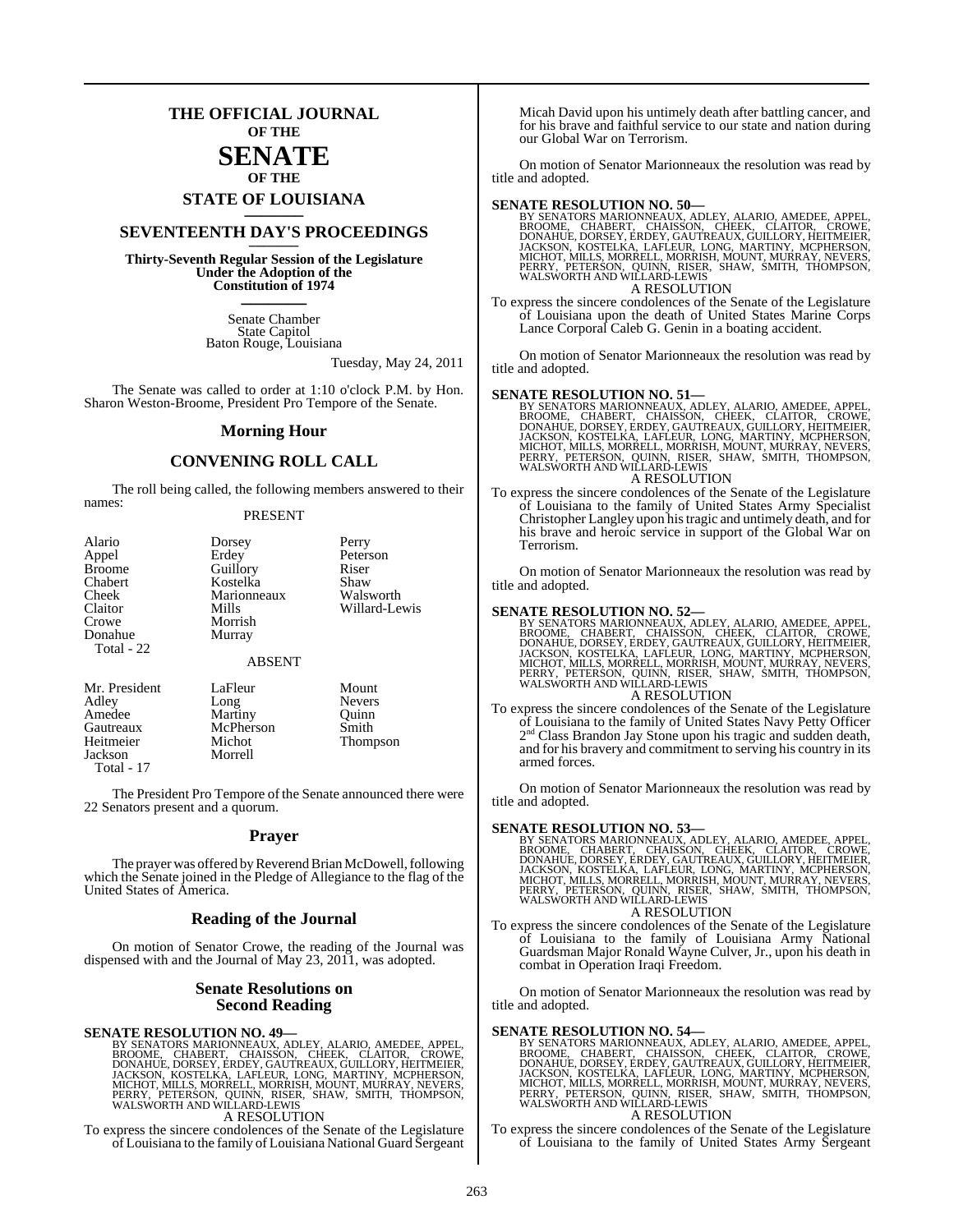# **Page 2 SENATE 17th DAY'S PROCEEDINGS**

May 24, 2011

JoshuaAbramTomlinson upon his death in combat in Operation Enduring Freedom.

On motion of Senator Marionneaux the resolution was read by title and adopted.

**SENATE RESOLUTION NO. 55—**<br>BY SENATORS MARIONNEAUX, ADLEY, ALARIO, AMEDEE, APPEL, BROOME, CHABERT, CHAISSON, CHEEK, CLAITOR, CROWE, DONAHUE, DORSEY, ERDEY, GAUTREAUX, GUILLORY, HEITMEIER, JACKSON, KOSTELKA, LAFLEUR, LONG,

A RESOLUTION

To express the sincere condolences of the Senate of the Legislature of Louisiana to the family of United States Army Private First ClassNicholasMathews upon histragic and untimely death, and for his brave and dedicated service to his country in its armed forces.

On motion of Senator Marionneaux the resolution was read by title and adopted.

### **SENATE RESOLUTION NO. 56—**

BY SENATORS MARIONNEAUX, ADLEY, ALARIO, AMEDEE, APPEL,<br>BROOME, CHABERT, CHAISSON, CHEEK, CLAITOR, CROWE,<br>DONAHUE, DORSEY, ERDEY, GAUTREAUX, GUILLORY, HEITMEIER,<br>JACKSON, KOSTELKA, LAFLEUR, LONG, MARTINY, MCPHERSON,<br>MICHOT,

A RESOLUTION

To express the sincere condolences of the Senate of the Legislature of Louisiana to the family of United States Army Staff Sergeant Quadi S. Hudgins upon his death while serving his country in the Global War on Terrorism in Iraq.

On motion of Senator Marionneaux the resolution was read by title and adopted.

### **Rules Suspended**

Senator Marionneaux asked for and obtained a suspension of the rules to advance to the order of:

### **Senate Resolutions on Second Reading, Subject to Call**

### **Called from the Calendar**

Senator Marionneaux asked that Senate Resolution No. 37 be called from the Calendar.

SENATE RESOLUTION NO. 37—<br>BY SENATORS MARIONNEAUX, ADLEY, ALARIO, AMEDEE, APPEL, BROOME, CHABERT, CHAISSON, CHEEK, CLAITOR, CROWE, DONAHUE, DORSEY, ERDEY, GAUTREAUX, GUILLORY, HEITMEIER, JACKSON, KOSTELKA, LAFLEUR, LONG, M A RESOLUTION

To express the sincere condolences of the Senate of the Legislature of Louisiana upon the untimely death of Louisiana National Guard Staff Sergeant Stacey Groves and honors her brave and dedicated service to our state and nation.

On motion of Senator Marionneaux the resolution was read by title and adopted.

### **Called from the Calendar**

Senator Marionneaux asked that Senate Resolution No. 38 be called from the Calendar.

**SENATE RESOLUTION NO. 38—**<br>BY SENATORS MARIONNEAUX, ADLEY, ALARIO, AMEDEE, APPEL, BROOME, CHABERT, CHAISSON, CHEEK, CLAITOR, CROWE, DONAHUE, DORSEY, ERDEY, GAUTREAUX, GUILLORY, HEITMEIER, JACKSON, KOSTELKA, LAFLEUR, LONG, A RESOLUTION

To express the sincere condolences of the Senate of the Legislature of Louisiana to the family and friends of Sergeant First Class Arthur Lee Kessinger Jr., upon his death.

On motion of Senator Marionneaux the resolution was read by title and adopted.

### **Called from the Calendar**

Senator Marionneaux asked that Senate Resolution No. 39 be called from the Calendar.

**SENATE RESOLUTION NO. 39—**<br>BY SENATORS MARIONNEAUX, ADLEY, ALARIO, AMEDEE, APPEL, BROOME, CHABERT, CHAISSON, CHEEK, CLAITOR, CROWE, DONAHUE, DORSEY, ERDEY, GAUTREAUX, GUILLORY, HEITMEIER, JACKSON, KOSTELKA, LAFLEUR, LONG, A RESOLUTION

To express the sincere and heartfelt condolences of the Senate of the Legislature of Louisiana to the family Louisiana Army National Guardsman Private First Class Bryant Haynes upon his death in

On motion of Senator Marionneaux the resolution was read by title and adopted.

### **Called from the Calendar**

Senator Marionneaux asked that Senate Resolution No. 40 be called from the Calendar.

Operation Iraqi Freedom.

**SENATE RESOLUTION NO. 40—**<br>BY SENATORS MARIONNEAUX, ADLEY, ALARIO, AMEDEE, APPEL, BROOME, CHABERT, CHAISSON, CHEEK, CLAITOR, CROWE,<br>DONAHUE, DORSEY, ERDEY, GAUTREAUX, GUILLORY, HEITMEIER,<br>JACKSON, KOSTELKA, LAFLEUR, LONG, A RESOLUTION

To express the sincere and heartfelt condolences of the Senate of the Legislature of Louisiana to the family of Louisiana National Guard Staff Sergeant William Austin Daniel upon his untimely death due to Hodgkins Lymphoma.

On motion of Senator Marionneaux the resolution was read by title and adopted.

### **Called from the Calendar**

Senator Marionneaux asked that Senate Resolution No. 41 be called from the Calendar.

### **SENATE RESOLUTION NO. 41—**

BY SENATORS MARIONNEAUX, ADLEY, ALARIO, AMEDEE, APPEL,<br>BROOME, CHABERT, CHAISSON, CHEEK, CLAITOR, CROWE,<br>DONAHUE, DORSEY, ERDEY, GAUTREAUX, GUILLORY, HEITMEIER,<br>JACKSON, KOSTELKA, LAFLEUR, LONG, MARTINY, MCPHERSON,<br>MICHOT, A RESOLUTION

To express the sincere condolences of the Senate of the Legislature of Louisiana to the family of United States Marine Corps Lance Corporal Dakota Huse upon his death while serving his country in its armed forces.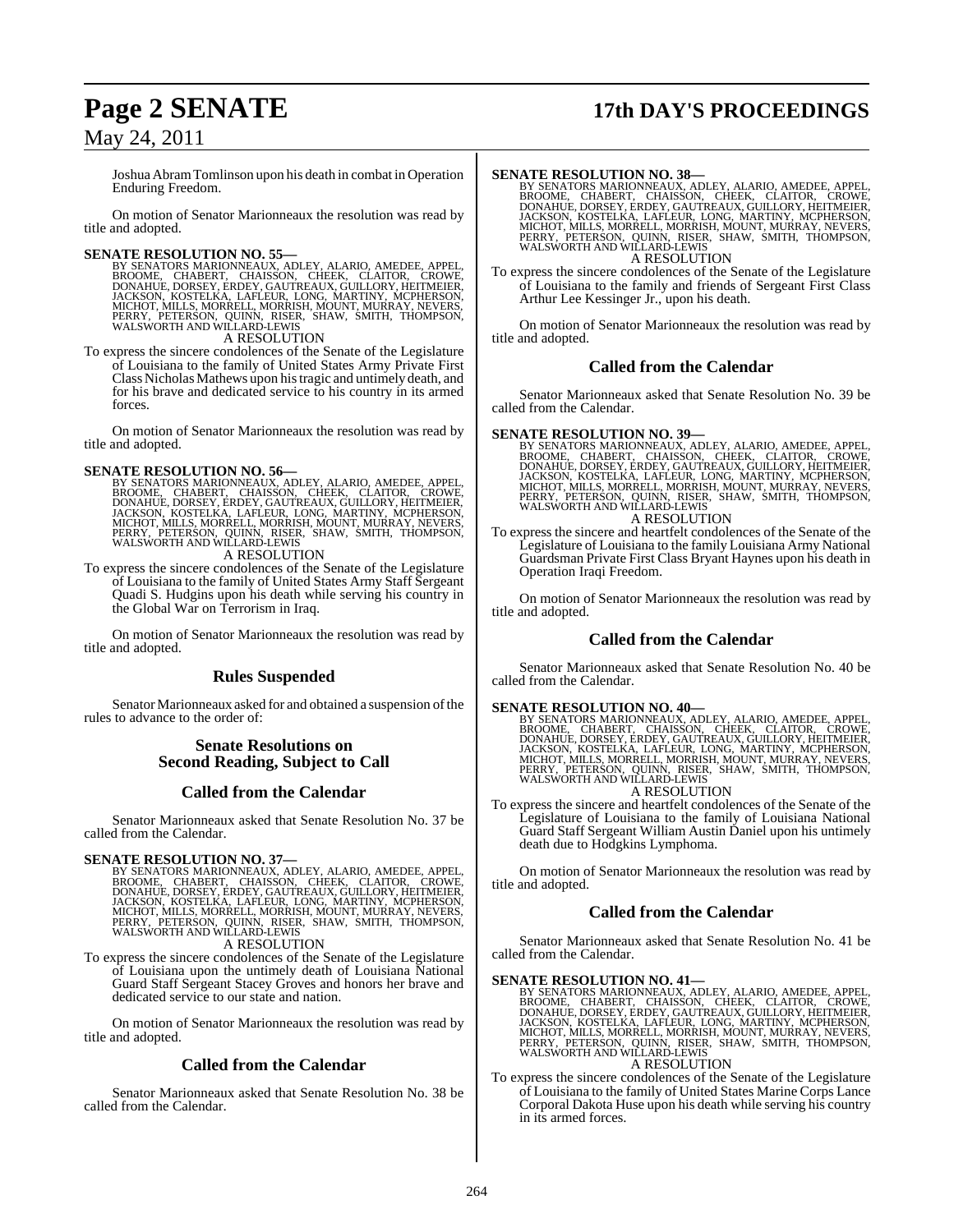# **17th DAY'S PROCEEDINGS Page 3 SENATE**

# May 24, 2011

On motion of Senator Marionneaux the resolution was read by title and adopted.

### **Called from the Calendar**

Senator Marionneaux asked that Senate Resolution No. 42 be called from the Calendar.

SENATE RESOLUTION NO. 42—<br>BY SENATORS MARIONNEAUX, ADLEY, ALARIO, AMEDEE, APPEL, BROOME, CHABERT, CHAISSON, CHEEK, CLAITOR, CROWE, DONAHUE, DORSEY, ERDEY, GAUTREAUX, GUILLORY, HEITMEIER, JACKSON, KOSTELKA, LAFLEUR, LONG, M A RESOLUTION

To express the sincere and heartfelt condolences of the Senate of the Legislature of Louisiana to the family of United States Army Specialist Steven Dupont upon his death in Operation Enduring Freedom.

On motion of Senator Marionneaux the resolution was read by title and adopted.

### **Called from the Calendar**

Senator Marionneaux asked that Senate Resolution No. 43 be called from the Calendar.

### **SENATE RESOLUTION NO. 43—**

BY SENATORS MARIONNEAUX, ADLEY, ALARIO, AMEDEE, APPEL,<br>BROOME, CHABERT, CHAISSON, CHEEK, CLAITOR, CROWE,<br>DONAHUE, DORSEY, ERDEY, GAUTREAUX, GUILLORY, HEITMEIER,<br>JACKSON, KOSTELKA, LAFLEUR, LONG, MARTINY, MCPHERSON,<br>MICHOT,

A RESOLUTION

To express the sincere and heartfelt condolences of the Senate of the Legislature of Louisiana to the family of United States Army Specialist Matthew Powell upon his death in Afghanistan.

On motion of Senator Marionneaux the resolution was read by title and adopted.

### **Called from the Calendar**

Senator Marionneaux asked that Senate Resolution No. 44 be called from the Calendar.

### **SENATE RESOLUTION NO. 44—**

BY SENATORS MARIONNEAUX, ADLEY, ALARIO, AMEDEE, APPEL,<br>BROOME, CHABERT, CHAISSON, CHEEK, CLAITOR, CROWE,<br>DONAHUE, DORSEY, ERDEY, GAUTREAUX, GUILLORY, HEITMEIER,<br>JACKSON, KOSTELKA, LAFLEUR, LONG, MARTINY, MCPHERSON,<br>MICHOT,

### A RESOLUTION

To express the sincere and heartfelt condolences of the Senate of the Legislature of Louisiana to the family of United States Marine Corps Sergeant Joseph Bovia upon his death while conducting a ground combat mission in Operation Enduring Freedom.

On motion of Senator Marionneaux the resolution was read by title and adopted.

### **Called from the Calendar**

Senator Marionneaux asked that Senate Resolution No. 45 be called from the Calendar.

**SENATE RESOLUTION NO. 45—**<br>BY SENATORS MARIONNEAUX, ADLEY, ALARIO, AMEDEE, APPEL<br>BROOME, CHABERT, CHAISSON, CHEEK, CLAITOR, CROWE,<br>DONAHUE, DORSEY, ERDEY, GAUTREAUX, GUILLORY, HEITMEIER,<br>JACKSON, KOSTELKA, LAFLEUR, LONG, MICHOT, MILLS, MORRELL, MORRISH, MOUNT, MURRAY, NEVERS, PERRY, PETERSON, QUINN, RISER, SHAW, SMITH, THOMPSON, WALSWORTH AND WILLARD-LEWIS A RESOLUTION

To express the sincere condolences of the Senate of the Legislature of Louisiana to the loved ones and family of United States Marine Corporal Joe Wrightsman upon his death while in the service of his country.

On motion of Senator Marionneaux the resolution was read by title and adopted.

### **Called from the Calendar**

Senator Marionneaux asked that Senate Resolution No. 46 be called from the Calendar.

SENATE RESOLUTION NO. 46—<br>BY SENATORS MARIONNEAUX, ADLEY, ALARIO, AMEDEE, APPEL, BROOME, CHABERT, CHAISSON, CHEEK, CLAITOR, CROWE, DONAHUE, DORSEY, ERDEY, GAUTREAUX, GUILLORY, HEITMEIER, JACKSON, KOSTELKA, LAFLEUR, LONG, M A RESOLUTION

To express the sincere condolences of the Senate of the Legislature of Louisiana to the loved ones and family of United States Army Sergeant Jordan Elias Tuttle upon his death while in the service of his country.

On motion of Senator Marionneaux the resolution was read by title and adopted.

### **Called from the Calendar**

Senator Marionneaux asked that Senate Resolution No. 47 be called from the Calendar.

### **SENATE RESOLUTION NO. 47—**

BY SENATORS MARIONNEAUX, ADLEY, ALARIO, AMEDEE, APPEL,<br>BROOME, CHABERT, CHAISSON, CHEEK, CLAITOR, CROWE,<br>DONAHUE, DORSEY, ERDEY, GAUTREAUX, GUILLORY, HEITMEIER,<br>JACKSON, KOSTELKA, LAFLEUR, LONG, MARTINY, MCPHERSON,<br>MCHOT, A RESOLUTION

To express the sincere and heartfelt condolences of the Senate of the Legislature of Louisiana to the family of United States Army Specialist Christian Romig upon his death in Operation Enduring Freedom.

On motion of Senator Marionneaux the resolution was read by title and adopted.

### **Rules Suspended**

Senator Mount asked for and obtained a suspension of the rules to revert to the order of:

### **Introduction of Senate Resolutions**

### **SENATE RESOLUTION NO. 62—** BY SENATOR MORRISH

A RESOLUTION

To commend and congratulate the players, coaches, and managers of the 2010-2011 Jennings High School Girls Basketball Team on winning the Class 4-A Girls State Basketball Championship.

The resolution was read by title and placed on the Calendar for a second reading.

# **SENATE RESOLUTION NO. 63—** BY SENATOR ALARIO

A RESOLUTION

To express the sincere condolences of the Senate of the Legislature of Louisiana upon the death of Hendrix "Brother"Bourgeois Sr.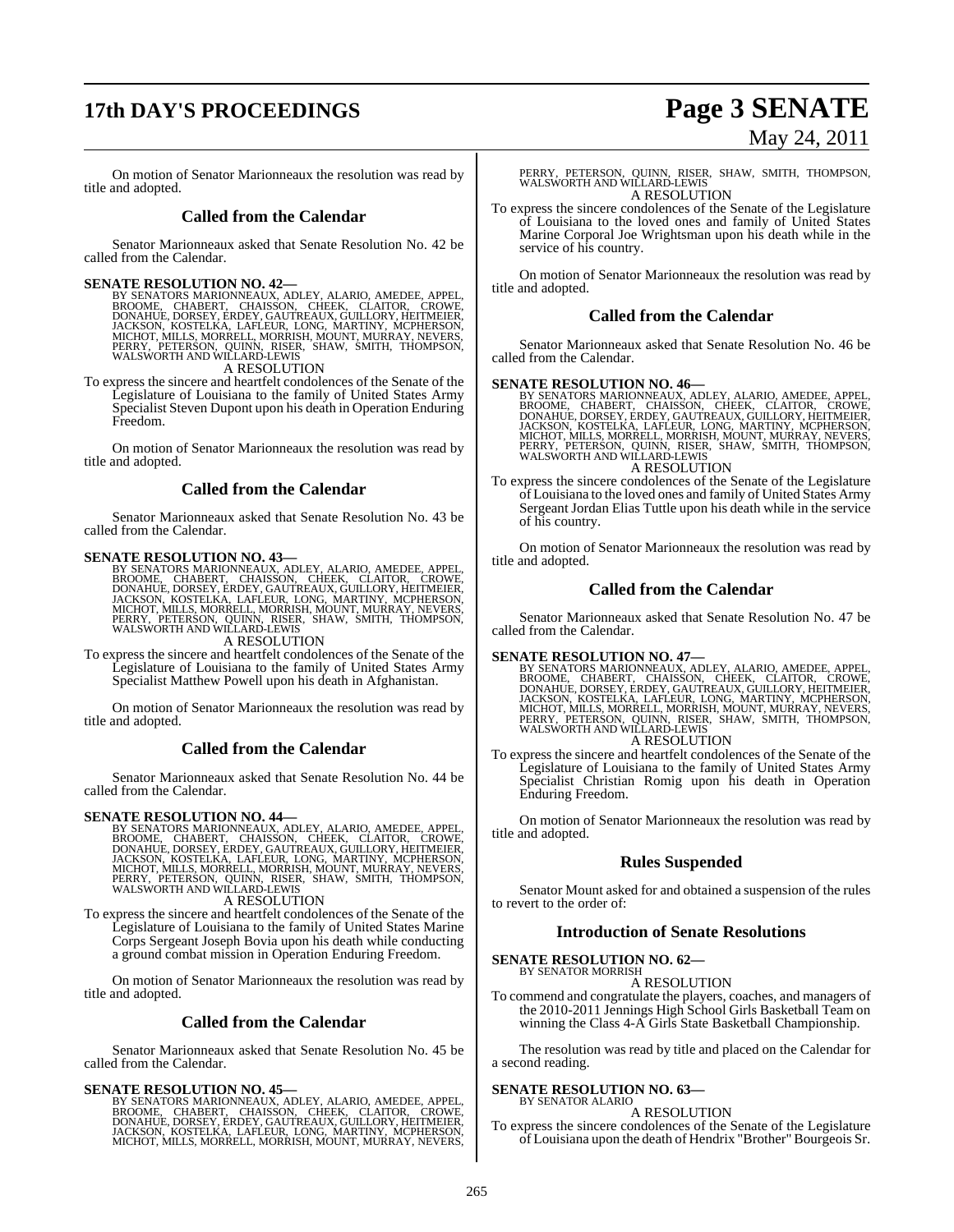# **Page 4 SENATE 17th DAY'S PROCEEDINGS**

May 24, 2011

The resolution was read by title and placed on the Calendar for a second reading.

### **Rules Suspended**

Senator Murray asked for and obtained a suspension of the rules to revert to:

### **Introduction of Senate Concurrent Resolutions**

Senator Murray asked for and obtained a suspension of the rules to read Senate Concurrent Resolutions a first and second time.

### **SENATE CONCURRENT RESOLUTION NO. 45—** BY SENATOR MURRAY

A CONCURRENT RESOLUTION

To welcome fire fighters from Belgium and members of the Belgium Fire Observers Organization to Louisiana; to acknowledge the bravery, strength, selflessness, courage, and true heroism of all fire fighters; to thank these visiting fire fighters for choosing the New Orleans Fire Department and Louisiana to visit and not only to learn but to share their knowledge and experiences with us; and to thank all fire fighters for the bravery and courage they exhibit on a daily basis, never faltering from the oath and duties they have undertaken.

The resolution was read by title and placed on the Calendar for a second reading.

# **SENATE CONCURRENT RESOLUTION NO. 46—** BY SENATOR ALARIO AND REPRESENTATIVE BILLIOT

A CONCURRENT RESOLUTION

To express the sincere condolences of the Legislature of Louisiana upon the death of Hendrix "Brother" Bourgeois Sr.

The resolution was read by title and placed on the Calendar for a second reading.

# **SENATE CONCURRENT RESOLUTION NO. 47—** BY SENATOR HEITMEIER

A CONCURRENT RESOLUTION

To authorize and direct creation of the "Task Force on the Crescent City Connection" to analyze re-authorization of tolls, ferry services, and all components and management of the operation of the Crescent City Connection Division of the Department of Transportation and Development; to provide for membership, powers, and duties of the task force; to provide for a report of its business; and to provide for related matters.

The resolution was read by title and referred by the President to the Committee on Transportation, Highways and Public Works.

### **Senate Resolutions on Second Reading, Resumed**

### **SENATE RESOLUTION NO. 57—** BY SENATOR MILLS

A RESOLUTION

To commend Maritime International, Inc., for receiving the 2011 Lantern Award.

On motion of Senator Mills the resolution was read by title and adopted.

### **SENATE RESOLUTION NO. 58—** BY SENATOR ALARIO

A RESOLUTION

To commend and congratulate Miss Jada O'Blanc of Gueydan, Louisiana, as the 2011 Louisiana Association of Fairs and Festivals Queen of Queens.

On motion of Senator Alario the resolution was read by title and adopted.

### **SENATE RESOLUTION NO. 59—**

BY SENATOR JACKSON A RESOLUTION

To express the sincere condolences of the Senate of the Legislature of Louisiana upon the death of Dr. Jean Chenier Brierre.

On motion of Senator Jackson the resolution was read by title and adopted.

### **SENATE RESOLUTION NO. 60—** BY SENATOR MARTINY

A RESOLUTION

To recognize May 24, 2011, as Dental Hygiene Day and to commend the Louisiana Dental Hygienists' Association and dental hygienists around the state for their outstanding contributionsto the oral health of citizens of the state of Louisiana.

On motion of Senator Martiny the resolution was read by title and adopted.

**SENATE RESOLUTION NO. 61—**

BY SENATOR LAFLEUR A RESOLUTION

To commend the village of Reeves on its one hundredth anniversary.

On motion of Senator Mount the resolution wasread by title and returned to the Calendar, subject to call.

### **Senate Concurrent Resolutions on Second Reading**

### **SENATE CONCURRENT RESOLUTION NO. 38—** BY SENATOR THOMPSON

A CONCURRENT RESOLUTION To express the sincere condolences of the Legislature of Louisiana upon the death of Dr. Foster Jay Taylor.

The concurrent resolution was read by title. Senator Thompson moved to adopt the Senate Concurrent Resolution.

### **ROLL CALL**

The roll was called with the following result:

### YEAS

| Adley         | Erdey         | Mount         |
|---------------|---------------|---------------|
| Alario        | Gautreaux     | Murray        |
| Amedee        | Guillory      | Perry         |
| Appel         | Heitmeier     | Peterson      |
| Broome        | Jackson       | Ouinn         |
| Chabert       | Kostelka      | Riser         |
| Cheek         | Marionneaux   | Smith         |
| Claitor       | Martiny       | Thompson      |
| Crowe         | Mills         | Walsworth     |
| Donahue       | Morrell       | Willard-Lewis |
| Dorsey        | Morrish       |               |
| Total - 32    |               |               |
|               | <b>NAYS</b>   |               |
| Total - 0     |               |               |
|               | <b>ABSENT</b> |               |
| Mr. President | McPherson     | Shaw          |
| LaFleur       | Michot        |               |
| Long          | Nevers        |               |

The Chair declared the Senate adopted the Senate Concurrent Resolution and ordered it sent to the House.

Total - 7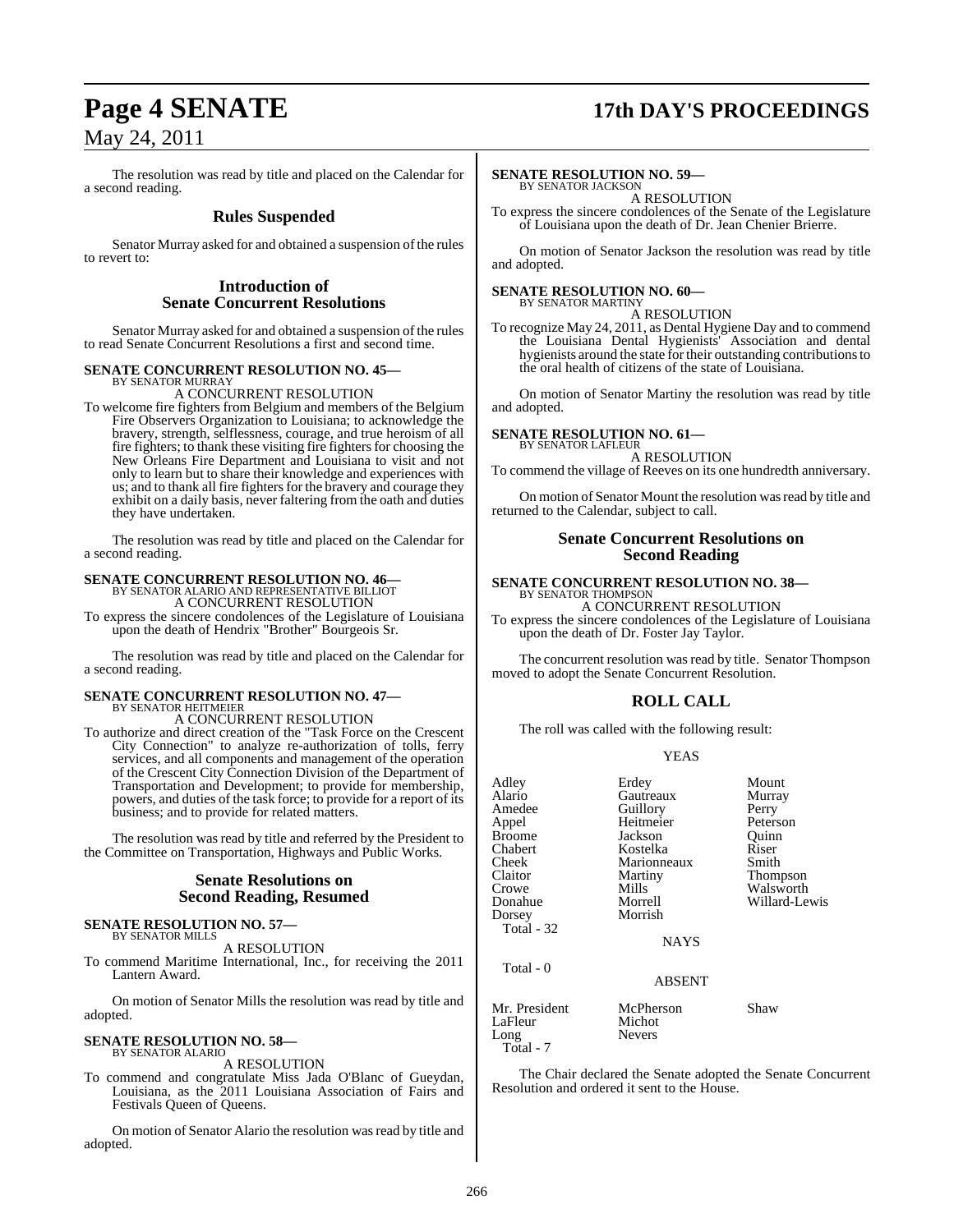# **17th DAY'S PROCEEDINGS Page 5 SENATE**

**SENATE CONCURRENT RESOLUTION NO. 39—**<br>BY SENATOR GAUTREAUX AND REPRESENTATIVE PEARSON<br>A CONCURRENT RESOLUTION

To commend Mrs. Suzanne D. Adams, retirement benefits administrator for the Louisiana State Employees' Retirement System, on the occasion of her retirement.

The concurrent resolution was read by title. Senator Gautreaux moved to adopt the Senate Concurrent Resolution.

### **ROLL CALL**

The roll was called with the following result:

### YEAS

Total - 30

Total - 0

Adley Guillory Nevers<br>Alario Heitmeier Perry Alario Heitmeier Perry Amedee Kostelka Peterson<br>Appel Marionneaux Quinn Appel Marionneaux Quinn<br>
Ricome Martiny Riser Martiny Cheek Mills Shaw Donahue Morrell Smith Dorsey Morrish Thompson Erdey Mount Walsworth<br>
Gautreaux Murray Willard-Le

**NAYS** 

Willard-Lewis

### ABSENT

| Mr. President  | Crowe   | Long      |
|----------------|---------|-----------|
| <b>Chabert</b> | Jackson | McPherson |
| <b>Claitor</b> | LaFleur | Michot    |
| Total - 9      |         |           |

The Chair declared the Senate adopted the Senate Concurrent Resolution and ordered it sent to the House.

### **SENATE CONCURRENT RESOLUTION NO. 42—** BY SENATOR LONG AND REPRESENTATIVE NOWLIN A CONCURRENT RESOLUTION

To commend the St. Mary's High School of Natchitoches baseball team for winning the 2011 Class 1A State Championship.

On motion of Senator Mount the resolution wasread by title and returned to the Calendar, subject to call.

### **SENATE CONCURRENT RESOLUTION NO. 43—** BY SENATOR LONG

A CONCURRENT RESOLUTION To commend the Northwestern State University of Louisiana "Spirit

of Northwestern Demon Marching Band" on its one hundredth anniversary.

On motion of Senator Mount the resolution wasread by title and returned to the Calendar, subject to call.

### **Message from the House**

### **ASKING CONCURRENCE IN HOUSE BILLS AND JOINT RESOLUTIONS**

### May 23, 2011

To the Honorable President and Members of the Senate:

I am directed to inform your honorable body that the House of Representatives has finally passed and asks your concurrence in the following House Bills and Joint Resolutions:

| <b>HB</b> No. 49  | HB No. 378 | HB No. 486 |
|-------------------|------------|------------|
| <b>HB</b> No. 513 | HB No. 537 | HB No. 543 |

# May 24, 2011

| HB No. 190        | <b>HB</b> No. 381 | HB No. 491 |
|-------------------|-------------------|------------|
| <b>HB</b> No. 583 | <b>HB</b> No. 501 | HB No. 133 |

Respectfully submitted, ALFRED W. SPEER Clerk of the House of Representatives

### **House Bills and Joint Resolutions on First Reading**

### **HOUSE BILL NO. 49—**

BY REPRESENTATIVES LEGER, ABRAMSON, ARNOLD, AUBERT,<br>AUSTIN BADON, BOBBY BADON, BALDONE, BARROW, BILLIOT,<br>BISHOP, BROSSETT, HENRY BURNS, TIM BURNS, CHAMPAGNE,<br>CHANDLER, CHANEY, CONNICK, CORTEZ, DOWNS, FANNIN,<br>GISCLAIR, GREE SCHRÖDER, SEABAUGH, SIMON, SMILEY, GARÝ SMITH, JANE SMITH,<br>PATRICIA ŠMITH, ST. GERMAIN, STIAES, TALBOT, TEMPLET,<br>THIBAUT, TUCKER, WHITE, WILLIAMS, AND WILLMOTT AN ACT

To amend and reenact R.S. 14:46.2(A) and 46.3(A)(1) and (2), (B), and (D)(1) and to enact R.S. 14:46.2(D) and 46.3(A)(4) and (5) and (G), relative to human trafficking; to provide with respect to the crimes of human trafficking and trafficking of children for sexual purposes; to amend the elements of those crimes; to provide for definitions; to provide for penalties; and to provide for related matters.

The bill was read by title and placed on the Calendar for a second reading.

# **HOUSE BILL NO. 133—** BY REPRESENTATIVE ANDERS

AN ACT To enact Part I-B of Chapter 2 of Title 51 of the Louisiana Revised Statutes of 1950, to be comprised of R.S. 51:501, relative to warranty claims; to require claims to be approved or disapproved within thirty days; to require payment of approved claims within thirty days; to require notice of disapproval and the grounds for the disapproval; to provide for claims not disapproved within thirty days; to provide for claims submitted after the termination of a contract; to provide for compensation for work performed by a dealer; to provide for excluded expenses; to provide for compensation for parts; to provide for a supplier's right to adjust for errors; to authorize a dealer to accept amanufacturer's reimbursement terms; to define "dealer"; to provide for an effective date; and to provide for related matters.

The bill was read by title and placed on the Calendar for a second reading.

### **HOUSE BILL NO. 190—**

BY REPRESENTATIVE THIBAUT AN ACT

To repeal R.S. 32:392.1, relative to motor vehicles; to repeal the prohibition on the impoundment of motor vehicles in certain circumstances.

The bill was read by title and placed on the Calendar for a second reading.

### **HOUSE BILL NO. 378—**

### BY REPRESENTATIVE ELLINGTON

- AN ACT
- To amend and reenact R.S. 38:2191, relative to public contracts; to provide for progressive stage payments made under public contracts; and to provide for related matters.

The bill was read by title and placed on the Calendar for a second reading.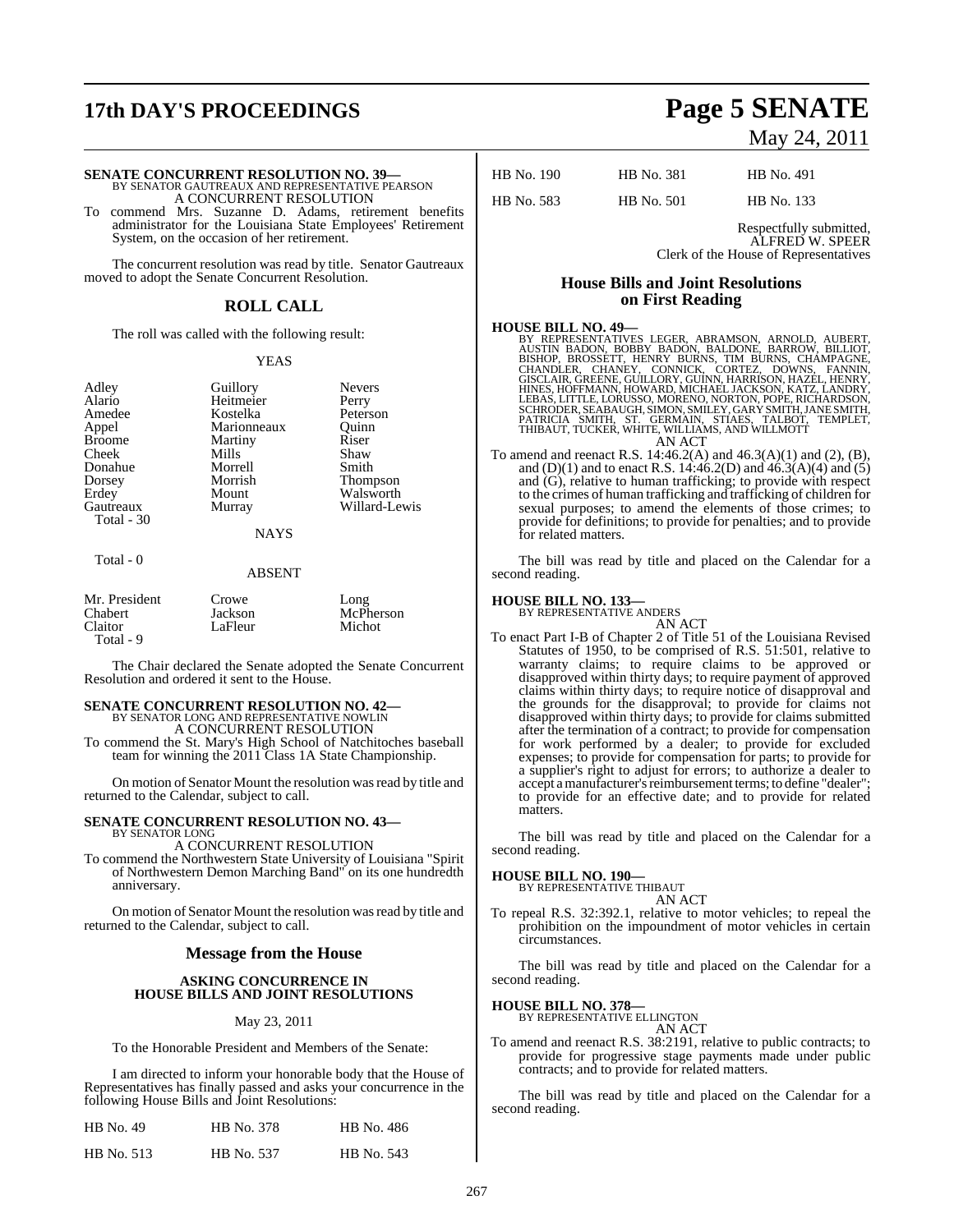# **Page 6 SENATE 17th DAY'S PROCEEDINGS**

May 24, 2011

**HOUSE BILL NO. 381—** BY REPRESENTATIVE GREENE AND SENATOR MICHOT AN ACT

To amend and reenact R.S. 51:2453(1) and (6), 2455(A), and  $2457(A)(2)(a)$ , (b), and (f), relative to tax rebates; to provide with respect to the Louisiana Quality Jobs Program; to provide for definitions; to specify that the value of health insurance benefits offered to employees shall be included in the consideration of the value of a new direct job; to provide for effectiveness; and to provide for related matters.

The bill was read by title and placed on the Calendar for a second reading.

### **HOUSE BILL NO. 486—** BY REPRESENTATIVE GREENE

AN ACT

To amend and reenact R.S. 47:305.16 and to enact R.S. 47:305.16.1, relative to sales and use tax; to provide relative to the sales and use tax exemption for cable television installation; to provide relative to a sales and use tax exemption on video programming and television service; to provide relative to the definition of regular service; to clarify that certain services shall be considered regular service; to provide for an effective date; and to provide for related matters.

The bill was read by title and placed on the Calendar for a second reading.

### **HOUSE BILL NO. 491—**

BY REPRESENTATIVE MICHAEL JACKSON

AN ACT To enact R.S. 47:1517(F), relative to the tax exemption budget; to require hearings of the House Committee on Ways and Means and the Senate Committee on Revenue and Fiscal Affairs on the tax exemption budget; to authorize certain reports; and to provide for related matters.

The bill was read by title and placed on the Calendar for a second reading.

### **HOUSE BILL NO. 501—** BY REPRESENTATIVE LEGER

AN ACT

To amend and reenact R.S. 34:963 and to repeal R.S. 34:950, 951, 952, 954, and 965, relative to bar pilots; to authorize bar pilots to form corporations or limited liability companies; to repeal certain provisions relative to bar pilots for the Port of New Orleans; and to provide for related matters.

The bill was read by title and placed on the Calendar for a second reading.

- **HOUSE BILL NO. 513—**<br>BY REPRESENTATIVES WILLIAMS, AUSTIN BADON, BOBBY BADON, BILLIAMS<br>BARROW, BILLIOT, HENRY BURNS, BURRELL, DIXON, DOWNS,<br>GALLOT, GISCLAIR, GUINN, HOWARD, LOPINTO, MONTOUCET,<br>SIMON, PATRICIA SMITH, ST. GE AN ACT
- To amend and reenact R.S. 32:1(4), (4.2), (13), and (65), 212(A), and  $232(1)(a)$  and (b) and R.S.  $47:463.148(B)$ , (C), and (D)(1), to enact R.S. 32:74(C) and 329.1, and to repeal R.S. 32:197(B) and 329, relative to bicycles and traffic; to amend, enact, and repeal provisions relative to bicycles and traffic; to amend provisions for the "Share the Road" license plate; and to provide for related matters.

The bill was read by title and placed on the Calendar for a second reading.

### **HOUSE BILL NO. 537—**

BY REPRESENTATIVE TUCKER AND SENATOR APPEL AN ACT

To amend and reenact R.S. 17:3217, to enact R.S. 17:3230 and Part III-A of Chapter 26 of Title 17 of the Louisiana Revised Statutes of 1950, to be comprised of R.S. 17:3241, and to repeal R.S. 17:3215(2), relative to postsecondary education; to provide for the transfer of the University of New Orleans to the University of Louisiana System; to provide relative to the transfer of the facilities, resources, funds, obligations, and functions of the institution and related foundations; to provide for the transition responsibilities of the impacted institution and management boards and the division of administration; to provide for cooperative agreements; to provide relative to accreditation issues; to provide relative to funding; to provide relative to employees; to provide for effectiveness; and to provide for related matters.

The bill was read by title and placed on the Calendar for a second reading.

### **HOUSE BILL NO. 543—**

BY REPRESENTATIVE LEGER

AN ACT To enact R.S. 34:3523, relative to contracts let by ports; to authorize ports to use the design-build method on certain construction projects; to provide for a selection process for the designbuilder; to provide for requirements, rights, and powers for the design-builder; to provide for notice and advertisement procedures; to authorize a private design professional to develop project descriptions; to establish an evaluation committee and its responsibilities; to establish a technical review committee and its responsibilities; to provide procedures for selection of the winning proposal; to provide a review process; to provide guidelines relative to legal action; and to provide for related matters.

The bill was read by title and placed on the Calendar for a second reading.

# **HOUSE BILL NO. 583—** BY REPRESENTATIVE WILLMOTT

AN ACT

To enact R.S. 32:334, relative to motor vehicle lamps; to prohibit operation of a motor vehicle with certain lamps; to prohibit installation of certain lamps on a motor vehicle; to prohibit issuance of an official certificate of inspection; to provide for penalties; and to provide for related matters.

The bill was read by title and placed on the Calendar for a second reading.

### **Message from the House**

### **ASKING CONCURRENCE IN HOUSE CONCURRENT RESOLUTIONS**

May 24, 2011

To the Honorable President and Members of the Senate:

I am directed to inform your honorable body that the House of Representatives has finally passed and asks your concurrence in the following House Concurrent Resolutions:

HCR No. 118 HCR No. 119 HCR No. 120

Respectfully submitted, ALFRED W. SPEER Clerk of the House of Representatives

### **House Concurrent Resolutions**

Senator Mount asked for and obtained a suspension of the rules to read House Concurrent Resolutions a first and second time.

### **HOUSE CONCURRENT RESOLUTION NO. 118—**

BY REPRESENTATIVE CARTER A CONCURRENT RESOLUTION

To commend the Louisiana State University Laboratory School tennis team for winning the 2011 Louisiana High School Athletic Association's Division IV girls' and boys'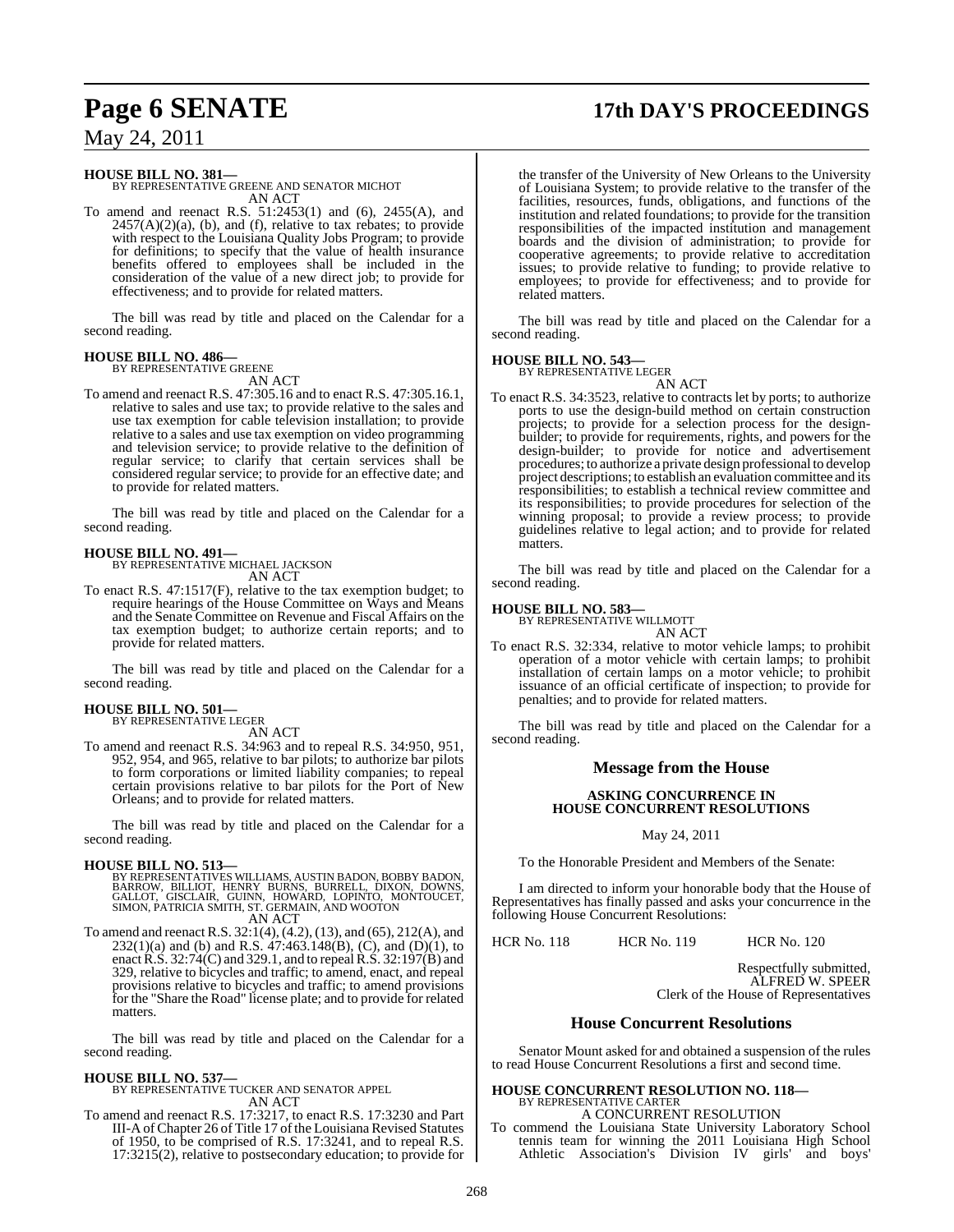# **17th DAY'S PROCEEDINGS Page 7 SENATE**

# May 24, 2011

championship and to congratulate the Cub girls' and boys' tennis team on exemplifying sportsmanship and community service.

The resolution was read by title and placed on the Calendar for a second reading.

# **HOUSE CONCURRENT RESOLUTION NO. 119—** BY REPRESENTATIVES ST. GERMAIN, BARROW, AND THIBAUT AND SENATOR MARIONNEAUX

A CONCURRENT RESOLUTION

To urge and request the Department of Transportation and Development to revert lane adjustments that were implemented as part of the ongoing I-10 Mississippi River Bridge, otherwise known as the Horace A. Wilkinson Bridge, signing and striping project.

The resolution was read by title and referred by the President to the Committee on Transportation, Highways and Public Works.

# **HOUSE CONCURRENT RESOLUTION NO. 120—** BY REPRESENTATIVE WHITE

A CONCURRENT RESOLUTION

To urge and request the Juvenile Justice Reform Act Implementation Commission to commission a study to assess the current state of the juvenile justice system, to evaluate the improvements made to the system in the preceding five years, to issue recommendations for a five-year plan for juvenile justice reform, and to submit a report of its findings and recommendations to the legislature no later than thirty days prior to the convening of the 2013 Regular Session of the Legislature of Louisiana.

The resolution was read by title and referred by the President to the Committee on Judiciary B.

### **House Bills and Joint Resolutions on Second Reading**

**HOUSE BILL NO. 55—**<br>BY REPRESENTATIVES THIERRY, ARNOLD, BILLIOT, HENRY BURNS, TIM BURNS, CARMODY, CARTER, CHANEY, CONNICK, EDWARDS, GREENE, GUINN, HAZEL, HENRY, HOFFMANN, HOWARD, HUTTER, KATZ, LANDRY, LEBAS, MORENO, PONTI AN ACT

To enact R.S. 14:91.5, relative to sex offenders; to create the crime of unlawful use or access of social media; to prohibit certain convicted sex offenders from using or accessing social networking websites, chat rooms, and peer-to-peer networks; to provide for definitions; to provide for penalties; and to provide for related matters.

The bill was read by title and referred by the President to the Committee on Judiciary C.

**HOUSE BILL NO. 86—**<br>BY REPRESENTATIVES WHITE, ARNOLD, BALDONE, BARROW,<br>BILLIOT, HENRY BURNS, CARMODY, DOVE, EDWARDS, ELLINGTON,<br>GREENE, HAZEL, HILL, HOFFMANN, HUTTER, KATZ, LEBAS, LIGI,<br>LORUSSO, POPE, PUGH, RICHARD, RICHA

### AN ACT

To amend and reenact R.S.  $14:43.1(A)$  and  $(C)(3)$ ,  $(4)$ ,  $(5)$ , and  $(6)$ , 43.2(C)(3), 43.3(A) and (C)(3), 43.6(A) and (B)(1), and 81.2, to enact R.S. 14:43.1(C)(7), 43.2(D), and 43.3(D), and to repeal R.S. 14:43.2(C)(4), (5), and (6) and 43.3(C)(4), (5), and (6), relative to sexual abuse of a person with a physical or mental disability; to provide relative to sexual battery of a person with a physical or mental disability; to provide relative to second degree sexual battery of a person with a physical or mental disability; to provide relative to oral sexual battery of a person with a physical or mental disability; to provide relative to molestation of a person with a physical or mental disability; to provide relative to the elements of such offenses; to provide for definitions; to provide for criminal penalties; and to provide for related matters.

The bill was read by title and referred by the President to the Committee on Judiciary C.

**HOUSE BILL NO. 106—** BY REPRESENTATIVES MORENO, LOPINTO, AND GARY SMITH AN ACT

To amend and reenact Code of Criminal Procedure Article 894.2(A)(introductory paragraph) and  $(3)$ ,  $(B)$ ,  $(C)$ ,  $(E)$ ,  $(H)$ , and (I), relative to criminal sentencing; to provide with respect to home incarceration; to provide for uniform data collection and reporting of home incarceration and electronic monitoring services; to provide for oversight; and to provide for related matters.

The bill was read by title and referred by the President to the Committee on Judiciary B.

### **HOUSE BILL NO. 124—**

BY REPRESENTATIVES PATRICIA SMITH AND DOERGE AN ACT

To amend and reenact Children's Code Articles 407 and 879(A), relative to delinquency proceedings; to amend provisions relative to the confidentiality of delinquency proceedings; to allow the victim and certain members of the victim's family to be present; and to provide for related matters.

The bill was read by title and referred by the President to the Committee on Judiciary B.

### **HOUSE BILL NO. 129—**

BY REPRESENTATIVE SEABAUGH AN ACT

To amend and reenact R.S.  $15:587(A)(1)(a)$  and to enact R.S. 15:587(A)(1)(g), relative to criminal procedure; to provide relative to the Louisiana Bureau of Criminal Identification and Information; to authorize the bureau to release criminal history records and identification files to the Louisiana Supreme Court Committee on Bar Admissions; to authorize a fee; and to provide for related matters.

The bill was read by title and referred by the President to the Committee on Judiciary B.

### **HOUSE BILL NO. 179—**

BY REPRESENTATIVE KATZ AN ACT

To amend and reenact R.S. 15:1085(D), relative to care and treatment of certain youth placed in nonstate treatment programs; to authorize the Department of Public Safety and Corrections to make certain payments; to provide for care and treatment of certain youth placed on probation or parole; and to provide for related matters.

The bill was read by title and referred by the President to the Committee on Judiciary B.

# **HOUSE BILL NO. 271—** BY REPRESENTATIVE FANNIN

AN ACT

To enact R.S. 40:1730.23(F) and 1730.24(C), relative to the state uniform construction code; to require municipalities and parishes to provide a list of registered certified building inspectors; to prohibit municipalities and parishes from imposing a fee for inspections not performed by the municipality or parish; and to provide for related matters.

The bill was read by title and referred by the President to the Committee on Commerce, Consumer Protection, and International Affairs.

### **HOUSE BILL NO. 289—**

BY REPRESENTATIVE MORRIS AN ACT

To amend and reenact R.S. 56:649.3(B) and 650(A) and (B)(1), relative to the Lifetime License Endowment Trust Fund; to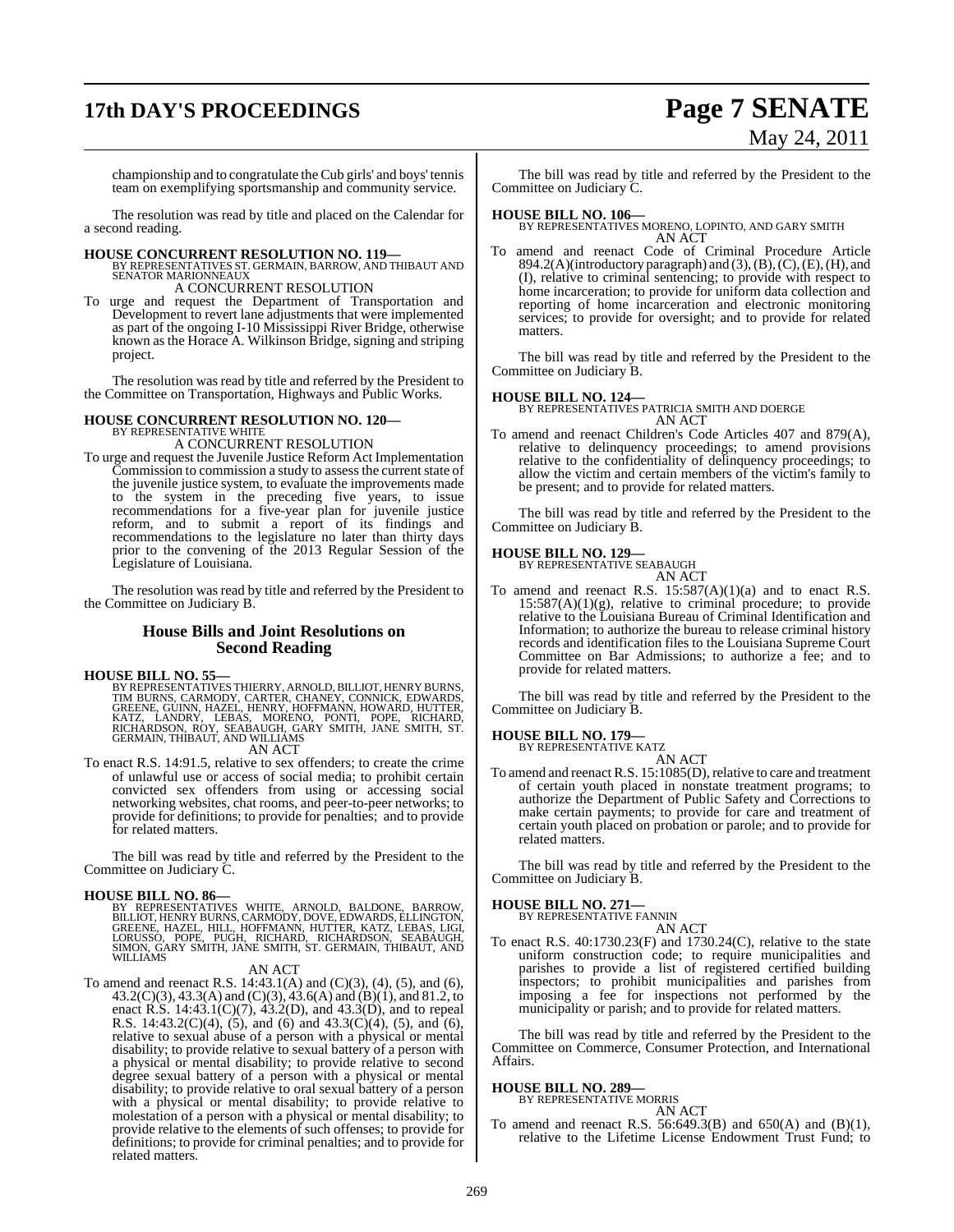# **Page 8 SENATE 17th DAY'S PROCEEDINGS**

provide for deposit of revenues to that fund and to the Conservation Fund; and to provide for related matters.

The bill was read by title and referred by the President to the Committee on Finance.

# **HOUSE BILL NO. 392—** BY REPRESENTATIVE HAZEL

AN ACT

To amend and reenact R.S. 15:587(F)(1) and 587.1(C)(introductory paragraph) and (1) and to enact R.S. 15:587.1(J), relative to criminal background checks; to authorize an employer to obtain conviction records for applicants seeking employment; to provide for the taking of fingerprints from prospective employees; to authorize Court Appointed Special Advocate programs to obtain criminal background records for persons considered for involvement with the program; to require the Louisiana Bureau of Criminal Identification and Information to forward fingerprints to the Federal Bureau of Investigation for a national criminal history check; to provide for additional offenses excluding employment in professions with access to children; and to provide for related matters.

The bill was read by title and referred by the President to the Committee on Judiciary B.

### **HOUSE BILL NO. 455—**

BY REPRESENTATIVE HARRISON AN ACT

To enact R.S. 47:1508(B)(29), relative to the Department of Revenue; to provide with respect to the confidentiality of taxpayer records; to authorize the sharing of information relating to certain postsecondary education and employment information; and to provide for related matters.

The bill was read by title and referred by the President to the Committee on Revenue and Fiscal Affairs.

### **HOUSE BILL NO. 458—** BY REPRESENTATIVE HILL

AN ACT

To enact Subpart BB of Part 1 of Chapter 1 of Subtitle II of Title 47 of the Louisiana Revised Statutes of 1950, to be comprised of R.S. 47:120.95, relative to state individual income tax return checkoffs for certain donations; to provide for a method for individuals to donate a portion of any refund due to them to the Louisiana Food Bank Association; to authorize and provide a method for the making of other donationsto the Louisiana Food Bank Association on the income tax return; to provide for the disposition of donated monies; to establish the Louisiana Food Bank Association Fund as a special escrow fund in the state treasury; to provide for the administration and use of monies in the fund; to authorize the secretary of the Department of Revenue to make certain deposits into the fund; to provide for an effective date; and to provide for related matters.

The bill was read by title and referred by the President to the Committee on Revenue and Fiscal Affairs.

### **HOUSE BILL NO. 550—** BY REPRESENTATIVE JOHNSON

AN ACT

To enact Subpart BB of Part I of Chapter 1 of Subtitle II of Title 47 of the Louisiana Revised Statutes of 1950, to be comprised of R.S. 47:120.95, relative to state individual income tax return checkoffs for certain donations; to provide for a method for individuals to donate a portion of any refund due to them to the Make-A-Wish Foundation of the Texas Gulf Coast and Louisiana for the purpose of granting wishes to children in Louisiana who have life-threatening medical conditions; to provide for the disposition of such donated monies; to establish the Make-A-Wish Foundation of the Texas Gulf Coast and Louisiana Fund as a special escrow fund in the state treasury; to provide for the administration and use of monies in the fund; to authorize the secretary of the Department of Revenue to make

certain deposits into the fund; to provide for reporting; to provide for an effective date; and to provide for related matters.

The bill was read by title and referred by the President to the Committee on Revenue and Fiscal Affairs.

### **House Concurrent Resolutions on Second Reading**

**HOUSE CONCURRENT RESOLUTION NO. 111—** BY REPRESENTATIVES JANE SMITH, HENRY BURNS, AND BURRELL AND SENATOR ADLEY

A CONCURRENT RESOLUTION

To commend the Bossier High School boys' basketball team upon winning the 2011 Class 4A state championship game.

The resolution was read by title. Senator Adley moved to concur in the House Concurrent Resolution.

### **ROLL CALL**

The roll was called with the following result:

### YEAS

| Adley         | Gautreaux     | Murray          |
|---------------|---------------|-----------------|
| Alario        | Guillory      | <b>Nevers</b>   |
| Amedee        | Heitmeier     | Peterson        |
| Appel         | Jackson       | Ouinn           |
| <b>Broome</b> | Kostelka      | Riser           |
| Chabert       | Martiny       | Shaw            |
| Cheek         | Mills         | Smith           |
| Claitor       | Morrell       | <b>Thompson</b> |
| Donahue       | Morrish       | Walsworth       |
| Erdey         | Mount         | Willard-Lewis   |
| Total - 30    |               |                 |
|               | <b>NAYS</b>   |                 |
| Total - 0     |               |                 |
|               | <b>ABSENT</b> |                 |

| Mr. President<br>Crowe | LaFleur<br>Long | McPherson<br>Michot |
|------------------------|-----------------|---------------------|
| Dorsey                 | Marionneaux     | Perry               |
| Total - 9              |                 |                     |

The Chair declared the Senate concurred in the House Concurrent Resolution and ordered it returned to the House.

### **HOUSE CONCURRENT RESOLUTION NO. 112—** BY REPRESENTATIVE CROMER

A CONCURRENT RESOLUTION

To commend World War II veterans participating in the Louisiana HonorAir program.

The resolution was read by title. Senator Donahue moved to concur in the House Concurrent Resolution.

### **ROLL CALL**

The roll was called with the following result:

### YEAS

Adley Erdey Murray<br>Alario Gautreaux Nevers Alario Gautreaux<br>
Amedee Guillory Amedee Guillory Perry<br>Appel Heitmeier Peterson Heitmeier Broome **Jackson** Quinn<br>
Chabert **Chaber** Kostelka Riser Chabert Kostelka Riser Martiny Shaw<br>Mills Smith Claitor Mills<br>Crowe Morrell Thompson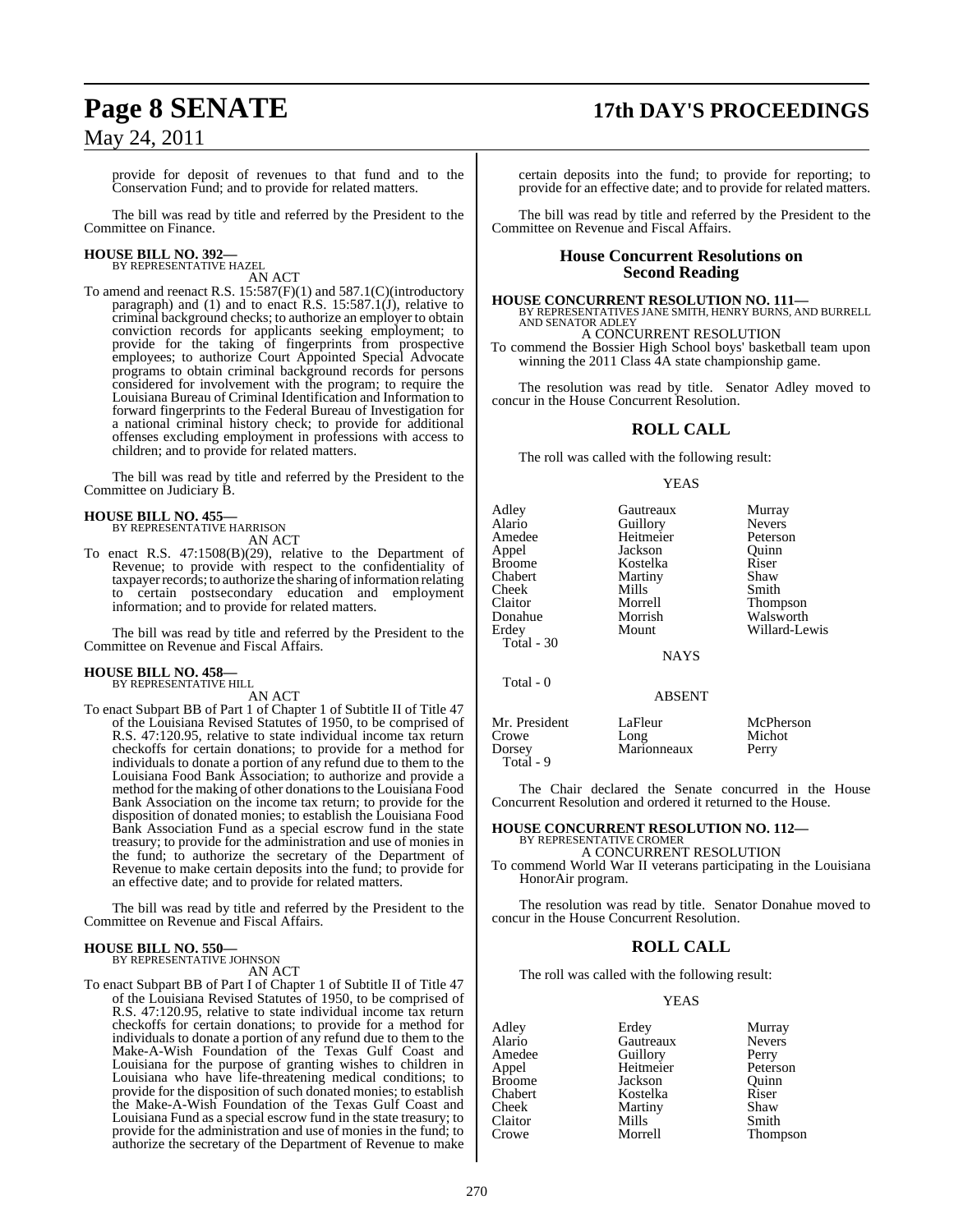# **17th DAY'S PROCEEDINGS Page 9 SENATE**

| Donahue       | Morrish       | Walsworth     |
|---------------|---------------|---------------|
| Dorsey        | Mount         | Willard-Lewis |
| Total $-33$   | <b>NAYS</b>   |               |
| Total - 0     | <b>ABSENT</b> |               |
| Mr. President | Long          | McPherson     |
| LaFleur       | Marionneaux   | Michot        |

Total - 6

The Chair declared the Senate concurred in the House Concurrent Resolution and ordered it returned to the House.

### **HOUSE CONCURRENT RESOLUTION NO. 114—**

BY REPRESENTATIVES DOWNS, ANDERS, AND GALLOT AND<br>SENATORS ADLEY, ALARIO, AMEDEE, APPEL, BROOME, CHABERT,<br>CHAISSON, CHEEK, CLAITOR, CROWE, DONAHUE, DORSEY, ERDEY,<br>GAUTREAUX, GUILLORY, HEITMEIER, JACKSON, KOSTELKA,<br>LAFLEUR,

A CONCURRENT RESOLUTION

To expresssincere and heartfelt condolences upon the death of Dr. F. Jay Taylor, former president of Louisiana Tech University.

The resolution was read by title. Senator Thompson moved to concur in the House Concurrent Resolution.

### **ROLL CALL**

The roll was called with the following result:

### YEAS

| Adley<br>Alario<br>Amedee<br>Appel<br><b>Broome</b><br>Chabert<br>Cheek<br>Claitor<br>Crowe | Erdey<br>Gautreaux<br>Guillory<br>Heitmeier<br>Jackson<br>Kostelka<br>Martiny<br>Mills<br>Morrell | Murray<br><b>Nevers</b><br>Perry<br>Peterson<br>Ouinn<br>Riser<br>Shaw<br><b>Thompson</b><br>Walsworth |
|---------------------------------------------------------------------------------------------|---------------------------------------------------------------------------------------------------|--------------------------------------------------------------------------------------------------------|
|                                                                                             |                                                                                                   |                                                                                                        |
| Donahue                                                                                     | Morrish                                                                                           | Willard-Lewis                                                                                          |
| Dorsey                                                                                      | Mount                                                                                             |                                                                                                        |
| Total $-32$                                                                                 | NAYS                                                                                              |                                                                                                        |

Total - 0

Mr. President Marionneaux Smith<br>
LaFleur McPherson LaFleur McPherson<br>Long Michot Michot Total - 7

The Chair declared the Senate concurred in the House Concurrent Resolution and ordered it returned to the House.

ABSENT

### **Reports of Committees**

The following reports of committees were received and read:

### **REPORT OF COMMITTEE ON**

### **AGRICULTURE, FORESTRY, AQUACULTURE, AND RURAL DEVELOPMENT**

Senator Francis C. Thompson, Chairman on behalf of the Committee on Agriculture, Forestry, Aquaculture, and Rural Development, submitted the following report:

# May 24, 2011

May 24, 2011

To the President and Members of the Senate:

I am directed by your Committee on Agriculture, Forestry, Aquaculture, and Rural Development to submit the following report:

### **HOUSE BILL NO. 193—** BY REPRESENTATIVE ANDERS

AN ACT

To amend and reenact R.S. 3:1407, 1421(1)(b), (2)(a) and (b), and (3), 1430.13(A) and (D), 1655(C)(3) and (5)(a), 2311(B) and  $(D)(1)$ ,  $3210(C)(1)$ , and  $3806(G)(2)$  and  $(4)(a)$ , relative to certain funds within the Department of Agriculture and Forestry; to provide for the merger of the Feed Fund and the Fertilizer Fund; to provide for the merger of the Crop Pests and Diseases Fund, the Apiary Fund, and the Horticulture Fund; to provide for the Pesticide Fund; to provide for the disposition of monies; and to provide for related matters.

Reported favorably.

Respectfully submitted, FRANCIS C. THOMPSON Chairman

### **REPORT OF COMMITTEE ON**

### **JUDICIARY B**

Senator Daniel R. Martiny, Chairman on behalf of the Committee on Judiciary B, submitted the following report:

May 24, 2011

To the President and Members of the Senate:

I am directed by your Committee on Judiciary B to submit the following report:

# **SENATE CONCURRENT RESOLUTION NO. 37—**

BY SENATOR MARTINY A CONCURRENT RESOLUTION

To direct the Louisiana State Law Institute to evaluate Louisiana law for compliance with the United States Supreme Court's ruling in the case of Graham v. Florida, 130 S. Ct. 2011 (2010), and to report its findings and recommendations to the Legislature of Louisiana as to whether it is necessary to amend Louisiana's juvenile sentencing laws to comply with the ruling in that case.

Reported favorably.

### **SENATE BILL NO. 220—** BY SENATOR MARTINY

- AN ACT
- To enact R.S.  $15:574.4(A)(4)$ , relative to parole eligibility; to provide for eligibility for parole consideration for certain offenders; and to provide for related matters.

Reported favorably.

# **SENATE BILL NO. 229—** BY SENATOR MARIONNEAUX

AN ACT

To amend and reenact R.S. 33:2218.8(B) and (G), relative to supplemental pay for deputy sheriffs; to increase the amount of monthly compensation; and to provide for related matters.

Reported with amendments.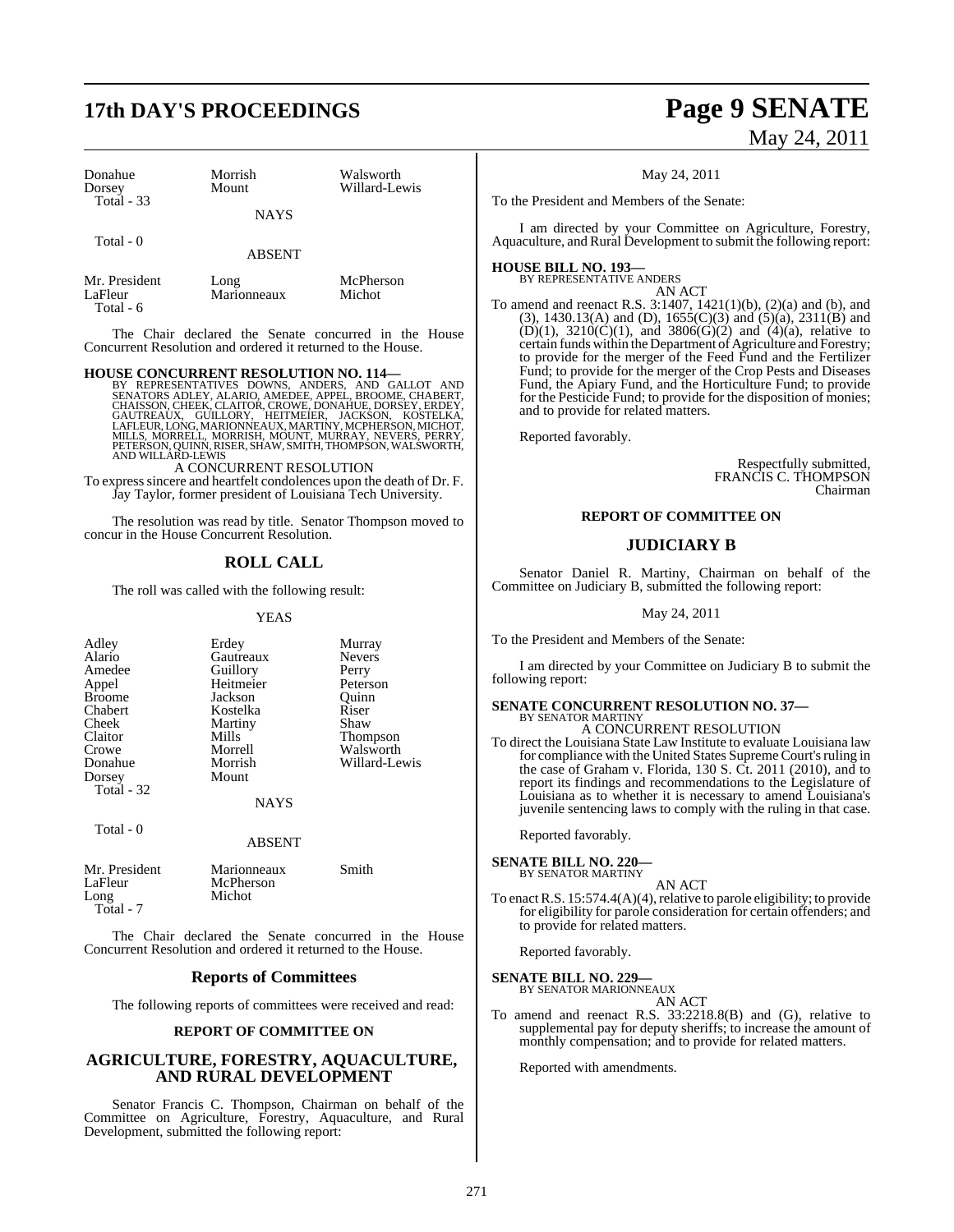# **Page 10 SENATE 17th DAY'S PROCEEDINGS**

May 24, 2011

### **SENATE BILL NO. 232—** BY SENATOR CHEEK

AN ACT

To amend and reenact R.S. 15:544 (D)(1), (2), (3)(e), (4)(a) and (b) and to enact R.S. 15:544.1 and Chapter 3-C of Title 15 of the Louisiana Revised Statutes of  $1950$ <sup>t</sup> t o be comprised of R.S. 15:555 and 556; relative to sex offenses; to provide for notification and registration of offenders; to create a sexual assault task force and provide for the membership, and powers, duties, and functions of the task force; to provide for a termination date of the task force; and to provide for related matters.

Reported with amendments.

### **HOUSE BILL NO. 217—**

BY REPRESENTATIVE BARRAS AN ACT

To enact Code of Criminal Procedure Article 900(A)(6)(c)(vi), relative to probation; to provide relative to violations of probation; to amend definition of "technical violation"; to include failure to report to probation officer as a technical violation of probation; and to provide for related matters.

Reported favorably.

Respectfully submitted, DANIEL R. MARTINY Chairman

### **REPORT OF COMMITTEE ON**

### **JUDICIARY C**

Senator Yvonne Dorsey, Chairman on behalf of the Committee on Judiciary C, submitted the following report:

### May 24, 2011

To the President and Members of the Senate:

I am directed by your Committee on Judiciary C to submit the following report:

### **SENATE BILL NO. 190—** BY SENATOR ERDEY

AN ACT

To enact R.S. 14:32.2, relative to the crime of first degree vehicular homicide; to provide for the elements of the crime; to provide penalties for conviction of the crime; and to provide for related matters.

Reported favorably.

Respectfully submitted, YVONNE DORSEY Chairman

### **REPORT OF COMMITTEE ON**

### **REVENUE AND FISCAL AFFAIRS**

Senator Robert M. Marionneaux, Jr., Chairman on behalf of the Committee on Revenue and Fiscal Affairs, submitted the following report:

May 23, 2011

To the President and Members of the Senate:

I am directed by your Committee on Revenue and Fiscal Affairs to submit the following report:

### **SENATE BILL NO. 41—**

BY SENATOR ALARIO

AN ACT To amend and reenact R.S. 47:342(3)(b), relative to the occupational license tax; to define contractor for purposes of the occupational license tax in certain parishes; to provide for an effective date; and to provide for related matters.

Reported favorably.

**SENATE BILL NO. 159—** BY SENATOR APPEL AND REPRESENTATIVE LEGER AN ACT

To amend and reenact R.S. 47:6036(G), relative to tax credits; to extend the Ports of Louisiana investor tax credit; to provide for a termination date; to provide for an effective date; and to provide for related matters.

Reported favorably.

### **SENATE BILL NO. 255—** BY SENATOR WILLARD-LEWIS

AN ACT

To enact R.S. 47:6030.1, relative to tax credits; to grant an individual income tax credit or the cost of purchase, installation, or construction of certain residential energy efficient appliances, equipment, systems, or constructions for the residences of certain elderly people; and to provide for related matters.

Reported with amendments.

# **SENATE BILL NO. 258—** BY SENATOR WILLARD-LEWIS

AN ACT

To enact R.S. 47:305.66, relative to sales and use taxes; to provide that state and local sales and use taxes shall not apply to purchase of items manufactured within the state for use in orbital environments; and to provide for related matters.

Reported with amendments.

### **SENATE BILL NO. 265—** BY SENATOR RISER

- AN ACT
- To enact R.S. 22:832.1 and Chapter 55 of Title 51 of the Louisiana Revised Statutes of 1950, to be comprised of R.S. 51:3121 through 3132, relative to the Louisiana Entrepreneurial Assistance and Development program (LEAD); to create the program; to provide for a tax reduction for investors who make investments of eligible capital under the program; to provide for approval of LEAD funds by the department of economic development and to establish criteria for such approval; to provide criteria for issuers in which investments will be made; and to provide for related matters.

Reported with amendments.

Respectfully submitted, ROBERT M. MARIONNEAUX, JR. Chairman

### **Senate Bills and Joint Resolutions on Second Reading Reported by Committees**

**SENATE BILL NO. 6—** BY SENATOR GAUTREAUX

AN ACT

To enact R.S. 11:887.1, relative to the Teachers' Retirement System of Louisiana; to provide for payment of unfunded accrued liability by an employer that withdraws some or all of its employees from the retirement system; to provide for all other withdrawal liabilities of such employers; to provide for determination of amount of withdrawal liability payment and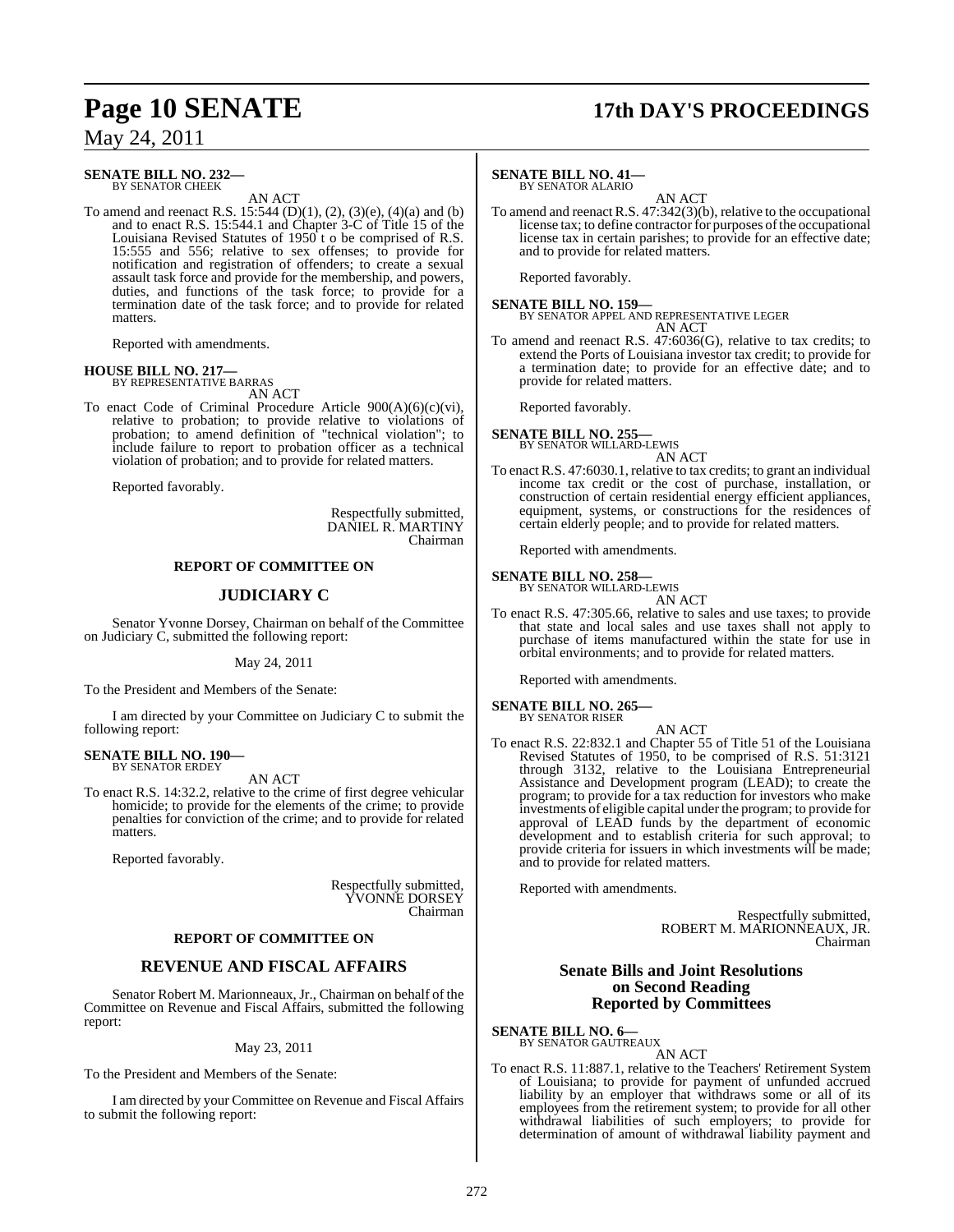# **17th DAY'S PROCEEDINGS Page 11 SENATE**

# May 24, 2011

collection of same; to provide an effective date; and to provide for related matters.

Reported with amendments by the Committee on Retirement.

### **SENATE COMMITTEE AMENDMENTS**

Amendments proposed by Senate Committee on Retirement to Original Senate Bill No. 6 by Senator Gautreaux

### AMENDMENT NO. 1 On page 1, line 12 after "**A.(1)**" insert "**(a)**"

### AMEND<u>MENT NO. 2</u>

On page 1, after line 17 insert the following:

"**(b) Notwithstanding any other provision of law to the contrary, if an employing agency terminates its participation in the retirement system as authorized by administrative action, contract, or other legally authorized action, and terminates participation for all of its employees, any entity authorizing such termination shall remit to the retirement system the employing agency's proportionate share of any unfunded actuarial accrued liability of the retirement system, as further provided in this Section.**

**(c) Notwithstanding any other provision of law to the contrary, if an employing agency whose employees are not members of the retirementsystem, hires any employee previously employed by another employing agency whose employees were members of the retirement system there shall be no obligation on the part of the hiring employing agency for any unfunded accrued liability resulting from the employee's previous employment.**"

## AMENDMENT NO. 3

On page 2, line 8 after "**(3)**" insert "**(a)**"

### AMENDMENT NO. 4

On page 2, line 10 after "**governance model**" delete "**or transferred to any other entity, the receiving entity**" and insert "**and, by administrative action, contract, or other legally authorized action, the prospective employing entity is permitted by the employer to terminate its participation or forgo participation in the retirement system, the employer**"

### AMENDMENT NO. 5

On page 2, between lines 12 and 13 insert the following:

"**(b) Notwithstanding any other provision of law to the contrary, if a school or entity under an employer's jurisdiction is transferred to any other entity and the receiving entity permits the prospective employing agency, as applicable, to terminate participation or forgo participation in the retirement system, the receiving entity shall remit to the retirement system the proportionate share of any unfunded actuarial accrued liability, as further provided in this Section.**

**(4) For purposes of this Section, "proportionate share of any unfunded accrued liability" shall mean the unfunded accrued liability, if any, which is attributable to benefits accrued by or granted to employees and retirees of the employing agency which was established during the period of time that the employing agency was a participating employer with the retirement system or, with respect to Subsection (A)(3), during the period of time the school or entity was under the employer's jurisdiction.**"

### AMENDMENT NO. 6

On page 2, line 13 after "**The**" insert "**actuary employed by the retirement** system shall determine the<sup>"</sup> and at the end of line 13 delete "**shall**"

### AMENDMENT NO. 7

On page 2, delete line 14 in its entirety and insert in lieu thereof "**as of the June**"

### AMENDMENT NO. 8

On page 2, line 17 after "**entity**" delete the remainder of the line and delete line 18 and insert a period "**.**"

### AMENDMENT NO. 9

On page 2, between lines 18 and 19 insert the following

"**(2)(a) Should the entity responsible for payment disagree with the amounts determined by the retirement system actuary, such entity may appeal to the Public Retirement Systems' Actuarial Committee within thirty days of receipt of the invoice.**

**(b) The legislative auditor shall perform an independent determination of the amounts due and in the event his calculation disagrees with that of the retirement system actuary, the committee shall meet and render a final determination. In the event the calculations agree, the invoice shall be due as provided in this Section.**"

### AMENDMENT NO. 10

On page 2, line 19 change "**(2)**" to "**(3)**"

On motion of Senator Gautreaux, the committee amendment was adopted. The amended bill was read by title, ordered engrossed and passed to a third reading.

### **SENATE BILL NO. 9—**

BY SENATOR GAUTREAUX

AN ACT To amend and reenact R.S. 11:429(B), relative to the purchase of service credit in the Louisiana State Employees' Retirement System; to provide for the purchase of service credit and the use of such credit for the purposes of attaining eligibility for retirement; to provide relative to the payment of insurance premiums for individuals purchasing such service credit; to provide for an effective date; and to provide for related matters.

Reported with amendments by the Committee on Retirement.

### **SENATE COMMITTEE AMENDMENTS**

Amendments proposed by Senate Committee on Retirement to Original Senate Bill No. 9 by Senator Gautreaux

### AMENDMENT NO. 1

On page 1, line 4 change "purposes" to "purpose"

### AMENDMENT NO. 2

On page 2, line 3, after "member." insert "**Employee and employer contributions shall be based on a hypothetical annual employment** history for the number of years of service purchased **starting with the June thirtieth prior to the purchase date and working back until the entire period of service being purchased is accounted for. Employee and employer contribution rates applicable to the fiscal years in the hypothetical history shall be the rates applicable for the member and for his employer for those years. Salaries in the hypothetical history shall be equal to the actual salaries earned by the member during those periods if the person was a member of the system, or derived from the salary increase assumption used in the most recent actuarial valuation if the person was not a member of the system. All employee and employer contributions are assumed to be made in the middle of the fiscal year. Interest, based on the interest rate used in the most recent actuarial valuation shall be calculated from the assumed payment date to the date of the purchase of service credit pursuant to this Paragraph.**"

### AMENDMENT NO. 3

On page 2, line 18, after "**member.**" insert "**Employee and employer contributions shall be based on a hypothetical annual employment history** for the number of years of service purchased **starting with the June thirtieth prior to the purchase date and working back until the entire period of service being purchased is accounted for. Employee and employer contribution rates applicable to the fiscal years in the hypothetical history shall be the rates applicable for the member and for his employer for those years. Salaries in the hypothetical history shall be equal to**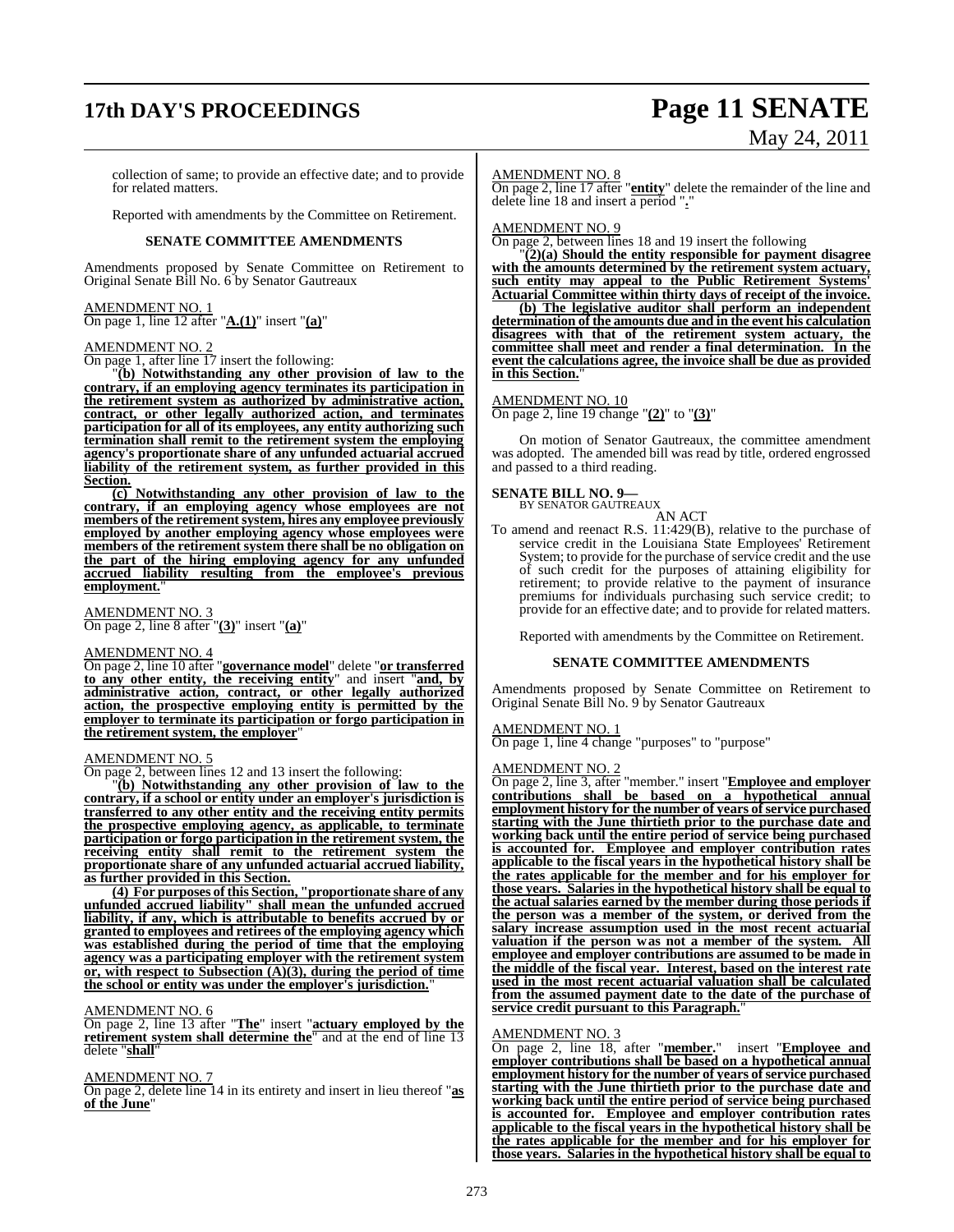# **Page 12 SENATE 17th DAY'S PROCEEDINGS**

May 24, 2011

**the actual salaries earned by the member during those periods if the person was a member of the system, or derived from the salary increase assumption used in the most recent actuarial valuation if the person was not a member of the system. All employee and employer contributions are assumed to be made in the middle of the fiscal year. Interest, based on the interest rate used in the most recent actuarial valuation shall be calculated from the assumed payment date to the date of the purchase of service credit pursuant to this Paragraph.**"

## AMENDMENT NO. 4

On page 2, line 26, delete "**the greater of**"

### AMENDMENT NO. 5

On page 2, line 27, after "11:158" delete the remainder of the line and delete line 28 and insert, "**, less the amount, if any, by which any employee and employer contributions plus interest paid by the member at the time of the previous purchase, exceeded the actuarial cost under R.S. 11:158 at the time of the previous purchase, inclusive of interest on any such excess at the boardapproved actuarial rate from the date of the previous purchase to the date of the upgrade, but not less than zero, which totally offsets** the increase

### AMENDMENT NO. 6

On page 3, line 6, after "**Subsection**" insert "**, and who retires earlier than he would otherwise have been eligible for regular retirement without such purchased credit,**"

### AMENDMENT NO. 7

On page 3, line 7, after "**increase**" delete "**that would otherwise occur**"

AMENDMENT NO. 8

On page 3, line 8, after "**premiums**" delete "**as a result of his**" and insert "**that results from such**"

### AMENDMENT NO. 9

On page 3, at the end of line 10 insert "**The premium payments made pursuant to this Paragraph shall cease when the retiree attains the age at which his earned creditable service, not including service purchased pursuant to this Subsection, would have been sufficient to meet eligibility requirements for regular retirement.**"

On motion of Senator Gautreaux, the committee amendment was adopted. The amended bill was read by title, ordered engrossed and recommitted to the Committee on Finance.

### **SENATE BILL NO. 10—** BY SENATOR SHAW

AN ACT

To amend and reenact R.S. 11:102.2(B)(4) and 883.1(A)(2)(a),  $(C)(4)(a)$ (introductory paragraph),  $(b)$ (introductory paragraph), and  $(c)(i)$ , and  $(G)$ , and to repeal  $R.S. 11:883.1(C)(4)(d)$  and  $(e)$ , relative to application of excess investment earnings of the Teachers' Retirement System of Louisiana; to provide for postretirement benefit increases funded from such earnings; and to provide for related matters.

Reported favorably by the Committee on Retirement. The bill was read by title, ordered engrossed and recommitted to the Committee on Finance.

# **SENATE BILL NO. 46—** BY SENATORS SHAW AND LONG

AN ACT

To enact R.S. 17:236.4, relative to the Louisiana Virtual School; to provide for enrollment of students; to provide for the adoption of policies; to provide relative to student accessto and credit for courses taken through the virtual school; to require notification to students and parents of such virtual school option; and to provide for related matters.

Reported with amendments by the Committee on Education.

### **SENATE COMMITTEE AMENDMENTS**

Amendments proposed by Senate Committee on Education to Original Senate Bill No. 46 by Senator Shaw

### AMENDMENT NO. 1

On page 1, line 3, after "students;" insert "to provide for the responsibilities of school governing authorities;"

### AMENDMENT NO. 2

On page 1, line 5, between "option;" and "and to" insert "to provide for rules:'

### AMENDMENT NO. 3

On page 1, at the end of line 10, change "**"virtual**" to "**"the virtual**"

### AMENDMENT NO. 4

On page 1, line 12, between "**program**" and "**learning**" change "**that expands**" to "**to expand**" and between "**opportunities**" and "**high**" change "**to**" to "**for**"

### AMENDMENT NO. 5

On page 1, at the end of line 13, insert a comma "**,**"

### AMENDMENT NO. 6

On page 1, line 14, between "**and**" and "**access**" change "**offers**" to "**offer**"

### AMENDMENT NO. 7

On page 2, delete line 4 and insert the following:

"**(a) Enter into a Louisiana Virtual School Agreement with the department. However, nothing in such agreement shall prohibit the governing authority of a school from contracting with a private provider of virtual education courses, instruction,** or content.

### AMENDMENT NO. 8

On page 2, line 10, between "**in**" and "**virtual**" change "**any**" to "**a**"

### AMENDMENT NO. 9

On page 2, delete lines 14 through 16 and insert the following:

"**(2) The governing authority of a public secondary school shall not limitstudent accessto any course ofstudy offered by the virtual school that is not offered by the high school in which a student is enrolled at the time the student wishes to enroll in the course.**"

### AMENDMENT NO. 10

On page 2, line 21, change "**Subparagraph (C)(1)(c)**" to "**Subsection C**"

### AMENDMENT NO. 11

On page 2, line 23, after "**shall**" delete the remainder of the line, and delete lines 24 and 25, and insert "**provide written notification of the virtual school option and available virtual school course offerings to each student, and the student's parent or legal guardian, at the time of the student's enrollment in high school.**"

### AMENDMENT NO. 12

On page 2, between lines 25 and 26, insert the following:

"**F. The State Board of Elementary and Secondary Education shall adopt rules, including the imposition of any fees to be charged to participating students and schools, to implement the provisions of this Section in accordance with the Administrative Procedure Act.**

**G. Implementation of this Section shall be subject to the appropriation of funds by the legislature for this purpose.**"

On motion of Senator Nevers, the committee amendment was adopted. The amended bill was read by title, ordered engrossed and recommitted to the Committee on Finance.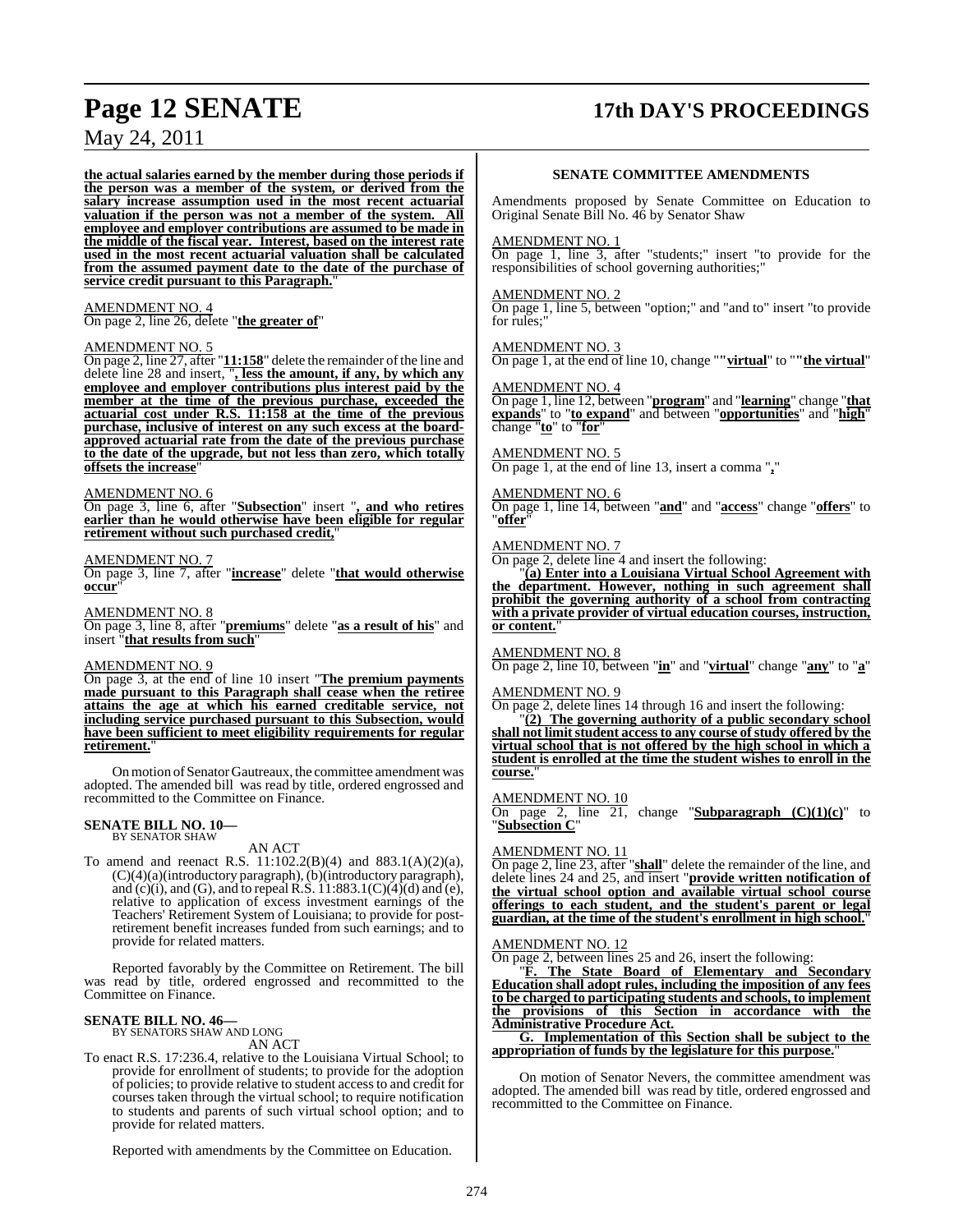# **17th DAY'S PROCEEDINGS Page 13 SENATE** May 24, 2011

### **SENATE BILL NO. 68—** BY SENATOR NEVERS

AN ACT

To enact R.S. 33:2570, relative to the positions of fire chief and police chief in the city of Bogalusa; to provide that such positions are in the unclassified service; to provide relative to the appointment, supervision, and discharge of any person in any such position; to provide relative to qualifications; to provide relative to resignation from and return to the classified service; and to provide for related matters.

Reported with amendments by the Committee on Local and Municipal Affairs.

### **SENATE COMMITTEE AMENDMENTS**

Amendments proposed by Senate Committee on Local and Municipal Affairs to Original Senate Bill No. 68 by Senator Nevers

### AMENDMENT NO. 1

On page 1, line 5, after "qualifications;" delete the remainder of the line in its entirety

### AMENDMENT NO. 2

On page 1, line 6, delete "and return to the classified service;"

### AMENDMENT NO. 3 On page 1, line 11, delete "**A.**"

### AMENDMENT NO. 4

On page 2, delete lines 2 through 5 in their entirety

On motion of Senator Crowe, the committee amendment was adopted. The amended bill was read by title, ordered engrossed and passed to a third reading.

### **SENATE BILL NO. 73—** BY SENATOR MORRISH

### AN ACT

To amend and reenact R.S. 56:435.1.1(A), relative to oyster harvesting; to provide for oyster harvesting in Calcasieu Lake; to change the types of gear used for oyster harvesting; and to provide for related matters.

Reported with amendments by the Committee on Natural Resources.

### **SENATE COMMITTEE AMENDMENTS**

Amendments proposed by Senate Committee on Natural Resources to Original Senate Bill No. 73 by Senator Morrish

### AMENDMENT NO. 1

On page 1, line 2, delete "(A)"

### AMENDMENT NO. 2

On page 1, delete line 3, and insert "harvesting in Calcasieu Lake; to provide for harvest limits; to provide for the issuance of certain permits; to authorize rulemaking authority; to provide terms, conditions, and penalties;

### AMENDMENT NO. 3

On page 1, line 6, delete "(A)"

### AMENDMENT NO. 4

On page 1, line 8, after "A." insert "**(1)**" and after "Lake" delete "**shall be limited to tonging**"

### AMENDMENT NO. 5

On page 1, at the end of line 11, insert: "**shall be prohibited except by special permit issued by the Department of Wildlife and Fisheries. Oyster harvesting shall be limited to** using tongs; a hand dredge; a single dredge with mechanical assist that has a tooth bar no more than thirty-six inches long; or use of a single scraper with

mechanical assist and a flat bar length of no more than thirty-six inches is allowed.

**(2) No person shall be issued a permit for the commercial taking of oysters on Calcasieu Lake unless that person provides proof that he commercially harvested oysters from Calcasieu Lake through trip ticket landings in three of the following four years: 2007, 2008, 2009, and 2010.**

B. All vessels used for the commercial harvest of oysters on Calcasieu Lake must be self-propelled. "Self-propelled" means, when used in this Section, that the vessel shall travel under its own power to its harvest area and when loaded with oysters, shall travel under its own power to the place where the oysters are unloaded.

C. The commission shall fix the open season for oyster harvest in Calcasieu Lake, which shall begin on any date between October fifteenth and November first and, for calendar years 2007 through 2010, shall end on a date set after consideration of recommendations by the Louisiana Oyster Task Force. After calendar year 2010, the season shall end on April thirtieth. However, in consultation with the Oyster Task Force, the commission may open or close the season as biological data indicate a need and may manage East Cove and West Cove separately.

D **C**. Harvest limits shall be set **twenty-five sacks of oysters per permittee per day, but the sack limit may be lowered** by the commission not to exceed twenty-five sacks of oysters per day licensed vessel **based upon technical and biological data and** after consideration of recommendations by the Louisiana **Calcasieu Lake** Oyster Task Force. In addition, recreational fishermen may harvest oysters as provided in R.S. 56:424(C). **Harvest limits for recreational fishermen shall be one sack per person per day.**

E. Any violation of the provisions of this Section shall be considered a class four violation subject to the penalties contained in R.S. 56:34.

**D. (1) Violation of any provision of this Section or of any Wildlife and Fisheries Commission regulation pertaining to taking, possessing, recording or reporting of landings or selling oysters from Calcasieu Lake shall constitute a Class 4 violation. The offender shall also be penalized as follows:**

**(a) For a first offense, the offender shall forfeit any permit to fish for oysters on Calcasieu Lake and shall be barred from obtaining such permit for the remainder of the period for which it was issued plus one year, during which time the offender shall be barred from participating in any oyster fishing activity on Calcasieu Lake.**

**(b) For a second offense, the offender shall forfeit any Calcasieu Lake oyster permit issued to him and shall be barred from obtaining a Calcasieu Lake oyster permit for the remainder of the period for which it wasissued plustwo years, during which time the offender shall be barred from participating in any oyster fishing activity on Calcasieu Lake.**

**(c) For a third offense, the offender shall forfeit any Calcasieu Lake oyster permit issued to him and shall be permanently barred from obtaining a Calcasieu Lake oyster permit and from participating in any oyster fishing activity on Calcasieu Lake.**

**(2) Any person who participates in the fishery while barred shall be penalized under the provisions of a Class 7-B violation.**

**E. The special permit provided for in this Section shall not be transferable from one person to another for a period of three years from August 15, 2011, or until a transfer system is developed by the commission. An exception to the prohibition on transfer may be granted by the commission, in its sole discretion, in the case of proven physical hardship of the permittee, and only if the transfer is to the permittee's spouse, parent/legal guardian, or child/legal dependent of the permittee.**

**F.(1) The commission shall adopt rules and regulations, in accordance with the Administrative Procedure Act, for the season, take, harvest, possession, reporting, sale, transfer of special permits, apprenticeship, appeals, individual transfer quotas, and entry of commercial fishermen into the commercial oyster fishery in Calcasieu Lake.**

**(2) The commission shall, within three years from August 15, 2011, establish by rules adopted in accordance with the Administrative Procedure Act a system for the transfer ofspecial**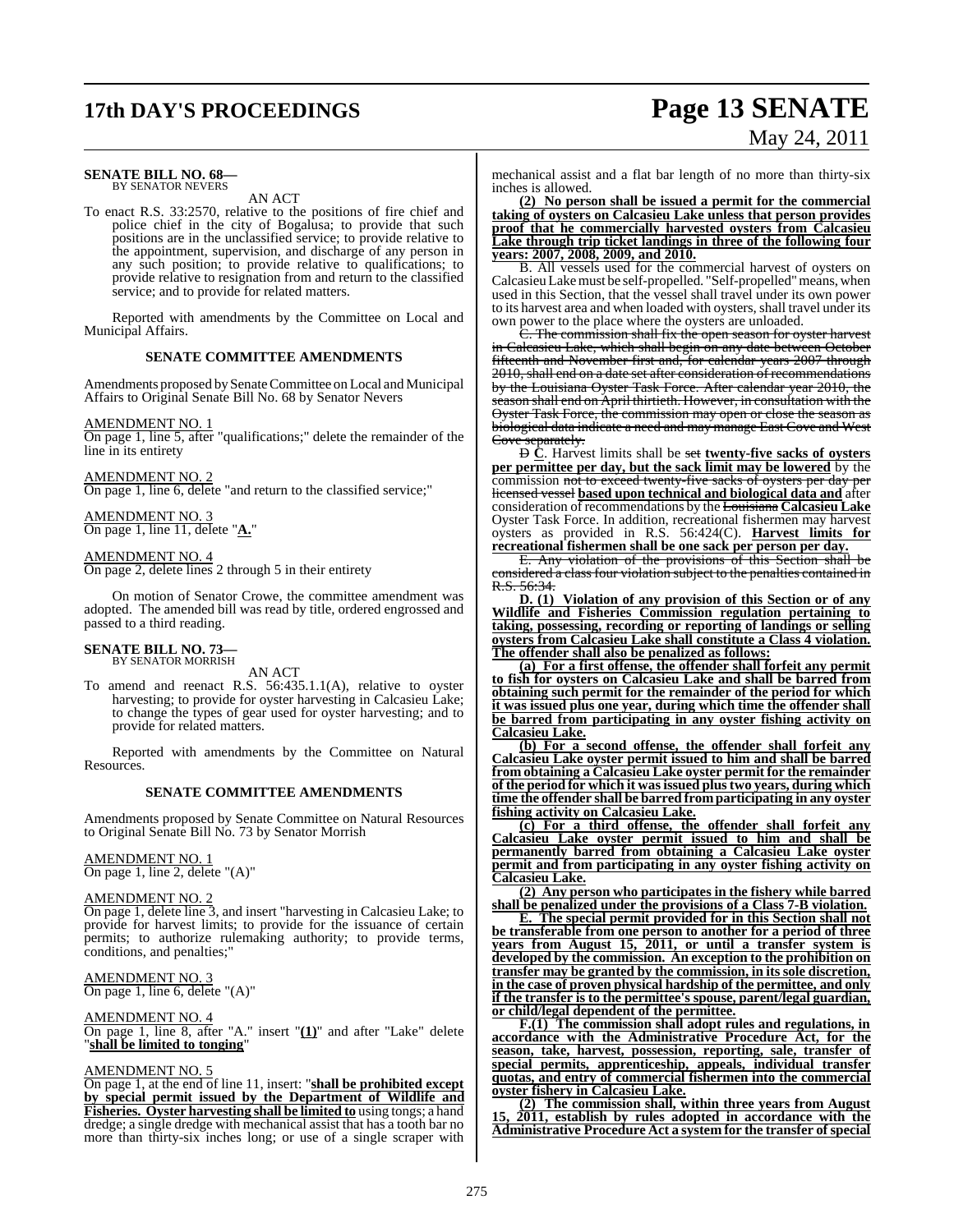# **Page 14 SENATE 17th DAY'S PROCEEDINGS**

May 24, 2011

**permits. Such rules shall provide that there shall be no financial gain realized by the transferor of the permit for such transfer.**

**(3) The provisions of Paragraph (A)(2) of this Section shall expire and be void after adoption by the commission of all of the rules and regulations required by this Subsection.**"

### AMENDMENT NO. 6

On page 1, delete line 12

On motion of Senator Amedee, the committee amendment was adopted. The amended bill was read by title, ordered engrossed and passed to a third reading.

### **SENATE BILL NO. 83—**

BY SENATOR DONAHUE

AN ACT

To amend and reenact R.S. 39:1554(E) and to enact Part IV-A of Chapter 10 of Title 38 of the Louisiana Revised Statutes of 1950, to be comprised of R.S. 38:2271, and Subpart B-1 of Part III of Chapter 17 of Subtitle III of Title 39 of the Louisiana Revised Statutes of 1950, comprised of R.S. 39:1598.1, and R.S.  $39:1661(D)$  and  $1671(H)$ , relative to purchasing by certain public entities; to authorize the use of reverse auctions by certain public entities for the purchase of certain materials, supplies, services, products, or equipment; to provide for public notice; to provide for an effective date; and to provide for related matters.

Reported favorably by the Committee on Finance. The bill was read by title, ordered engrossed and passed to a third reading.

### **SENATE BILL NO. 108—** BY SENATOR RISER

AN ACT

To amend and reenact R.S. 18:402(F) and 1352, relative to the Louisiana Election Code; to provide relative to the use of voting machines in elections; to provide for the use of paper ballots in elections; to provide relative to tax elections; to provide that local tax elections can only be held at the same time as statewide and congressional primary elections; to provide a limitation on the number of emergency tax elections that can be held; and to provide for related matters.

Reported favorably by the Committee on Finance. The bill was read by title, and passed to a third reading.

### **SENATE BILL NO. 118—** BY SENATOR MILLS

### AN ACT

To enact R.S. 33:2740.40, relative to St. Martin Parish; to create the St. Martinville Downtown Development District within the parish; to provide relative to the boundaries, purpose, and powers and duties of the district; to provide relative to district funding, including the authority to levy taxes; and to provide for related matters.

Reported favorably by the Committee on Local and Municipal Affairs. The bill was read by title, ordered engrossed and passed to a third reading.

### **SENATE BILL NO. 119—** BY SENATOR PERRY

### AN ACT

To amend and reenact R.S. 41:1216, relative to leases of public lands; to provide for certain provisions regarding leases on public lands; to exempt lands administered, controlled or managed by the Department of Wildlife and Fisheries from certain restrictions on public leases; to provide terms, conditions, and requirements; and to provide forrelated matters.

Reported with amendments by the Committee on Natural Resources.

### **SENATE COMMITTEE AMENDMENTS**

Amendments proposed by Senate Committee on Natural Resources to Original Senate Bill No. 119 by Senator Perry

### AMENDMENT NO. 1

On page 1, line 2, after "1216" delete the comma and insert "and 1217.1(B), and R.S. 56:30.3(B) and to enact R.S. 41:1217(F),"

### AMENDMENT NO. 2

On page 1, line 5, after "leases;" insert "to provide for terms of a lease transferred to the state from another party;"

### AMENDMENT NO. 3

On page 1, line 8, delete "is" and insert "and 1217.1(B) are" and after "reenacted" insert "and R.S. 41:1217(F) is hereby enacted"

### AMENDMENT NO. 4

On page 2, between lines 13 and 14, insert: "§1217. Term and rental; port authorities excepted

\* \* \* **F. All leases or extensions of leases on lands administered, controlled or managed by the Department of Wildlife and Fisheries executed under the provisions of this Part, or R.S. 56:30.3, shall require that the rental payments be adjusted annually by an amount not less than the Consumer Price Index.** §1217.1. Renewal of lease; highest bid option \* \* \*

B. Notwithstanding any provision of law to the contrary, if the commissioner or secretary determines there exists a public need to maintain the current lessee, the commissioner or secretary may offer the current lessee, if he made a bid, the option to match the highest bid in order to **continue to** lease the state lands. **The provisions of this Subsection shall apply to lessees who held a lease with another party, which lease was subsequently transferred to the state.** The provisions of this Subsection shall not apply to oyster leases, alligator leases, or oil and gas leases entered into by the Department of Wildlife and Fisheries, or to any lease entered into by the State Mineral and Energy Board.

\* \* \* Section 2. R.S. 56:30.3(B) is hereby amended and reenacted to read as follows:

§30.3. Lease of state lands; access to public waterways \* \* \*

B. Notwithstanding any provision of law to the contrary, if the secretary determines there exists a public need to maintain the current lessee, the secretary may offer the current lessee, if he made a bid, the option to match the highest bid in order to **continue to** lease the state lands. **The provisions of this Subsection shall apply to lessees who held a lease with another party, which lease was subsequently transferred to the state.** The provisions of this Subsection shall not apply to oyster leases, oil and gas leases or alligator leases entered into by the department, or to any lease entered into by the State Mineral and Energy Board. The department shall promulgate rules and regulations providing for uniform criteria to assess the management of leased property."

### AMENDMENT NO. 5

On page 2, line 14, change "Section 2." to "Section 3."

On motion of Senator Amedee, the committee amendment was adopted. The amended bill was read by title, ordered engrossed and passed to a third reading.

### **SENATE BILL NO. 139—** BY SENATORS MARIONNEAUX, ERDEY AND MOUNT AN ACT

To enact R.S. 32:83, relative to motor vehicles and traffic regulations; to prohibit certain trucks from using the far left lane on certain highways; to provide for exceptions; to provide for penalties; and to provide for related matters.

Reported with amendments by the Committee on Transportation, Highways and Public Works.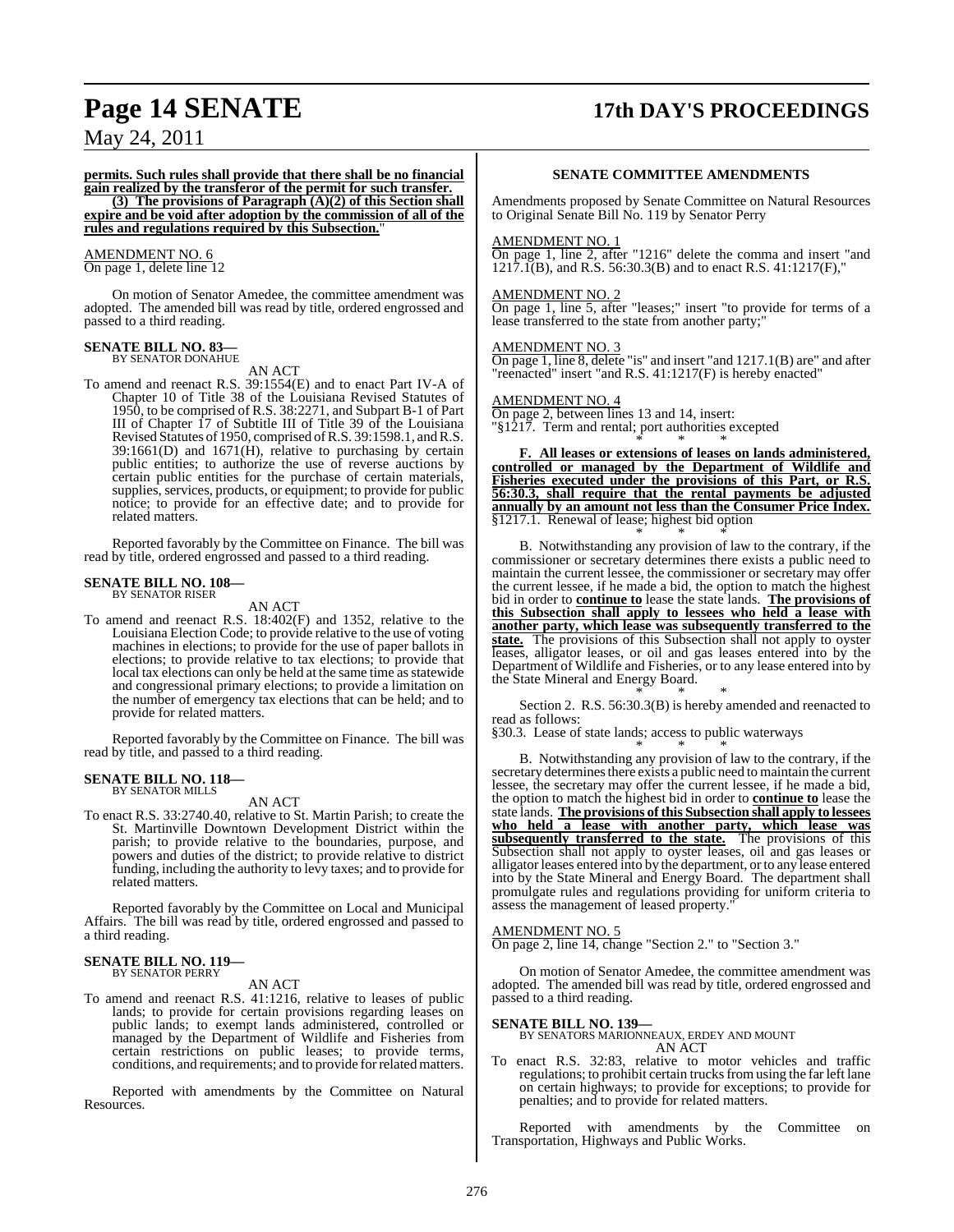# **17th DAY'S PROCEEDINGS Page 15 SENATE**

# May 24, 2011

### **SENATE COMMITTEE AMENDMENTS**

Amendments proposed by Senate Committee on Transportation, Highways and Public Works to Original Senate Bill No. 139 by Senator Marionneaux

### AMENDMENT NO. 1

On page 2, at the end of line 2, insert: "**The provisions of this Section also shall not apply to any portion of a multi-lane highway within an incorporated urban area as designated by the department.**"

On motion of Senator Erdey, the committee amendment was adopted. The amended bill was read by title, ordered engrossed and passed to a third reading.

# **SENATE BILL NO. 164—** BY SENATOR ERDEY

AN ACT

To amend and reenact R.S. 32:402 (B)(1)(a)(ii)(aa), 402.1(A)(1),(B) and (C), and 407(A)(3), and R.S. 40:1461(A), (C), and (E) and to enact R.S.  $40:1461(F)$  and (G), relative to driver education; to provide relative to licensing of private training and driving instructor schools; to provide relative to the on-road driving skills test; and to provide for related matters.

Reported with amendments by the Committee on Transportation, Highways and Public Works.

### **SENATE COMMITTEE AMENDMENTS**

Amendments proposed by Senate Committee on Transportation, Highways and Public Works to Original Senate Bill No. 164 by Senator Erdey

AMENDMENT NO. 1 On page 1, line 17, after "**licensed**" and before "**third-party**" insert "**and contracted**"

AMENDMENT NO. 2 On page 2, line 8, after "person" and before "making" delete "seventeen years or older"

AMENDMENT NO. 3 On page 2, line 20, after "**licensed**" change "**driver education instructor**" to "**and contracted third party tester**"

AMENDMENT NO. 4 On page 2, line 22, after "**such**" change "**driver education instructor**" to "**third-party tester**" and at the end of the line, insert "**department approved**"

AMENDMENT NO. 5 On page 3, line 6, after "age" insert "or older **younger**"

AMENDMENT NO. 6 On page 3, line 7, at the end of the line after "**Corrections**" insert "**or his designee**"

AMENDMENT NO. 7 On page 3, line 12, after "**licensed**" change "**driver education instructor**" to "**and contracted third-party tester**"

AMENDMENT NO. 8 On page 3, line14, after "**with a**" insert "**department approved**"

AMENDMENT NO. 9 On page 4, line 4 after "**licensed**" insert "**and contracted**"

AMENDMENT NO. 10

On page 4, line 13, after "Licensing" insert "**or contracting**"

### AMENDMENT NO. 11

On page 4, line 26, after "**licensed**" and before "**pursuant**" insert "**or contracted**"

### AMENDMENT NO. 12

On page 4, line 28, after "**licensed**" and before "**on**" insert "**or contracted**"

### AMENDMENT NO. 13

On page 4, line 29, after "**licensed**" and before "**driving**" insert "**or contracted**"

### AMENDMENT NO. 14

On page 5, line 4, after "**license**" and before the period "**.**" insert "**or contract**"

On motion of Senator Erdey, the committee amendment was adopted. The amended bill was read by title, ordered engrossed and passed to a third reading.

# **SENATE BILL NO. 172—** BY SENATOR WALSWORTH

AN ACT

To enact R.S. 56:1687(12), relative to state parks; to authorize the secretary of the Department of Culture, Recreation and Tourism to sell certain state park lands and use the proceeds to create a new and improved state park within the boundaries of the political subdivision where the state park sold was located, and to provide for related matters.

Reported with amendments by the Committee on Natural Resources.

### **SENATE COMMITTEE AMENDMENTS**

Amendments proposed by Senate Committee on Natural Resources to Original Senate Bill No. 172 by Senator Walsworth

### AMENDMENT NO. 1

On page 1, line 3, after "lands" delete "and" and insert "; to provide for the use of the proceeds of such sale; to provide terms and conditions; and to provide for"

AMENDMENT NO. 2 On page 1, delete lines 4 and 5

### AMENDMENT NO. 3

On page 1, line 12, after "**(12)**" insert "**(a)**" and after "**lands**" insert "**as described below, in exchange for consideration proportionate to the appraised value of the property,**" and after "**to**" insert "**acquire property to expand existing park areas in Union Parish, to add new facilities on existing park areas in Union Parish, or for general repairs and improvements to existing facilities on existing park areas within Union Parish.**"

### AMENDMENT NO. 4

On page 1, delete lines 13 through 17, and insert:

 "**(b) That certain parcel of land comprising 90 acres, more or less, excluding mineral rights, situated within the city of Farmerville and along the shoreline of Lake D'Arbonne in Sections 25 and 36, Township 21 North, Range 1 West, Union Parish, Louisiana.**"

On motion of Senator Amedee, the committee amendment was adopted. The amended bill was read by title, ordered engrossed and passed to a third reading.

### **SENATE BILL NO. 183—** BY SENATOR APPEL

### AN ACT

To amend and reenact R.S. 17:3217 and to enact Part III-A of Chapter 26 of Title 17 of the Louisiana Revised Statutes of 1950, to be comprised ofR.S. 17:3241 through 3251, relative to postsecondary education; to provide for the creation of a comprehensive, integrated postsecondary education delivery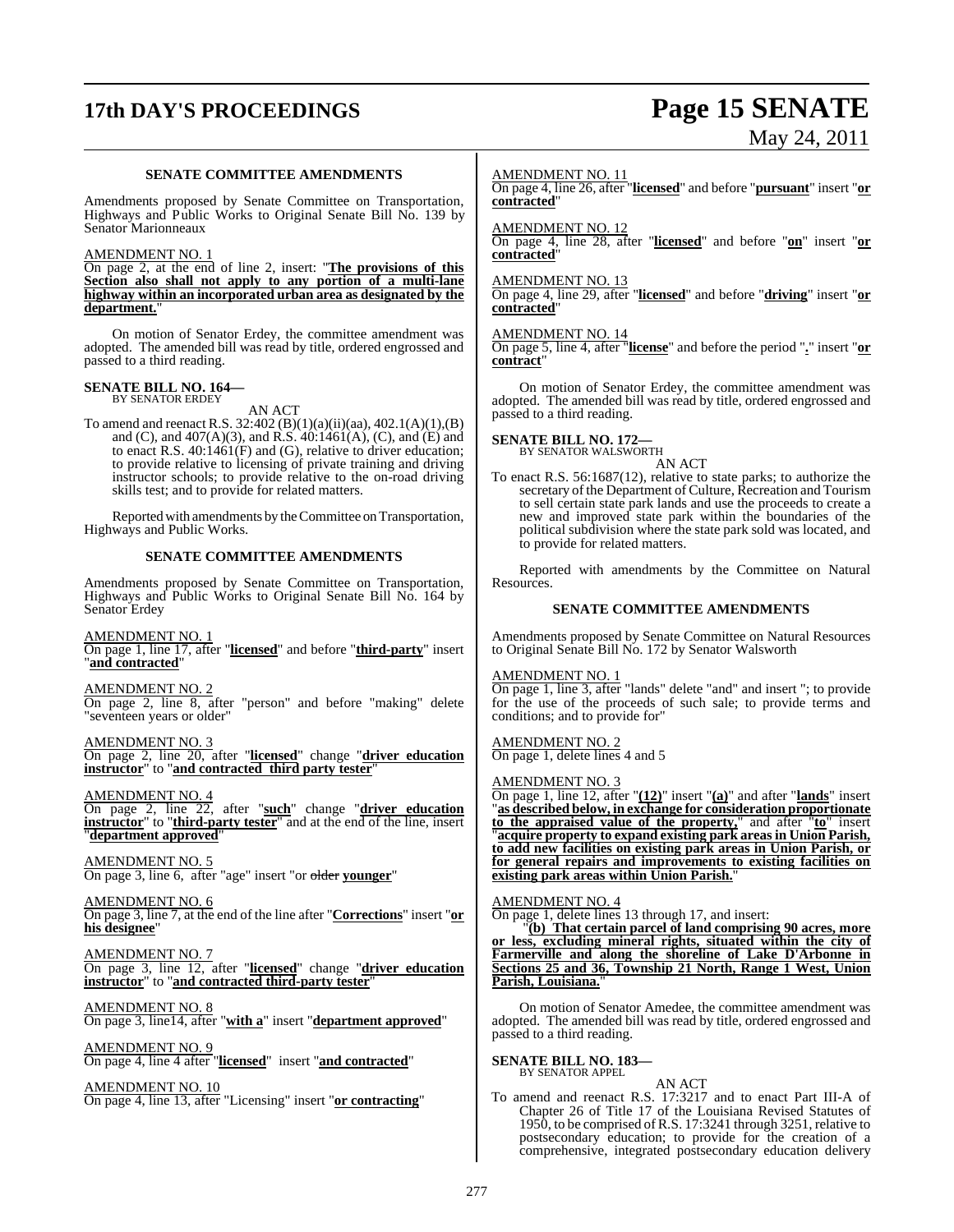system for the New Orleans region; to provide for the transfer of Southern University at New Orleans and the University of New Orleans to the University of Louisiana System; to provide relative to the transfer of facilities, resources, funds, obligations and functions of these institutions; to provide for the consolidation of Southern University at New Orleans and the University of New Orleans into a newly created postsecondary institution; to provide for the creation of such new postsecondary educational institution; to provide for the transition responsibilities of the individual institutions and the postsecondary education boards; to provide for cooperative agreements; to provide for the creation of a branch campus of Delgado Community College; to provide relative to accreditation issues; to provide relative to student enrollment, program completion, and the awarding of diplomas; to provide for an advisory committee; to provide for reporting; to provide for effectiveness; and to provide for related matters.

Reported by substitute by theCommittee on Education. The bill was read by title; the committee substitute bill was read.

### **SENATE BILL NO. —(Substitute of Senate Bill No. 183 by Senator Appel)**

BY SENATOR APPEL

AN ACT

To amend and reenact R.S. 17:3217, to enact R.S. 17:3230, and to repeal R.S. 17:3215(2), relative to postsecondary education; to provide for the transfer of the University of New Orleans to the University of Louisiana System; to provide relative to the transfer of the facilities, resources, funds, obligations, and functions of the institution and related foundations; to provide for the transition responsibilities of the impacted institution and management boards and the division of administration; to provide for cooperative agreements; to provide relative to accreditation issues; to provide relative to funding; to provide relative to employees; to provide for effectiveness; and to provide for related matters.

### AN ACT

Be it enacted by the Legislature of Louisiana:

Section 1. R.S. 17:3217 is hereby amended and reenacted and R.S. 17:3230 is hereby enacted to read as follows:

§3217. University of Louisiana system **System**

The University of Louisiana system **System** is composed of the institutions under the supervision and management of the Board of Trustees for State Colleges and Universities **Board of Supervisors for the University of Louisiana System** as follows:

(1) Grambling State University at Grambling.

(2) Louisiana Tech University at Ruston.

(3) McNeese State University at Lake Charles.

(4) Nicholls State University at Thibodaux.

(5) Northeast Louisiana University of Louisiana at Monroe.

(6)**(5)** Northwestern State University of Louisiana at Natchitoches.

(7)**(6)** Southeastern Louisiana University at Hammond.

University of Southwestern Louisiana at Lafayette.

**(7) The University of Louisiana at Lafayette.**

**(8) The University of Louisiana at Monroe.**

**(9) The University of New Orleans.**

(9) **(10)** Any other college, university, school, institution or program now or hereafter under the supervision and management of the Board of Trustees for State Colleges and Universities **Board of Supervisors for the University of Louisiana System**. \* \* \*

### **§3230. The University of New Orleans; transfer to the University of Louisiana System**

**A. (1) Not later than August 1, 2011, the chancellor of the University of New Orleans shall submit a letter to the president of the Southern Association for Colleges and Schools, Commission on Colleges, stating his intent for a change in governance for the institution from the Board of Supervisors of Louisiana State University and Agricultural and Mechanical College to the Board of Supervisors of the University ofLouisiana System.**

**(2) The chancellor, faculty, and administration of the University of New Orleans shall take every action necessary to** **efficiently and expeditiously comply with all established timelines, requirements, and procedures to ensure that the requested change of governance may be effected immediately upon receipt of commission approval.**

**B.(1) Pursuant to the authority granted to the legislature by Article VIII, Section 5(D)(3) of the Constitution of Louisiana to transfer an institution from one board to another by law enacted by two-thirds of the elected members of each house, the University of New Orleans, and the assets, funds, obligations, liabilities, programs, and functions related thereto, are hereby transferred to the University of Louisiana System, and shall be under the management and supervision of the Board of Supervisors for the University of Louisiana System.**

**(2) The provisions of this Subsection shall become effective immediately upon receipt of approval from the Southern Association for Colleges and Schools, Commission on Colleges, for the requested change in governance.**

**C. The Board of Supervisors for the University of Louisiana System shall develop policies and procedures to resolve issues related to the status and tenure of employees of the University of New Orleans which may arise from the transfer of the institution to the University of Louisiana System.**

**D. The Board of Supervisors of Louisiana State University and Agricultural and Mechanical College shall:**

**(1) Continue to exercise its authority to supervise and manage the University of New Orleans until such time as the Southern Association for Colleges and Schools, Commission on Colleges, grants approvalfor the requested change in governance and transfer of the University of New Orleans to the University of Louisiana System.**

**(2)(a) Work cooperatively and collaboratively with the Board of Supervisors of the University of Louisiana System to ensure that the requested transfer may be effected immediately upon receipt of commission approval for the change in governance.**

**(b) Prior to receipt of such approval, enter into agreements to transfer as many administrative and supervisory functions as possible with respect to the University of New Orleans to the University of Louisiana System, without adversely impacting the accreditation status of the institution.**

**(3) Upon receipt of such approval, immediately transfer all assets, funds, facilities, property, obligations, liabilities, programs, and functions relative to the University of New Orleans to the University of Louisiana System.**

**E. The Board of Supervisors of Louisiana State University and Agricultural and Mechanical College shall not:**

**(1) Interfere with, or impede in any way, the processes to transfer the University of New Orleans to the University of Louisiana System.**

**(2) Sell, transfer, or otherwise remove any asset or thing of value, movable or immovable, tangible or intangible, attributable to or owned by the University of New Orleans, or owned, leased by, or operated by any foundation related to such institution on the effective date of this Section. In addition, access to any asset leased to any foundation related to the University of New Orleans shall not be restricted or denied.**

**(3) Incur, transfer or assign any debt or other responsibility or obligation to the University of New Orleans that is not properly attributable to the institution on the effective date of this Section.**

**(4)(a) Disproportionately reduce or reallocate the level of funding that would otherwise be allocated to the University of New Orleans pursuant to the postsecondary education funding formula.**

**(b) Until such time as the University of New Orleans is transferred to the University of Louisiana System, no budget reductions or changes in funding allocations shall be imposed upon the institution without prior review and approval from the Joint Legislative Committee on the Budget.**

**(5) Take any personnel action with regard to any instructional or administrative employee ofthe University of New Orleans without the prior approval of the Board of Regents.**

**F. The commissioner of administration shall ensure that sufficient funds and resources are available to fully effect the**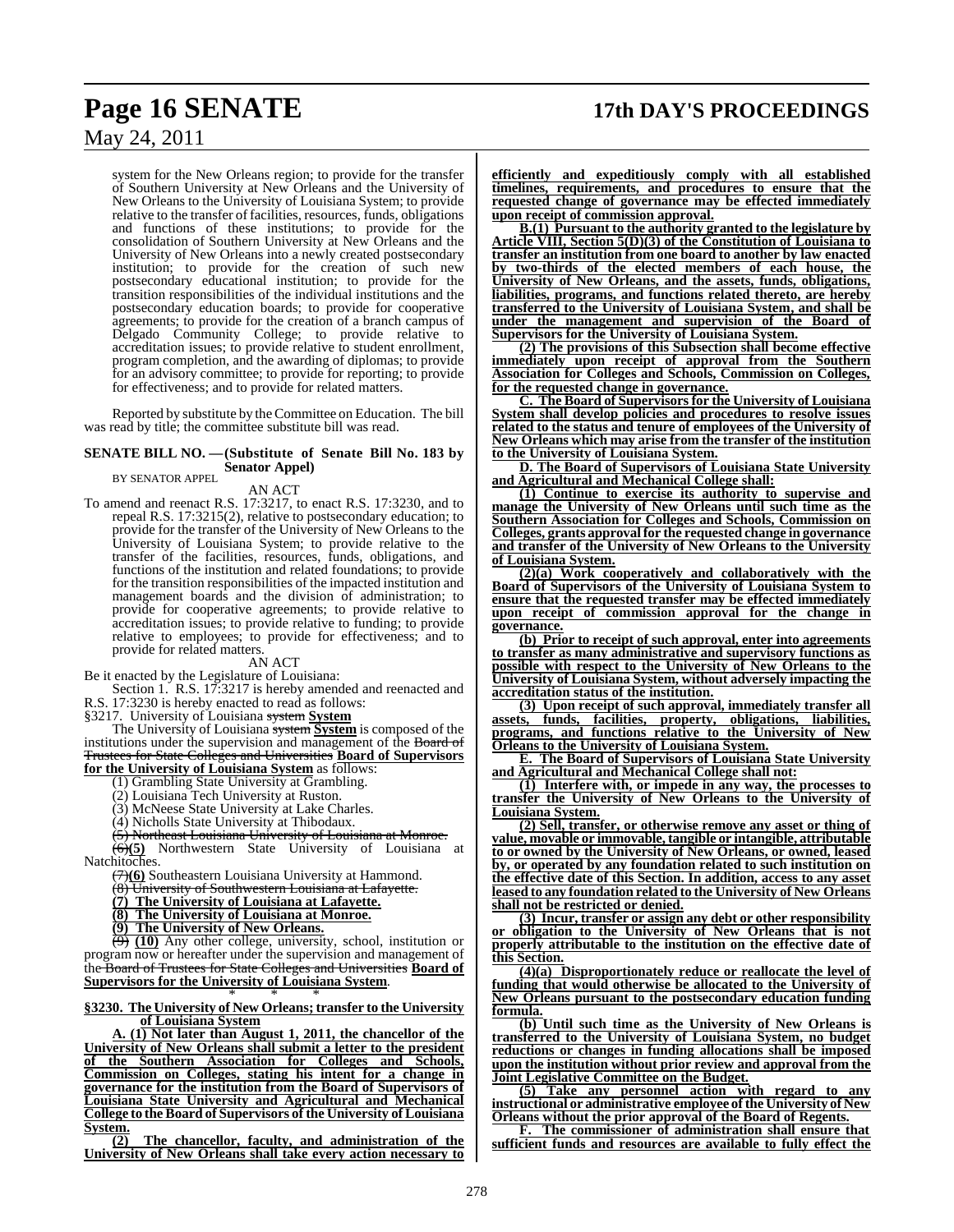# **17th DAY'S PROCEEDINGS Page 17 SENATE**

# May 24, 2011

### **transfer of the University of New Orleans to the University of Louisiana System.**

Section 2. R.S. 17:3215(2) is hereby repealed.

Section 3. This Act shall become effective upon signature by the governor or, if not signed by the governor, upon expiration of the time for bills to become law without signature by the governor, as provided by Article III, Section 18 of the Constitution of Louisiana. If vetoed by the governor and subsequently approved by the legislature, this Act shall become effective on the day following such approval.

On motion of Senator Nevers, the committee substitute bill was adopted and becomes Senate Bill No. 266 by Senator Appel, substitute for Senate Bill No. 183 by Senator Appel.

### **SENATE BILL NO. 266— (Substitute of Senate Bill No. 183 by Senator Appel)** BY SENATORS APPEL AND MURRAY

AN ACT

To amend and reenact R.S. 17:3217, to enact R.S. 17:3230, and to repeal R.S. 17:3215(2), relative to postsecondary education; to provide for the transfer of the University of New Orleans to the University of Louisiana System; to provide relative to the transfer of the facilities, resources, funds, obligations, and functions of the institution and related foundations; to provide for the transition responsibilities of the impacted institution and management boards and the division of administration; to provide for cooperative agreements; to provide relative to accreditation issues; to provide relative to funding; to provide relative to employees; to provide for effectiveness; and to provide for related matters.

The bill was read by title and placed on the Calendar for a second reading.

### **SENATE BILL NO. 196—** BY SENATOR MARIONNEAUX

AN ACT

To amend and reenact R.S. 38:2251.2, relative to public contracts; to provide a preference for steel pipe manufactured in this state; and to provide for related matters.

Reported with amendments by the Committee on Transportation, Highways and Public Works.

### **SENATE COMMITTEE AMENDMENTS**

Amendments proposed by Senate Committee on Transportation, Highways and Public Works to Original Senate Bill No. 196 by Senator Marionneaux

AMENDMENT NO. 1

On page 1, line 11, after "rolled" insert "**or steel pipe manufactured**"

On motion of Senator Erdey, the committee amendment was adopted. The amended bill was read by title, ordered engrossed and passed to a third reading.

### **SENATE BILL NO. 213—**

**BY SENATORS MICHOT AND CHEEK** AN ACT

To enact Subpart E of Chapter 1 of Subtitle I of Title 39 of the Louisiana Revised Statutes of 1950, to be comprised of R.S. 39:17 through 20, relative to governmental portal services; to establish the Louisiana Enhanced Governmental Access Portal within the division of administration; to provide for the duties and functions of the commissioner of administration relative to the governmental portal; to provide for outsourcing of certain portal services; to provide for an effective date; and to provide for related matters.

Reported with amendments by the Committee on Finance.

### **SENATE COMMITTEE AMENDMENTS**

Amendments proposed by Senate Committee on Finance to Original Senate Bill No. 213 by Senator Michot

### AMENDMENT NO. 1

On page 1, line 6, after "administration" and before "relative to" insert "and chief information officer"

### AMENDMENT NO. 2

On page 2, between lines 7 and 8, insert the following:

"**(1.1) "CIO" meansthe chiefinformation officer, head ofthe office of information technology within the division of administration.**"

### AMENDMENT NO. 3

On page 2, delete lines 16 through 18 and insert the following:

"**A. The CIO, under the direction of the commissioner of administration, shall have the following duties relative to the oversight and operation of the state of Louisiana's governmental portal:**

**(1) To provide oversight of the agencies within the division of administration which supply and ensure electronic**"

### AMENDMENT NO. 4

On page 2, delete lines 24 through 27, and insert the following: "**(3) To provide appropriate oversight of any contracts relative to the operation of the state's portal.**"

AMENDMENT NO. 5 On page 2, line 28, change "**(5)**" to "**(4)**"

AMENDMENT NO. 6 On page 3, line 5, change "**(6)**" to "**(5)**"

AMENDMENT NO. 7 On page 3, line 8, change "**(7)**" to "**(6)**"

AMENDMENT NO. 8 On page 3, delete lines 10 and 11

AMENDMENT NO. 9 On page 3, line 12, change "**shall**" to "**may**"

AMENDMENT NO. 10 On page 3, line 15, change "**shall**" to "**may**"

### AMENDMENT NO. 11

On page 3, delete lines 17 through 23 and insert the following:

"**D. Nothing in this Subpart shall be construed to affect the availability of public records in accordance with the Public Records Law as provided by R.S. 44:1, et seq.**

**E.The commissioner of administration shall recommend any value-added charges for transactions or classes of transactions conducted through the portal for the review and approval of the Joint Legislative Committee on the Budget.**

**F. Nothing herein shall apply to postsecondary education institution portals used to supportfaculty and students, nor to the Louisiana State University Health Electronic Health Record program established to provide patients and their treating medical team with access to patient medical information.**"

AMENDMENT NO. 12

On page 3, line 25, change "**commissioner of administration shall use**" to "**CIO, under the direction of the commissioner of administration, shall oversee**"

### AMENDMENT NO. 13

On page 4, at the beginning of line 20, change "**(7) Primarily fund**" to "**(7) Fund**"

AMENDMENT NO. 14 On page 4, delete lines 22 and 23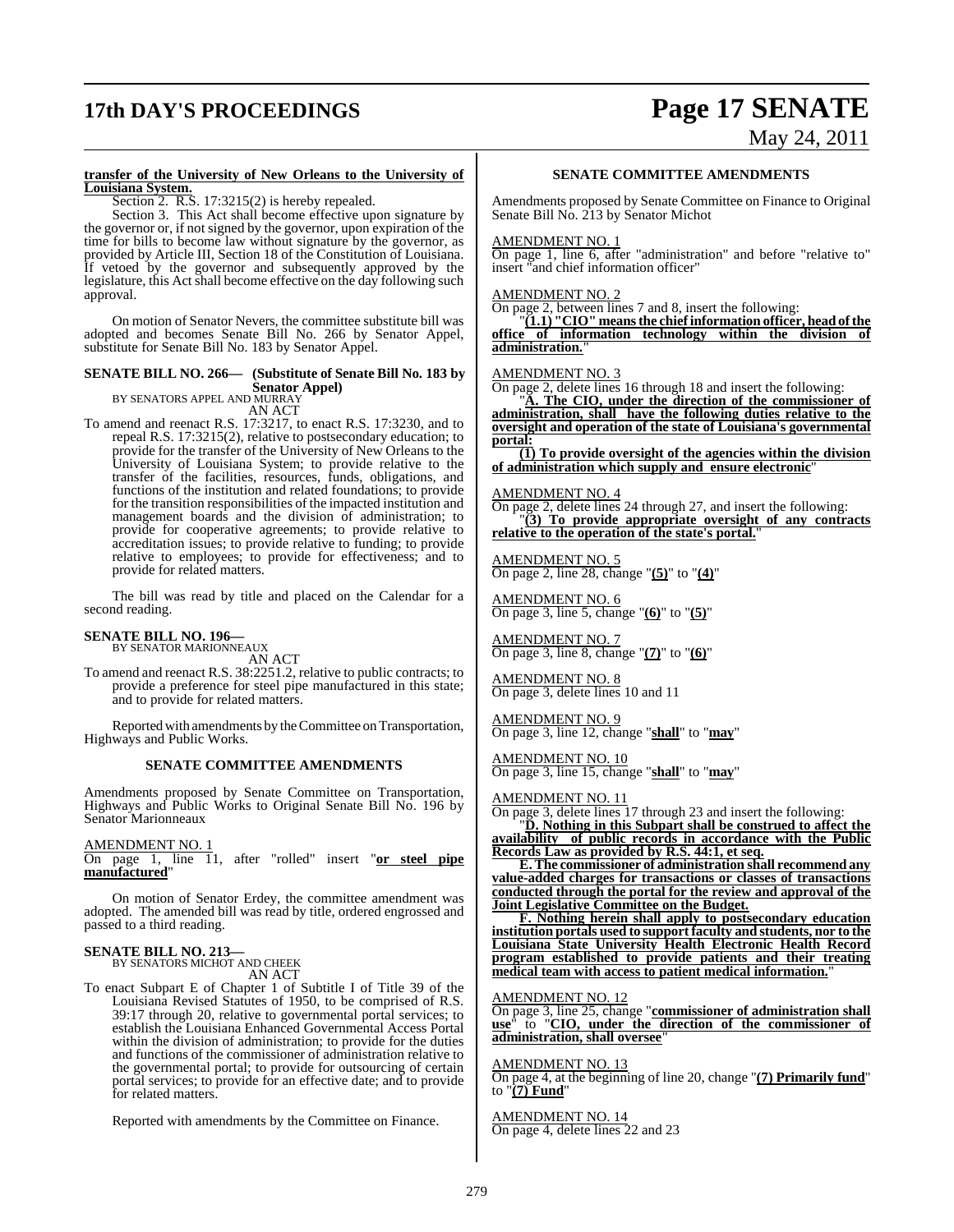# **Page 18 SENATE 17th DAY'S PROCEEDINGS**

May 24, 2011

On motion of Senator Jackson, the committee amendment was adopted. The amended bill was read by title, ordered engrossed and passed to a third reading.

# **SENATE BILL NO. 227—** BY SENATOR MILLS

AN ACT

To enact R.S. 39:1800.8, relative to state correctional facilities; to provide with respect to state correctional facilities and contracts for private management of such facilities; and to provide for related matters.

Reported by substitute by the Committee on Finance. The bill was read by title; the committee substitute bill was read.

### **SENATE BILL NO. —(Substitute of Senate Bill No. 227 by Senator Mills)** BY SENATOR MILLS

AN ACT

To enact R.S.  $39:1800.4(C)(3)$ , relative to state and local correctional facilities; to provide for pre-paid leases of certain state correctional facilities; to provide for certain terms of pre-paid leases of state correctional facilities; to provide for an effective date; and to provide for related matters.

AN ACT Be it enacted by the Legislature of Louisiana:

Section 1. R.S. 17:3217 is hereby amended and reenacted and R.S. 17:3230 is hereby enacted to read as follows:

§3217. University of Louisiana system **System**

The University of Louisiana system **System** is composed of the institutions under the supervision and management of the Board of Trustees for State Colleges and Universities **Board of Supervisors**

**for the University of Louisiana System** as follows:

(1) Grambling State University at Grambling. (2) Louisiana Tech University at Ruston.

(3) McNeese State University at Lake Charles.

(4) Nicholls State University at Thibodaux.

(5) Northeast Louisiana University of Louisiana at Monroe.

(6)**(5)** Northwestern State University of Louisiana at Natchitoches.

(7)**(6)** Southeastern Louisiana University at Hammond.

(8) University of Southwestern Louisiana at Lafayette.

**(7) The University of Louisiana at Lafayette.**

**(8) The University of Louisiana at Monroe.**

**(9) The University of New Orleans.**

(9) **(10)** Any other college, university, school, institution or program now or hereafter under the supervision and management of the Board of Trustees for State Colleges and Universities **Board of Supervisors for the University of Louisiana System**.

\* \* \* **§3230. The University of New Orleans; transfer to the University of Louisiana System**

**A. (1) Not later than August 1, 2011, the chancellor of the University of New Orleans shall submit a letter to the president of the Southern Association for Colleges and Schools, Commission on Colleges, stating his intent for a change in governance for the institution from the Board of Supervisors of Louisiana State University and Agricultural and Mechanical College to the Board of Supervisors of the University ofLouisiana System.**

**(2) The chancellor, faculty, and administration of the University of New Orleans shall take every action necessary to efficiently and expeditiously comply with all established timelines, requirements, and procedures to ensure that the requested change of governance may be effected immediately upon receipt of commission approval.**

**B.(1) Pursuant to the authority granted to the legislature by Article VIII, Section 5(D)(3) of the Constitution of Louisiana to transfer an institution from one board to another by law enacted by two-thirds of the elected members of each house, the University of New Orleans, and the assets, funds, obligations, liabilities, programs, and functions related thereto, are hereby transferred to the University of Louisiana System, and shall be under the management and supervision of the Board of Supervisors for the University of Louisiana System.**

**(2) The provisions of this Subsection shall become effective immediately upon receipt of approval from the Southern Association for Colleges and Schools, Commission on Colleges, for the requested change in governance.**

**C. The Board of Supervisors for the University of Louisiana System shall develop policies and procedures to resolve issues related to the status and tenure of employees of the University of New Orleans which may arise from the transfer of the institution to the University of Louisiana System.**

**D. The Board of Supervisors of Louisiana State University and Agricultural and Mechanical College shall:**

**(1) Continue to exercise its authority to supervise and manage the University of New Orleans until such time as the Southern Association for Colleges and Schools, Commission on Colleges, grants approval for the requested change in governance and transfer of the University of New Orleans to the University of Louisiana System.**

**(2)(a) Work cooperatively and collaboratively with the Board of Supervisors of the University of Louisiana System to ensure that the requested transfer may be effected immediately upon receipt of commission approval for the change in governance.**

**(b) Prior to receipt of such approval, enter into agreements to transfer as many administrative and supervisory functions as possible with respect to the University of New Orleans to the University of Louisiana System, without adversely impacting the accreditation status of the institution.**

**(3) Upon receipt of such approval, immediately transfer all assets, funds, facilities, property, obligations, liabilities, programs, and functions relative to the University of New Orleans to the University of Louisiana System.**

**E. The Board of Supervisors of Louisiana State University and Agricultural and Mechanical College shall not:**

**(1) Interfere with, or impede in any way, the processes to transfer the University of New Orleans to the University of Louisiana System.**

**(2) Sell, transfer, or otherwise remove any asset or thing of value, movable or immovable, tangible or intangible, attributable to or owned by the University of New Orleans, or owned, leased by, or operated by any foundation related to such institution on the effective date of this Section. In addition, access to any asset leased to any foundation related to the University of New Orleans shall not be restricted or denied.**

**(3) Incur, transfer or assign any debt or other responsibility or obligation to the University of New Orleans that is not properly attributable to the institution on the effective date of this Section.**

**(4)(a) Disproportionately reduce or reallocate the level of funding that would otherwise be allocated to the University of New Orleans pursuant to the postsecondary education funding formula.**

**(b) Until such time as the University of New Orleans is transferred to the University of Louisiana System, no budget reductions or changes in funding allocations shall be imposed upon the institution without prior review and approval from the Joint Legislative Committee on the Budget.**

**(5) Take any personnel action with regard to any instructional or administrative employee ofthe University of New Orleans without the prior approval of the Board of Regents.**

**F. The commissioner of administration shall ensure that sufficient funds and resources are available to fully effect the transfer of the University of New Orleans to the University of Louisiana System.**

Section 2. R.S. 17:3215(2) is hereby repealed.

Section 3. This Act shall become effective upon signature by the governor or, if notsigned by the governor, upon expiration of the time for bills to become law without signature by the governor, as provided by Article III, Section 18 of the Constitution of Louisiana. If vetoed by the governor and subsequently approved by the legislature, this Act shall become effective on the day following such approval.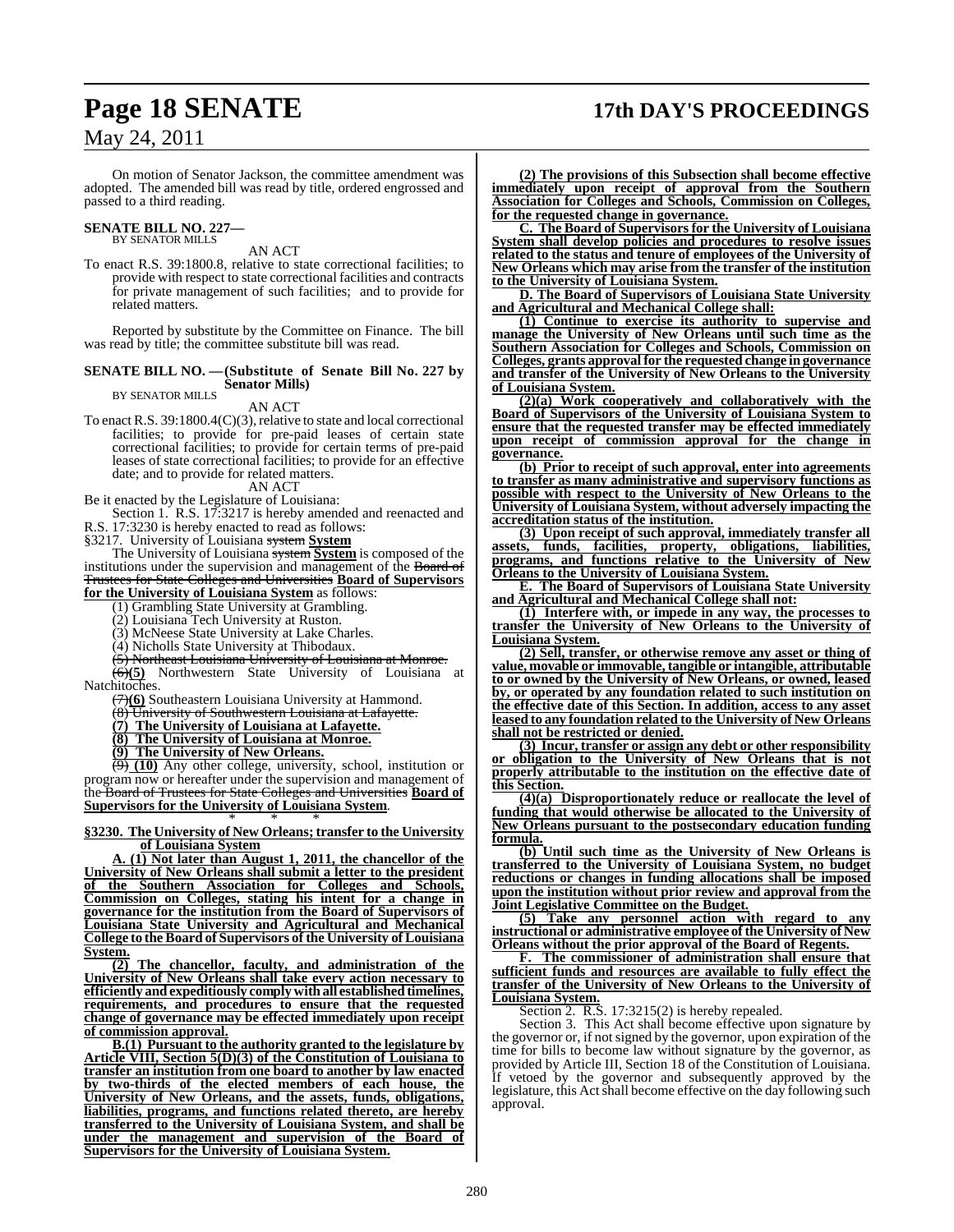# **17th DAY'S PROCEEDINGS Page 19 SENATE**

May 24, 2011

On motion of Senator Jackson, the committee substitute bill was adopted and becomes Senate Bill No. 267 by Senator Mills, substitute for Senate Bill No. 227 by Senator Mills.

### **SENATE BILL NO. 267— (Substitute of Senate Bill No. 227 by Senator Mills)**

BY SENATOR MILLS

AN ACT To enact R.S. 39:1800.4(C)(3), relative to state and local correctional facilities; to provide for pre-paid leases of certain state correctional facilities; to provide for certain terms of pre-paid leases of state correctional facilities; to provide for an effective date; and to provide for related matters.

The bill was read by title and placed on the Calendar for a second reading.

### **SENATE BILL NO. 252—** BY SENATOR ERDEY

AN ACT

To enact R.S. 38:1805.1, relative to gravity drainage districts; to authorize the Livingston Parish Gravity Drainage District No. 6 to levy a sales and use tax; to require voter approval of such tax; to provide for the purposes of such tax; to authorize the issuance of bonds; and to provide for related matters.

Reported with amendments by the Committee on Local and Municipal Affairs.

### **SENATE COMMITTEE AMENDMENTS**

Amendments proposed by Senate Committee on Local and Municipal Affairs to Original Senate Bill No. 252 by Senator Erdey

AMENDMENT NO. 1

On page 1, line 13, after "**purpose, the**" change "**police jury**" to "**parish council**"

AMENDMENT NO. 2

On page 1, at the beginning of line 16, after "**of the**" change "**police jury**" to "**parish council**"

### AMENDMENT NO. 3

On page 2, line 8, after "**ordinance of the**" change "**police jury**" to "**parish council**"

On motion of Senator Crowe, the committee amendment was adopted. The amended bill was read by title, ordered engrossed and passed to a third reading.

### **SENATE BILL NO. 261—** BY SENATOR CHAISSON

AN ACT

To enact R.S. 38:1607(C), relative to St. Charles Parish; to provide that the St. Charles Parish Council may replace the board of commissioners of the Sunset Drainage District as the governing authority of the district by ordinance; and to provide for related matters.

Reported with amendments by the Committee on Local and Municipal Affairs.

### **SENATE COMMITTEE AMENDMENTS**

Amendments proposed by Senate Committee on Local and Municipal Affairs to Original Senate Bill No. 261 by Senator Chaisson

### AMENDMENT NO. 1

On page 2, line 1, after "effective" delete the remainder of the line and delete lines 2 through 5 and insert in lieu thereof "on January 1, 2012."

On motion of Senator Crowe, the committee amendment was adopted. The amended bill was read by title, ordered engrossed and passed to a third reading.

### **House Bills and Joint Resolutions on Second Reading Reported by Committees**

**HOUSE BILL NO. 38—** BY REPRESENTATIVE RITCHIE

AN ACT

To enact R.S. 13:2072.1, relative to court costs in the City Court of Bogalusa; to provide for additional court costs in misdemeanor and traffic matters; to provide for the collection and use of the funds; and to provide for related matters.

Reported favorably by the Committee on Finance. The bill was read by title and referred to the Legislative Bureau.

**HOUSE BILL NO. 52—** BY REPRESENTATIVE HENDERSON AN ACT

To enact R.S. 13:2501.1(N), relative to court costs in the Traffic Court of New Orleans; to provide for an increase in court costs; to provide for use of the funds; and to provide for related matters.

Reported favorably by the Committee on Finance. The bill was read by title and referred to the Legislative Bureau.

**HOUSE BILL NO. 58—** BY REPRESENTATIVES LIGI AND WILLMOTT AND SENATOR MARTINY

AN ACT

To authorize and provide for the lease of certain state property; to authorize the lease of certain water bottoms and reclaimed lands in Jefferson Parish; to provide for reservation of mineral rights; to provide for terms and conditions; to provide for an effective date; and to provide for related matters.

Reported favorably by the Committee on Natural Resources. The bill was read by title and referred to the Legislative Bureau.

### **HOUSE BILL NO. 60—**

BY REPRESENTATIVE GUILLORY AN ACT

To enact R.S. 33:447.8, relative to the mayor's court of the town of Basile; to authorize an increase in court costs for violations of municipal ordinances; and to provide for related matters.

Reported favorably by the Committee on Finance. The bill was read by title and referred to the Legislative Bureau.

**HOUSE BILL NO. 77—** BY REPRESENTATIVE BARRAS AN ACT

To authorize and provide for the transfer of certain state property; to authorize the transfer of certain state property in Iberia Parish; to provide for the property description; to provide for reservation of mineral rights; to provide terms and conditions; to provide an effective date; and to provide for related matters.

Reported favorably by the Committee on Natural Resources. The bill was read by title and referred to the Legislative Bureau.

# **HOUSE BILL NO. 113—** BY REPRESENTATIVE ST. GERMAIN

AN ACT

To authorize and provide for the transfer of certain state property; to authorize the transfer of certain state property in Iberia Parish and Iberville Parish; to provide for the property description; to provide for reservation of mineral rights; to provide terms and conditions; to provide an effective date; and to provide for related matters.

Reported with amendments by the Committee on Natural Resources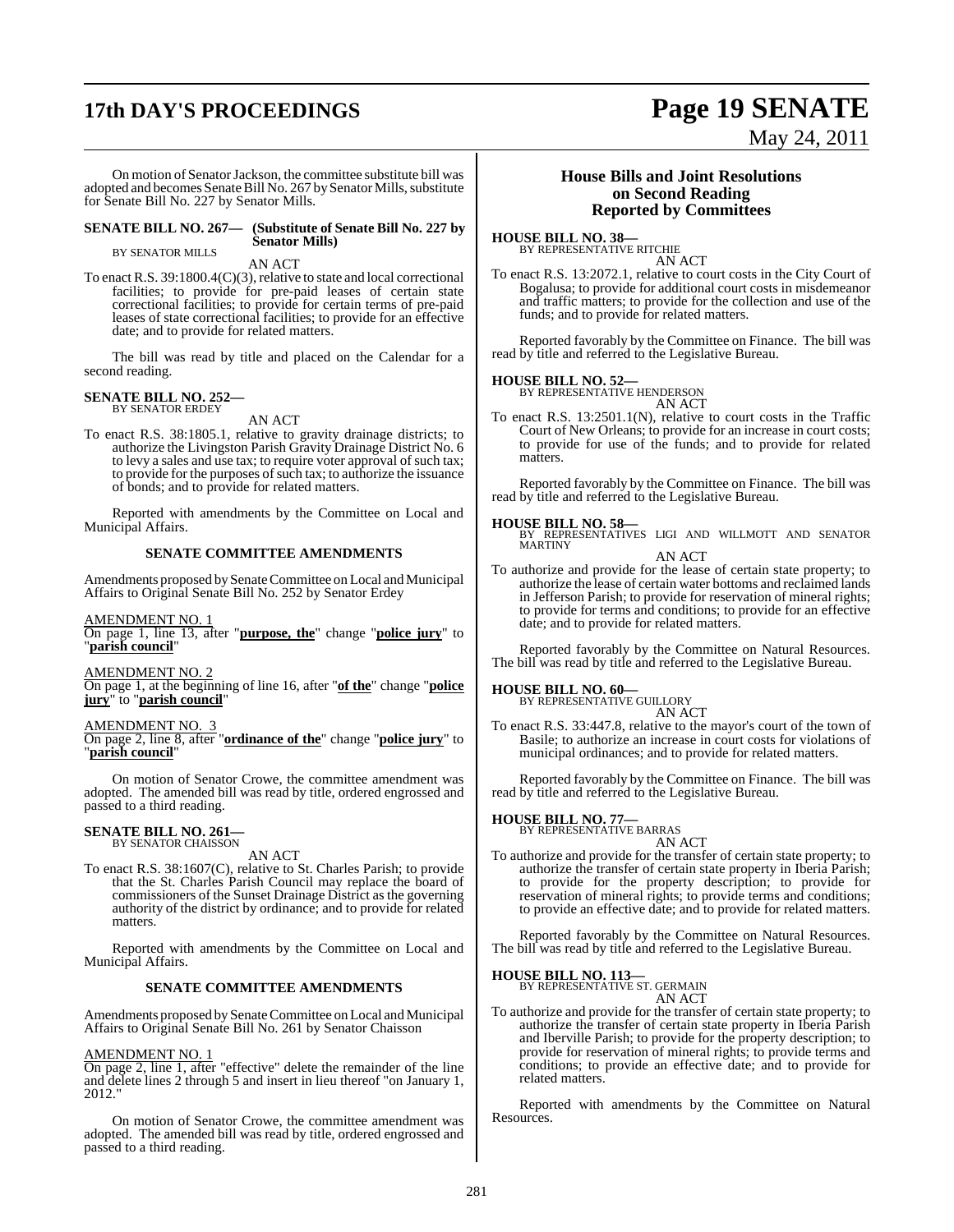# **Page 20 SENATE 17th DAY'S PROCEEDINGS**

### **SENATE COMMITTEE AMENDMENTS**

Amendments proposed by Senate Committee on Natural Resources to Engrossed House Bill No. 113 by Representative St. Germain

### AMENDMENT NO. 1

On page 1, line 2, after "property;" delete the remainder of the line and line 3, and insert "to provide for the"

### AMENDMENT NO. 2

On page 2, at the end of line 32, after "less;" insert "the remainder containing 21.49 acres, more or less."

## AMENDMENT NO. 3

On page 2, delete line 33

### AMENDMENT NO. 4

On page 3, line 4, after "2/3rd" insert "undivided interest"

### AMENDMENT NO. 5

On page 3, line 6, after "1/3rd" insert "undivided interest in the"

### AMENDMENT NO. 6

On page 3, line 8, after "2/3rd" insert "undivided interest in the"

### AMENDMENT NO. 7

On page 3, line 13, change "Section 1" to "Section 5"

### AMENDMENT NO. 8

On page 3, between lines 16 and 17, insert:

"Section 7. The secretary of the Department of Culture, Recreation and Tourism and the commissioner of the division of administration, notwithstanding any other provision of law to the contrary, are hereby authorized and empowered to convey, transfer, assign, lease, or deliver any interest, excluding mineral rights, in accordance with R.S. 41:131 et seq., the state may have to all or any portion of the following described parcel of property:

That certain parcel of land comprising 90 acres, more or less, excluding mineral rights, situated within the city of Farmerville and along the shoreline of Lake D'Arbonne in Sections 25 and 36, Township 21 North, Range 1 West, Union Parish, Louisiana.

Section 8. The secretary of the Department of Culture, Recreation and Tourism and the commissioner of the division of administration are hereby authorized to enter into such agreements, covenants, conditions, and stipulations and to execute such documents as necessary to properly effectuate any conveyance, transfer, assignment, lease, or delivery of title, excluding mineral rights, to the property described in Section 7, and as more specifically described in any such agreements entered into and documents executed by and between secretary of the Department of Culture, Recreation and Tourism and the commissioner of the division of administration and the person or entity purchasing the property, in exchange of consideration proportionate to the appraised value of the property.

Section 9. Notwithstanding any provisions of law to the contrary, the net proceeds of the transfer authorized in Section 7 shall be deposited into the Louisiana State Parks Improvement and Repair Fund and dedicated for the acquisition of property to expand existing park areas in Union Parish, the addition of new facilities on existing park areas in Union Parish, or for general repairs and improvements to existing facilities on existing park areas within Union Parish."

### AMENDMENT NO. 9

On page 3, line 17, change "7" to "10"

On motion of Senator Amedee, the committee amendment was adopted. The amended bill was read by title and referred to the Legislative Bureau.

### **HOUSE BILL NO. 169—**

BY REPRESENTATIVE HENRY AN ACT

To enact R.S. 56:116.1(D)(3), relative to hunting; to authorize the use of sound suppressors when taking nongame nuisance quadrupeds; and to provide for related matters.

Reported favorably by the Committee on Natural Resources. The bill was read by title and referred to the Legislative Bureau.

# **HOUSE BILL NO. 201—** BY REPRESENTATIVE ARMES

AN ACT

To authorize and provide for the transfer of certain state property; to authorize the transfer of certain state property in Vernon Parish and Jefferson Davis Parish; to provide for the property description; to provide terms and conditions; to provide an effective date; and to provide for related matters.

Reported favorably by the Committee on Natural Resources. The bill was read by title and referred to the Legislative Bureau.

### **HOUSE BILL NO. 224—**

BY REPRESENTATIVE NOWLIN

- AN ACT
- To amend and reenact R.S. 13:996.22(A), relative to court costs in the Tenth Judicial District Court; to provide for additional court costs in criminal matters; and to provide for related matters.

Reported favorably by the Committee on Finance. The bill was read by title and referred to the Legislative Bureau.

**HOUSE BILL NO. 292—**<br>BY REPRESENTATIVES MORRIS, AUBERT, BOBBY BADON, BARRAS,<br>BARROW, BILLIOT, BISHOP, HENRY BURNS, BURRELL,<br>CHAMPAGNE, CHANDLER, CHANEY, DIXON, DOERGE, DOWNS,<br>EDWARDS, ELLINGTON, GISCLAIR, GUILLORY, GUINN, **MICHOT** 

### AN ACT

To amend and reenact R.S. 30:2506(A)(introductory paragraph) and (B) and 2507(A), R.S. 32:412(A)(1), (2), (5), and (6),  $(B)(1)$ , (2), and  $(7)(e)(i)(aa)$ , (cc),  $(dd)(I)$ , and (ee) and  $(ii)(aa)$ , (cc),  $(dd)(I)$ , and (ee), R.S. 36:605(B)(4)(a), and R.S. 47:463.43(A), (D), and (E), to enact R.S.  $56:10(B)(15)$ , and to repeal R.S. 30:2504 and 2511, R.S. 36:609(B)(4), Section 3 of Act No. 527 of the 2003 Regular Session of the Legislature, Act No. 363 of the 2004 Regular Session of the Legislature, Act No. 190 of the 2007 Regular Session of the Legislature, and R.S. 32:412(A)(1),  $(2), (5), (6), (B)(1), (2), (7)(e)(i)(aa), (dd)(I), (e)(ii)(aa), and$ (dd)(I) as amended by Act No. 9 of the 2011 First Extraordinary Session of the Legislature, relative to litter abatement, enforcement, and education; to provide for the Louisiana Environmental Education Commission; to provide for the responsibility and duties of the Department of Wildlife and Fisheries; to provide litter abatement and enforcement; to provide for education programs; to abolish the environmental education division within the Department of Wildlife and Fisheries; to provide for special license plates; to provide for the disposition of certain funds collected from driver's license issuance and renewal and special license plates; and to provide for related matters.

Reported with amendments by the Committee on Natural **Resources** 

### **SENATE COMMITTEE AMENDMENTS**

Amendments proposed by Senate Committee on Natural Resources to Reengrossed House Bill No. 292 by Representative Morris

### AMENDMENT NO. 1

On page 1, line 2, delete "and  $2507(A)$ ," and insert ",  $2507(A)$ , and  $2532(A)(4)$  and  $(B)(1)$ ,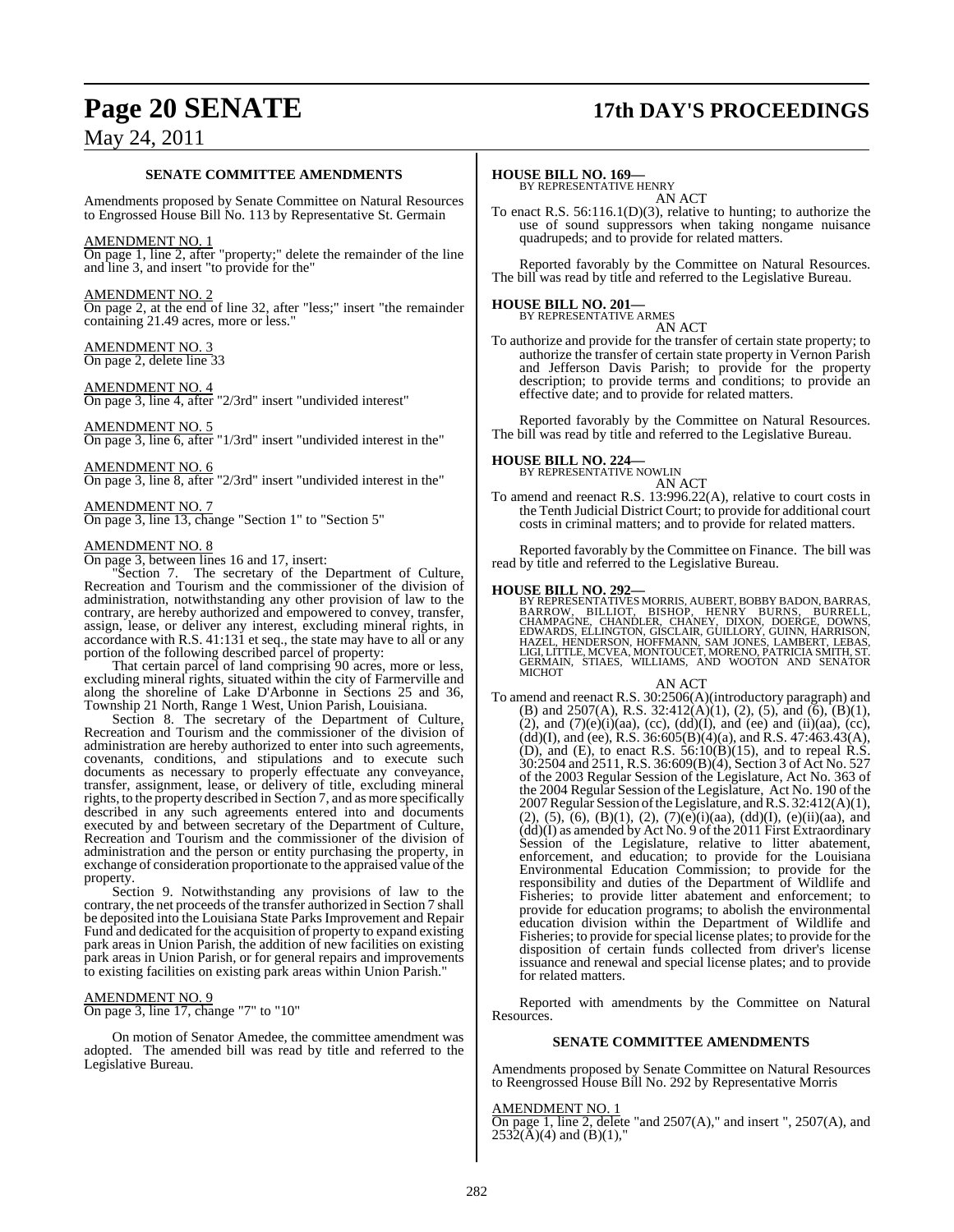# **17th DAY'S PROCEEDINGS Page 21 SENATE**

# May 24, 2011

### AMENDMENT NO. 2

On page 1, line 5, delete "and 2511," and insert ", 2511, and 2532(C) and  $(D)$ ."

AMENDMENT NO. 3

On page 1, line 13, at the end of the line, insert "to create the litter abatement and education account; to provide forthe deposit of certain fines into the litter abatement and education account;"

### AMENDMENT NO. 4

On page 2, line 2, delete "and 2507(A)" and insert ", 2507(A), and  $2532(A)(4)$  and  $(B)(1)$ "

### AMENDMENT NO. 5

On page 2, between lines 20 and 21, insert: "§2532. Collection and distribution of fines; Keep Louisiana Beautiful Fund litter abatement and education account A. All fines collected under the provisions of this Part shall be payable as follows:

\* \* \* (4) The remainder shall be paid to the state treasury for credit to the <del>Keep Louisiana Beautiful Fund</del> litter abatement and education account.

 $\overline{B(1)}$  All other monies received under the provisions of this Part shall be paid into the state treasury on or before the twenty-fifth day of each month following their collection and, in accordance with Article VII, Section 9 of the Constitution of Louisiana, shall be credited to the Bond Security and Redemption Fund. Out of the funds remaining in the Bond Security and Redemption Fund after a sufficient amount is allocated therefrom to pay all obligations secured by the full faith and credit of the state which become due and payable within each fiscal year, the treasurer shall pay an amount equal to the total amount of such funds collected or received under the provisions of this Part paid into the treasury into a special fund which is hereby created in the state treasury and designated as the Keep Louisiana<br>Beautiful Fund for administration by the Department of for administration by the Department of Environmental Quality. The secretary shall administer the Keep Louisiana Beautiful Fund and shall make disbursements from the fund for the necessary and appropriate operating expenses of the section litter abatement and education account. \* \* \*"

### AMENDMENT NO. 6

On page 9, line 11, delete "driver's license" and insert "R.S.  $32:412(A)(1)$ ;"

AMENDMENT NO. 7 On page 9, line 12, delete "issuance;"

### AMENDMENT NO. 8

On page 9, line 29, after "Legislature," and before "and", insert "R.S.  $30:\!25\bar{3}2(C)$  and (D),"

On motion of Senator Amedee, the committee amendment was adopted. The amended bill was read by title and referred to the Legislative Bureau.

### **HOUSE BILL NO. 294—**

BY REPRESENTATIVE THIBAUT AN ACT

To amend and reenact R.S. 56:116.1(D), relative to hunting; to provide for the trapping of outlaw quadrupeds, nutria, or beaver; to provide for trapping of feral hogs; to provide for the method of such taking on private property; and to provide for related matters.

Reported favorably by the Committee on Natural Resources. The bill was read by title and referred to the Legislative Bureau.

### **HOUSE BILL NO. 407—**

BY REPRESENTATIVES WHITE AND POPE AND SENATOR ERDEY AN ACT

To enact R.S. 13:996.68, relative to the Twenty-First Judicial District Court in Livingston Parish; to establish a judicial building fund; to provide for ownership and control of the fund; to provide for

costs of court; to provide for a service charge per filing in civil matters; to provide for recordation fees; to provide for dedication, purposes, and disbursement of such funds; to provide for the reduction of fees in certain circumstances; to authorize cooperative endeavor agreements; and to provide for related matters.

Reported favorably by the Committee on Finance. The bill was read by title and referred to the Legislative Bureau.

### **HOUSE BILL NO. 556—**

BY REPRESENTATIVE FOIL AN ACT

To amend and reenact Code of Criminal Procedure Article 887(F)(1), relative to liability for costs; to provide for court costs in criminal matters; to increase such costs; to authorize the use of such costs for the implementation of an integrated juvenile justice information system; and to provide for related matters.

Reported favorably by the Committee on Finance. The bill was read by title and referred to the Legislative Bureau.

### **Rules Suspended**

Senator Gautreaux asked for and obtained a suspension of the rules to pass over Senate Resolutions on Third Reading and Final Passage.

### **Senate Concurrent Resolutions on Second Reading Reported by Committees**

**SENATE CONCURRENT RESOLUTION NO. 5—** BY SENATOR MORRISH AND REPRESENTATIVE DOVE A CONCURRENT RESOLUTION

To approve the fiscal year 2011-2012 annual plan for integrated coastal protection, as adopted by the Coastal Protection and Restoration Authority.

Reported favorably by the Committee on Natural Resources.

The resolution was read by title. Senator Morrish moved to adopt the Senate Concurrent Resolution.

### **ROLL CALL**

The roll was called with the following result:

### YEAS

Adley Gautreaux Murray Alario Guillory Never<br>Amedee Heitmeier Perry Amedee Heitmeier<br>Appel Jackson Broome Kostelka Quinn Chabert LaFleur Riser<br>Cheek Marionneaux Shaw Cheek Marionneaux Shaw<br>Claitor Martiny Smith Crowe Mills Thompson Donahue Morrell Walsworth Erdey Mount Total - 35

Jackson Peterson<br>Kostelka Quinn Martiny<br>Mills

Willard-Lewis

**NAYS** 

### ABSENT

Michot

Mr. President McPherson<br>
Long Michot Total - 4

Total - 0

The Chair declared the Senate had adopted the Senate Concurrent Resolution and ordered it sent to the House.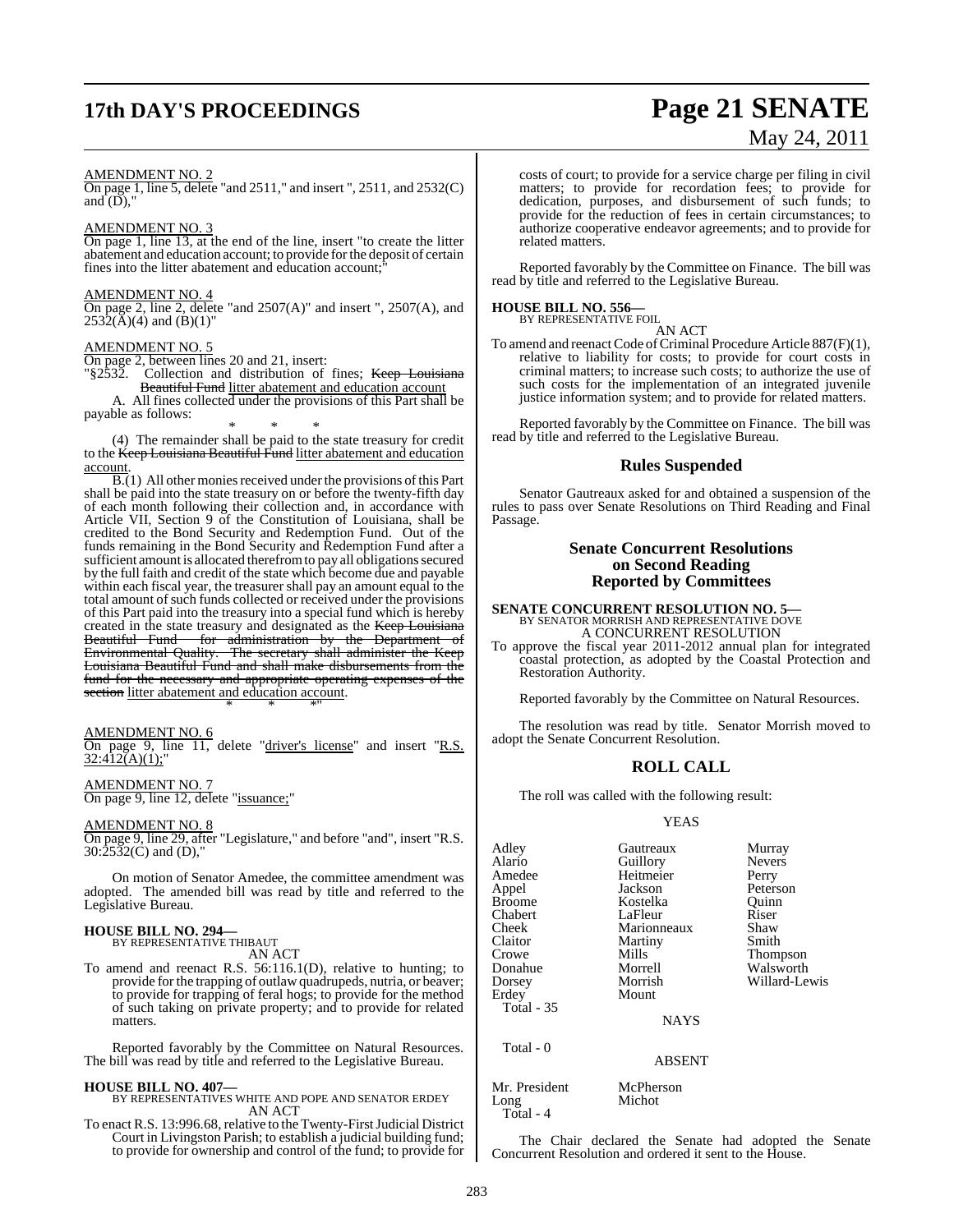# **Page 22 SENATE 17th DAY'S PROCEEDINGS**

## May 24, 2011

### **SENATE CONCURRENT RESOLUTION NO. 18—** BY SENATOR MORRISH A CONCURRENT RESOLUTION To urge and request the office of coastal protection and restoration and the Department of Wildlife and Fisheries to jointly study shoreline protection, effects on marine species diversity and habitat quality, and economic and other ecosystem service values of the Sabine Reef. Reported favorably by the Committee on Natural Resources. The resolution was read by title. Senator Morrish moved to adopt the Senate Concurrent Resolution. **ROLL CALL** The roll was called with the following result: YEAS Adley Gautreaux Murray Alario Guillory Nevers<br>Amedee Heitmeier Perry Amedee Heitmeier<br>
Appel Jackson Appel Jackson Peterson Kostelka Quinn<br>LaFleur Riser Chabert LaFleur Riser<br>Cheek Marionneaux Shaw Cheek Marionneaux Shaw<br>Claitor Martiny Smith Claitor Martiny<br>Crowe Mills Crowe Mills Thompson<br>
Donabue Morrell Walsworth Walsworth Dorsey Morrish Willard-Lewis Mount Total - 35 **NAYS**  Total - 0 ABSENT Mr. President McPherson<br>Long Michot Long Total - 4 The Chair declared the Senate had adopted the Senate Concurrent Resolution and ordered it sent to the House. AMENDMENT NO. 1 On page 2, line 7, after "demonstrate" and before the comma "," insert "**to the health coverage plan**" AMENDMENT NO. 2 insert "**to the health coverage plan**" AMENDMENT NO. 3 "**reasonably**" AMENDMENT NO. 4 "**and medical history**" AMENDMENT NO. 5 insert "**to the health coverage plan**" AMENDMENT NO. 6 "**demonstrated by the prescribing physician to be**" AMENDMENT NO. 7 delete "by the prescribing physician" AMENDMENT NO. 8 On page 2, line 25, after "extended for" delete "a" and insert "**an** AMENDMENT NO. 9 **the original customary period for the medication.**" passage of the amended bill. **ROLL CALL** The roll was called with the following result:

### **Senate Bills and Joint Resolutions on Third Reading and Final Passage, Subject to Call**

### **Called from the Calendar**

Senator Murray asked that Senate Bill No. 154 be called from the Calendar.

# **SENATE BILL NO. 154—** BY SENATOR MURRAY

### AN ACT

To amend and reenact R.S.  $22:1053(A)$ , (B), and (C), relative to health insurance; to provide for coverage of step therapy or fail first protocols; to provide for any health care coverage plan which includes prescription benefits as part of its policy or contract; to provide for the duration of step therapy or fail first protocol when treatment is deemed ineffective; and to provide for related matters.

### **Floor Amendments**

Senator Murray proposed the following amendments.

### **SENATE FLOOR AMENDMENTS**

Amendments proposed by Senator Murray to Engrossed Senate Bill No. 154 by Senator Murray

On page 2, line 11, after "demonstrate" and before the comma ","

On page 2, at the beginning of line 13, after "protocol is" insert

On page 2, at the beginning of line 14, after "characteristics" insert

On page 2, line 15, after "demonstrate" and before the comma ","

On page 2, at the end of line 20, delete "deemed" and insert

On page 2, at the beginning of line 21, after "clinically ineffective"

**additional**" and at the end of line 25, delete "to be determined"

On page 2, delete line 26, in its entirety and insert "**no longer than**

On motion of Senator Murray, the amendments were adopted.

The bill was read by title. Senator Murray moved the final

### YEAS

| Adley<br>Alario<br>Amedee          | Erdey<br>Guillory<br>Heitmeier | Murray<br>Nevers<br>Perry |
|------------------------------------|--------------------------------|---------------------------|
| Appel<br><b>Broome</b>             | Jackson<br>Kostelka            | Peterson<br>Ouinn         |
| Chabert                            | LaFleur                        | Riser                     |
| Cheek                              | Marionneaux                    | Smith                     |
| Claitor                            | Martiny                        | Thompson                  |
| Crowe                              | Mills                          | Walsworth                 |
| Donahue                            | Morrish                        | Willard-Lewis             |
| Dorsey<br>Total - 32               | Mount                          |                           |
|                                    | <b>NAYS</b>                    |                           |
| Total - 0                          | <b>ABSENT</b>                  |                           |
| Mr. President<br>Gautreaux<br>Long | McPherson<br>Michot<br>Morrell | Shaw                      |

The Chair declared the amended bill was passed, ordered reengrossed and sent to the House. Senator Murray moved to reconsider the vote by which the bill was passed and laid the motion on the table.

Total - 7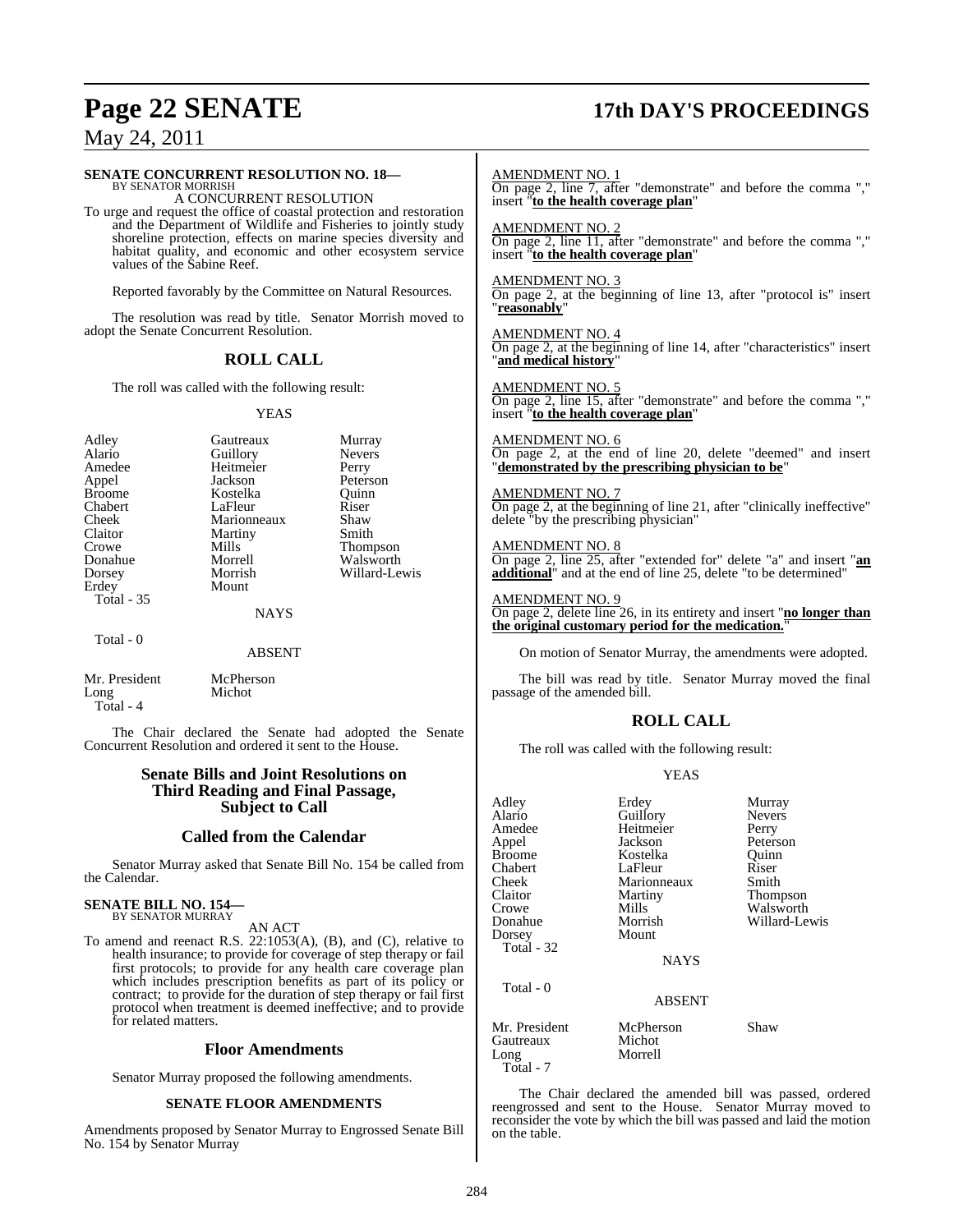# **17th DAY'S PROCEEDINGS Page 23 SENATE**

### **Called from the Calendar**

Senator Martiny asked that Senate Bill No. 76 be called fromthe Calendar.

### **SENATE BILL NO. 76—**

BY SENATOR MARTINY

AN ACT To amend and reenact R.S. 38:2211(A)(12) and to enact R.S. 38:2225.5, relative to contracts by public entities; to provide for certain restrictions; to provide for definitions; to provide for an effective date; and to provide for related matters.

### **Floor Amendments**

Senator Martiny proposed the following amendments.

### **SENATE FLOOR AMENDMENTS**

Amendments proposed by Senator Martiny to Engrossed Senate Bill No. 76 by Senator Martiny

AMENDMENT NO. 1

On page 1, line 17 after "**contractors' rights**" delete the remainder of the line

### AMENDMENT NO. 2

On page 2, line 1 change "**Unless**" to "**Except as provided in Subsection E of this Section or as**"

### AMENDMENT NO. 3

On page 3, at the end of line 2 delete "**Furthermore,**" and delete lines 3 through 6 in their entirety

AMENDMENT NO. 4

On page 3, line 16 after "**apply to**" delete the remainder of the line and delete line 17 in its entirety and insert: "**the following:**

**(a) Any inmate work-release program.**

**(b) Any contract pursuant to the Louisiana Quality Jobs Program.**

**(c) Any contract or cooperative endeavor agreement pursuant to the Incumbent Worker Training Program.**

**(d) Any public-private agreement for any construction or infrastructure project in which the private entity, as a condition of its investment or partnership with the public entity, requires that the private entity have the right to control its labor relations policy with its own employees and the employees of its contractors and subcontractors in any manner permitted by the National Labor Relations Act, 29 U.S.C. 151 et seq.**"

On motion of Senator Martiny, the amendments were adopted.

The bill was read by title. Senator Martiny moved the final passage of the amended bill.

### **ROLL CALL**

The roll was called with the following result:

### YEAS

| Adley      | Erdey     | Morrish       |
|------------|-----------|---------------|
| Alario     | Gautreaux | Mount         |
| Amedee     | Guillory  | <b>Nevers</b> |
| Appel      | Heitmeier | Perry         |
| Chabert    | Kostelka  | Ouinn         |
| Cheek      | LaFleur   | Riser         |
| Claitor    | Martiny   | Smith         |
| Crowe      | Mills     | Thompson      |
| Donahue    | Morrell   | Walsworth     |
| Total - 27 |           |               |

# May 24, 2011

**NAYS** 

Dorsey Peterson<br>Murray Willard-1 Willard-Lewis

McPherson

ABSENT

Mr. President Long Michot Broome Marionneaux Shaw<br>Jackson McPherson Total - 8

Total - 4

The Chair declared the amended bill was passed, ordered reengrossed and sent to the House. Senator Martiny moved to reconsider the vote by which the bill was passed and laid the motion on the table.

### **House Concurrent Resolutions on Second Reading Reported by Committees**

**HOUSE CONCURRENT RESOLUTION NO. 46—** BY REPRESENTATIVE HARRISON AND SENATORS BROOME, LONG, AND MORRELL

A CONCURRENT RESOLUTION To urge and request the Department of Insurance to study the practice of credit scoring.

Reported favorably by the Committee on Insurance.

The resolution was read by title. Senator Gautreaux moved to concur in the House Concurrent Resolution.

### **ROLL CALL**

The roll was called with the following result:

### YEAS

Adley Guillory Nevers<br>Alario Heitmeier Perry Alario Heitmeier<br>Amedee Jackson Amedee Jackson Peterson<br>Appel LaFleur Quinn Appel LaFleur Quinn<br>Broome Marionneaux Riser Broome Marionneaux Riser<br>
Chabert Martiny Smith Chabert Martiny<br>Cheek Mills Cheek Mills Thompson<br>Claitor Morrell Walsworth Claitor Morrell Walsworth<br>Crowe Morrish Willard-Le Dorsey Mount<br>Gautreaux Murray Gautreaux Total - 31

Willard-Lewis

**NAYS** 

ABSENT

Total - 0

Total - 8

Mr. President Kostelka Michot Donahue Long Shaw<br>Erdey McPherson

The Chair declared the Senate concurred in the House Concurrent Resolution and ordered it returned to the House.

### **HOUSE CONCURRENT RESOLUTION NO. 93—**

McPherson

BY REPRESENTATIVE HOFFMANN AND SENATORS GAUTREAUX, GUILLORY, MILLS, PERRY, AND THOMPSON A CONCURRENT RESOLUTION

To memorialize the Congress of the United States to review and consider eliminating provisions of federal law which reduce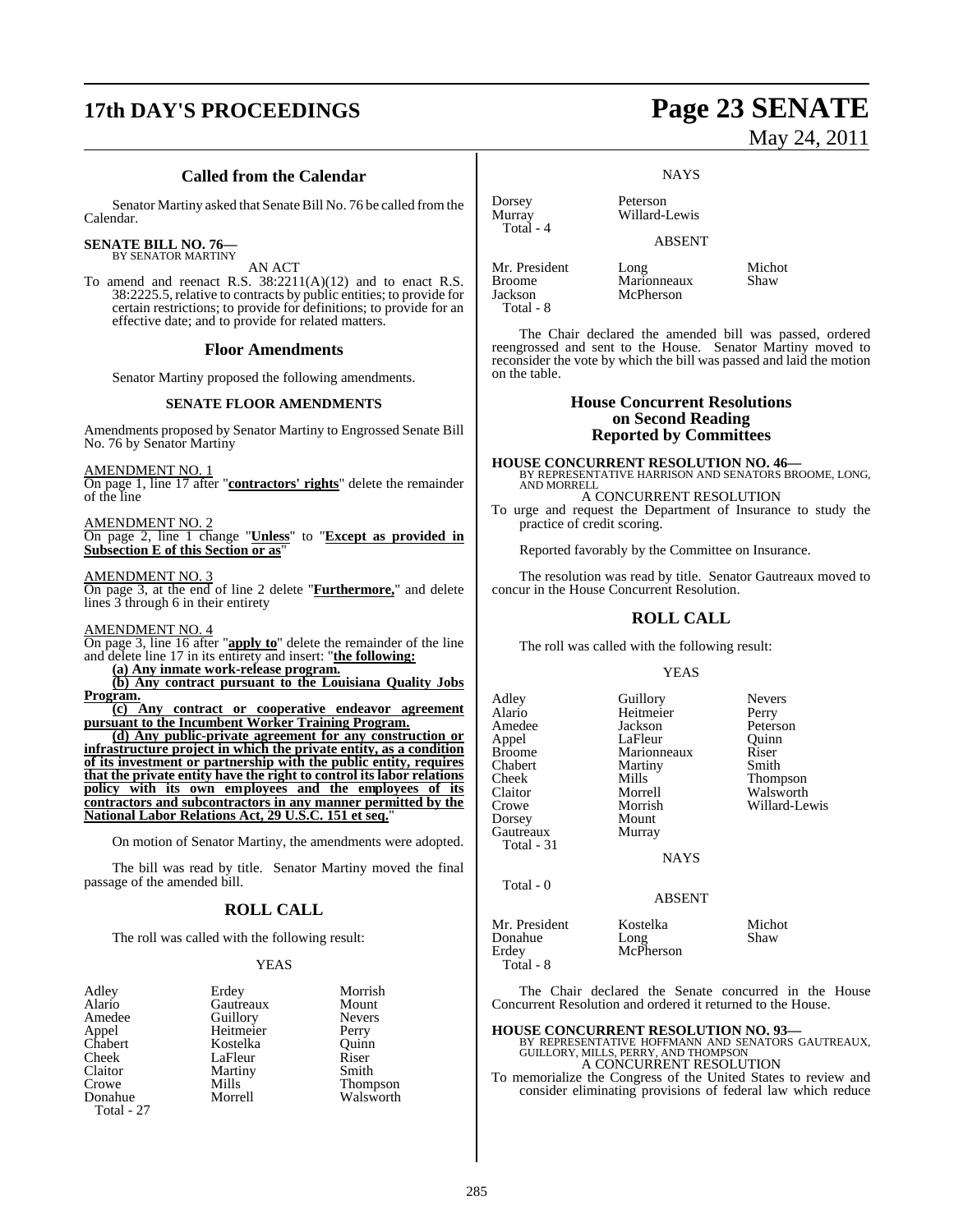Social Security benefits for those receiving pension benefits from federal, state, or local government retirement or pension systems, plans, or funds.

Reported favorably by the Committee on Retirement.

The resolution was read by title. Senator Thompson moved to concur in the House Concurrent Resolution.

### **ROLL CALL**

The roll was called with the following result:

### YEAS

| Adley         | Guillory    | Murray        |
|---------------|-------------|---------------|
| Alario        | Heitmeier   | <b>Nevers</b> |
| Amedee        | Jackson     | Perry         |
| Appel         | Kostelka    | Ouinn         |
| <b>Broome</b> | LaFleur     | Riser         |
| Chabert       | Marionneaux | Shaw          |
| Cheek         | Martiny     | Smith         |
| Crowe         | Mills       | Thompson      |
| Donahue       | Morrell     | Walsworth     |
| Dorsey        | Morrish     | Willard-Lewis |
| Gautreaux     | Mount       |               |
| Total - 32    |             |               |
|               | <b>NAYS</b> |               |
|               |             |               |

Total - 0

### ABSENT

| Mr. President<br>Claitor<br>Erdey | Long<br>McPherson<br>Michot | Peterson |
|-----------------------------------|-----------------------------|----------|
| Total - 7                         |                             |          |

The Chair declared the Senate concurred in the House Concurrent Resolution and ordered it returned to the House.

**HOUSE CONCURRENT RESOLUTION NO. 94—** BY REPRESENTATIVE GARY SMITH AND SENATORS GAUTREAUX, GUILLORY, MILLS, PERRY, AND THOMPSON A CONCURRENT RESOLUTION

To memorialize the Congress of the United States to review and

consider eliminating provisions of federal law which reduce Social Security benefits for those receiving pension benefits from federal, state, or local government retirement or pension systems, plans, or funds.

Reported favorably by the Committee on Retirement.

The resolution was read by title. Senator Thompson moved to concur in the House Concurrent Resolution.

### **ROLL CALL**

The roll was called with the following result:

### YEAS

| Adley<br>Alario | Gautreaux<br>Guillory | Mount<br>Murray |
|-----------------|-----------------------|-----------------|
| Amedee          | Heitmeier             | <b>Nevers</b>   |
| Appel           | Jackson               | Perry           |
| <b>Broome</b>   | Kostelka              | Ouinn           |
| Chabert         | LaFleur               | Riser           |
| Cheek           | Marionneaux           | Shaw            |
| Crowe           | Martiny               | Smith           |
| Donahue         | Mills                 | <b>Thompson</b> |
| Dorsey          | Morrell               | Walsworth       |
| Erdey           | Morrish               | Willard-Lewis   |
| Total - 33      |                       |                 |

# **Page 24 SENATE 17th DAY'S PROCEEDINGS**

**NAYS** 

|                                       | <b>ABSENT</b>     |                    |
|---------------------------------------|-------------------|--------------------|
| Mr. President<br>Claitor<br>Total - 6 | Long<br>McPherson | Michot<br>Peterson |

Total - 0

The Chair declared the Senate concurred in the House Concurrent Resolution and ordered it returned to the House.

**HOUSE CONCURRENT RESOLUTION NO. 102—** BY REPRESENTATIVES DOVE, ST. GERMAIN, BILLIOT, GISCLAIR, HARRISON, AND HENDERSON AND SENATORS AMEDEE AND CHABERT

### A CONCURRENT RESOLUTION

To express the support of the Louisiana Legislature for the request by the secretary of the Department of Wildlife and Fisheries to the U.S. Secretary of Commerce and the administrator of the Small Business Administration to declare a fisheries disaster in the state of Louisiana as a result of the Mississippi River flooding and the opening of the Morganza and Bonnet Carre spillways.

Reported favorably by the Committee on Natural Resources.

The resolution was read by title. Senator Chabert moved to concur in the House Concurrent Resolution.

### **ROLL CALL**

The roll was called with the following result:

YEAS

| Adley<br>Alario<br>Amedee<br>Appel<br><b>Broome</b><br>Chabert<br>Cheek<br>Claitor<br>Crowe<br>Donahue<br>Dorsey<br>Total - 33 | Erdey<br>Gautreaux<br>Guillory<br>Heitmeier<br>LaFleur<br>Marionneaux<br>Martiny<br>Mills<br>Morrell<br>Morrish<br>Mount<br><b>NAYS</b> | Murray<br><b>Nevers</b><br>Perry<br>Peterson<br>Ouinn<br>Riser<br>Shaw<br>Smith<br><b>Thompson</b><br>Walsworth<br>Willard-Lewis |
|--------------------------------------------------------------------------------------------------------------------------------|-----------------------------------------------------------------------------------------------------------------------------------------|----------------------------------------------------------------------------------------------------------------------------------|
| Total - 0                                                                                                                      | <b>ABSENT</b>                                                                                                                           |                                                                                                                                  |
| Mr. President                                                                                                                  | Kostelka                                                                                                                                | McPherson                                                                                                                        |

The Chair declared the Senate concurred in the House Concurrent Resolution and ordered it returned to the House.

Jackson Long Michot

### **House Bills and Joint Resolutions on Third Reading and Final Passage**

Total - 6

**HOUSE BILL NO. 107—**<br>BY REPRESENTATIVES TALBOT, BILLIOT, CONNICK, HENRY,<br>LABRUZZO, LIGI, LOPINTO, TEMPLET, AND WILLMOTT AND<br>SENATORS APPEL, MARTINY, MORRELL, AND QUINN AN ACT

To amend and reenact R.S. 22:1923(introductory paragraph) and to enact R.S. 22:1923(1)(j), relative to fraudulent insurance acts; to define certain activity toward a self-insured governmental entity that maintains a self-insured loss fund or risk pool as such an act; and to provide for related matters.

The bill was read by title. Senator Martiny moved the final passage of the bill.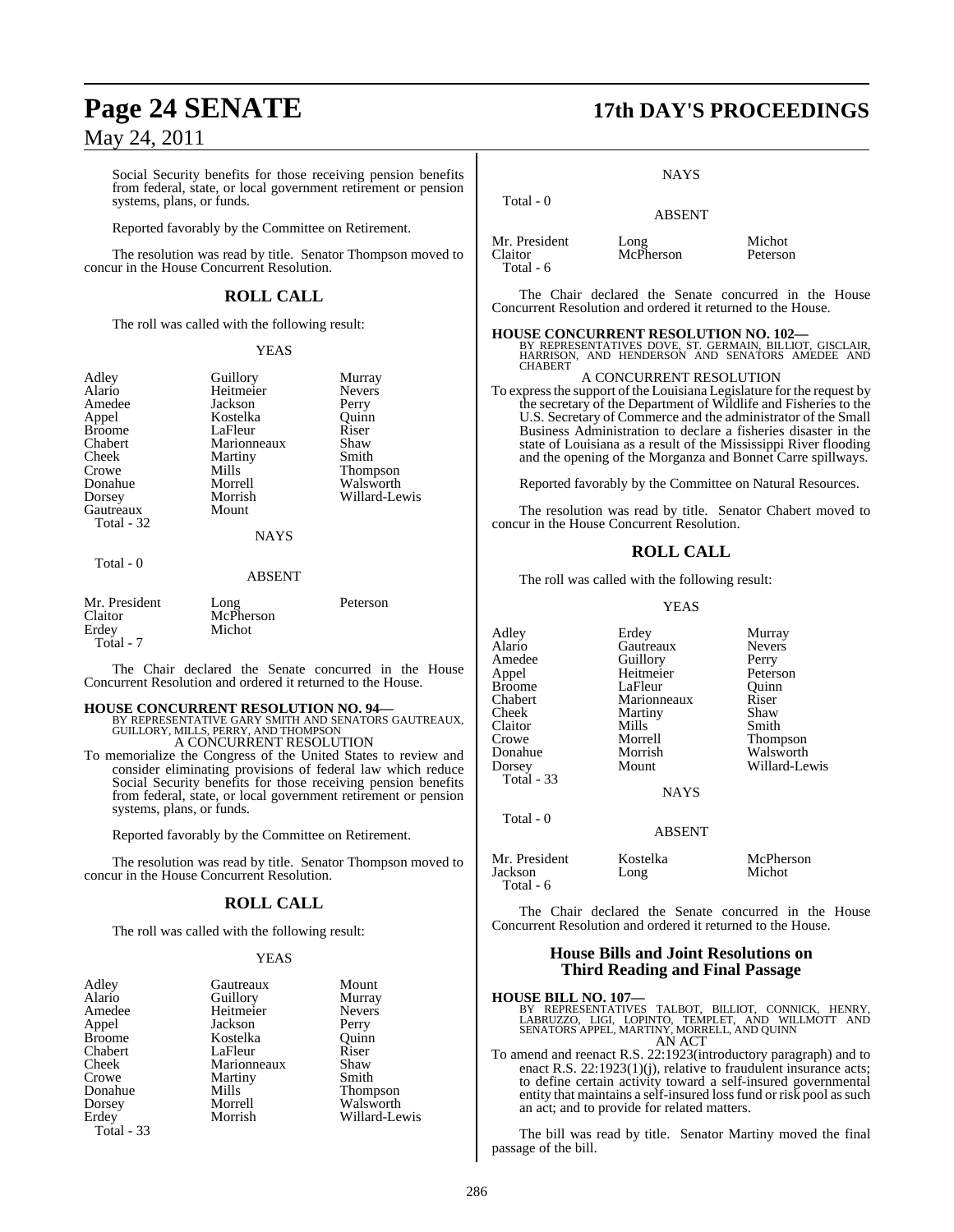# **17th DAY'S PROCEEDINGS Page 25 SENATE**

### **ROLL CALL**

The roll was called with the following result:

### YEAS

| Adley<br>Alario<br>Amedee<br>Appel<br><b>Broome</b><br>Chabert<br>Cheek<br>Claitor<br>Crowe<br>Donahue<br>Dorsey<br>Total $-32$ | Erdey<br>Guillory<br>Heitmeier<br>Jackson<br>Kostelka<br>LaFleur<br>Marionneaux<br>Martiny<br>Mills<br>Morrell<br>Morrish | Mount<br>Murray<br>Perry<br>Peterson<br>Riser<br>Shaw<br>Smith<br>Thompson<br>Walsworth<br>Willard-Lewis |
|---------------------------------------------------------------------------------------------------------------------------------|---------------------------------------------------------------------------------------------------------------------------|----------------------------------------------------------------------------------------------------------|
|                                                                                                                                 | <b>NAYS</b>                                                                                                               |                                                                                                          |
| Total $-0$                                                                                                                      | <b>ABSENT</b>                                                                                                             |                                                                                                          |
| Mr. President<br>Gautreaux                                                                                                      | McPherson<br>Michot                                                                                                       | Ouınn                                                                                                    |

Long Nevers Total - 7 The Chair declared the bill was passed and ordered it sent to the

House. Senator Martiny moved to reconsider the vote by which the bill was passed and laid the motion on the table.

### **Explanation of Vote**

Senator Quinn stated she intended to vote yea on House Bill No. 107, and asked that the Official Journal so state.

### **HOUSE BILL NO. 137—** BY REPRESENTATIVE CORTEZ

AN ACT

To enact R.S. 22:1567, relative to producer compensation; to authorize producers and certain insurers or policyholders to negotiate any combination of commissions, fees, or fees in lieu of commissions, for certain insurance coverages; and to provide for related matters.

The bill was read by title. Senator Quinn moved the final passage of the bill .

### **ROLL CALL**

The roll was called with the following result:

### YEAS

| Adley      | Gautreaux   | Murray        |
|------------|-------------|---------------|
| Alario     | Guillory    | <b>Nevers</b> |
| Amedee     | Heitmeier   | Perry         |
| Appel      | Jackson     | Peterson      |
| Broome     | Kostelka    | Ouinn         |
| Chabert    | LaFleur     | Riser         |
| Cheek      | Marionneaux | Shaw          |
| Claitor    | Martiny     | Smith         |
| Crowe      | Mills       | Thompson      |
| Donahue    | Morrell     | Walsworth     |
| Dorsey     | Morrish     | Willard-Lewis |
| Erdey      | Mount       |               |
| Total - 35 |             |               |
|            | <b>NAYS</b> |               |

Total - 0

# May 24, 2011

**Murray** Nevers<br>Perry

Peterson Quinn<br>Riser

Thompson Walsworth Willard-Lewis

### ABSENT

| Mr. President | McPherson |
|---------------|-----------|
| Long          | Michot    |
| $Total - 4$   |           |

The Chair declared the bill was passed and ordered it sent to the House. Senator Quinn moved to reconsider the vote by which the bill was passed and laid the motion on the table.

### **HOUSE BILL NO. 148—**

BY REPRESENTATIVE AUBERT AN ACT

To enact R.S.  $22:613(A)(1)(c)$ , relative to domestic insurers; to expand the definition of company-action level event; and to provide for related matters.

The bill was read by title. Senator Morrish moved the final passage of the bill.

### **ROLL CALL**

The roll was called with the following result:

### YEAS

| Adley             | Gautreaux     | Murra  |
|-------------------|---------------|--------|
| Alario            | Guillory      | Never  |
| Amedee            | Heitmeier     | Perry  |
| Appel             | Jackson       | Peters |
| Broome            | Kostelka      | Ouinr  |
| Chabert           | LaFleur       | Riser  |
| Cheek             | Marionneaux   | Shaw   |
| Claitor           | Martiny       | Smith  |
| Crowe             | Mills         | Thom   |
| Donahue           | Morrell       | Walsy  |
| Dorsey            | Morrish       | Willar |
| Erdey             | Mount         |        |
| <b>Total - 35</b> |               |        |
|                   | <b>NAYS</b>   |        |
| Total - 0         |               |        |
|                   | <b>ABSENT</b> |        |
| Mr. President     | McPherson     |        |
| Long              | Michot        |        |

Total - 4

The Chair declared the bill was passed and ordered it sent to the House. Senator Morrish moved to reconsider the vote by which the bill was passed and laid the motion on the table.

# **HOUSE BILL NO. 259—** BY REPRESENTATIVE KLECKLEY

AN ACT

To amend and reenact R.S. 32:900(B)(2)(c), relative to motor vehicle liability policies; to provide minimum liability limits for property damage under certain circumstances; and to provide for related matters.

The bill was read by title. Senator Morrish moved the final passage of the bill.

### **ROLL CALL**

The roll was called with the following result:

### YEAS

| Adley         | Gautreaux | Murray        |
|---------------|-----------|---------------|
| Alario        | Guillory  | <b>Nevers</b> |
| Amedee        | Heitmeier | Perry         |
| Appel         | Jackson   | Peterson      |
| <b>Broome</b> | Kostelka  | Ouinn         |

287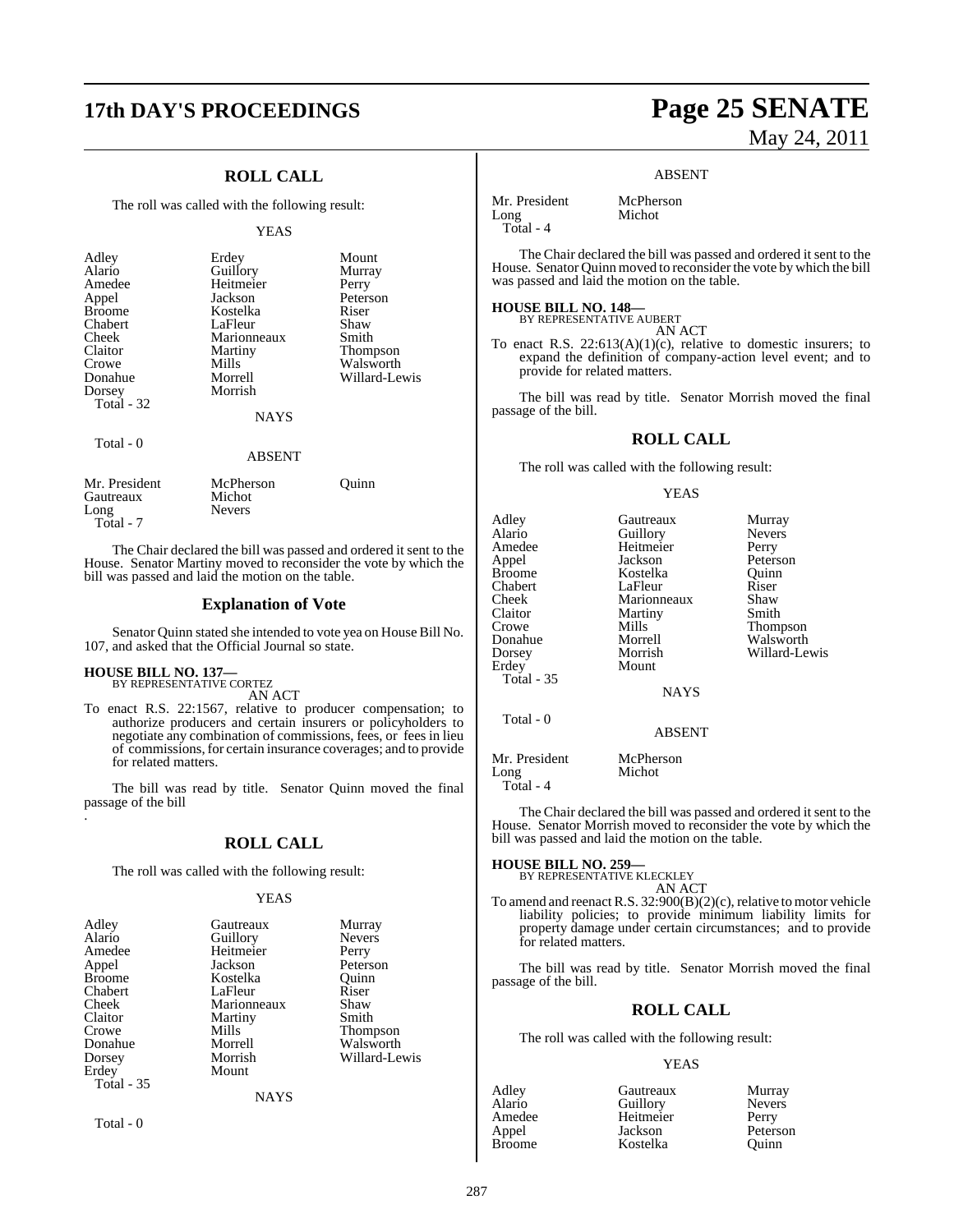| Chabert<br>Cheek<br>Claitor<br>Crowe<br>Donahue<br>Dorsey<br>Erdey<br>Total - 34 | LaFleur<br>Marionneaux<br>Martiny<br>Mills<br>Morrell<br>Morrish<br>Mount | Riser<br>Shaw<br>Smith<br><b>Thompson</b><br>Walsworth |
|----------------------------------------------------------------------------------|---------------------------------------------------------------------------|--------------------------------------------------------|
|                                                                                  | <b>NAYS</b>                                                               |                                                        |
| Total - 0                                                                        | <b>ABSENT</b>                                                             |                                                        |
| Mr. President<br>Long<br>Total - 5                                               | McPherson<br>Michot                                                       | Willard-Lewis                                          |

The Chair declared the bill was passed and ordered it sent to the House. Senator Morrish moved to reconsider the vote by which the bill was passed and laid the motion on the table.

**HOUSE BILL NO. 275—** BY REPRESENTATIVE BISHOP

AN ACT

To amend and reenact R.S. 22:867(C) and 873, relative to the methods of delivery of an insurance policy or evidence of insurance; to provide for methods of transmitting insurance policies and supporting documents; to provide for electronic transaction of documents; and to provide for related matters.

The bill was read by title. Senator Guillory moved the final passage of the bill.

### **ROLL CALL**

The roll was called with the following result:

YEAS

| Adley<br>Alario<br>Amedee<br>Appel<br><b>Broome</b><br>Chabert<br>Cheek<br>Crowe<br>Donahue<br>Dorsey | Gautreaux<br>Heitmeier<br>Jackson<br>Kostelka<br>LaFleur<br>Martiny<br>Mills<br>Morrell<br>Morrish<br>Mount | <b>Nevers</b><br>Peterson<br>Ouinn<br>Riser<br>Shaw<br>Smith<br>Thompson<br>Walsworth<br>Willard-Lewis |
|-------------------------------------------------------------------------------------------------------|-------------------------------------------------------------------------------------------------------------|--------------------------------------------------------------------------------------------------------|
| Erdey<br>Total - 31<br>Total - 0                                                                      | Murray<br><b>NAYS</b><br><b>ABSENT</b>                                                                      |                                                                                                        |
| $\mathbf{1}$ $\mathbf{r}$ $\mathbf{n}$ $\mathbf{r}$ $\mathbf{r}$ $\mathbf{r}$                         |                                                                                                             | $\cdots$                                                                                               |

| Mr. President | Long        | Michot |
|---------------|-------------|--------|
| Claitor       | Marionneaux | Perry  |
| Guillory      | McPherson   |        |
| Total - 8     |             |        |

The Chair declared the bill was passed and ordered it sent to the House. Senator Guillory moved to reconsider the vote by which the bill was passed and laid the motion on the table.

# **HOUSE BILL NO. 283—** BY REPRESENTATIVE AUBERT

AN ACT

To amend and reenact R.S.  $22:901(A)$ ,  $(B)$ ,  $(C)(1)$  and  $(3)$ , and  $(D)(1)$ (introductory paragraph) and (a) and (2), 902, 904, 905, 906, 907, 910, 912(A), (B)(1), (C), (D)(1)(b), (E), and (F), 913, 914, 915(B), 931, 932(B)(introductory paragraph) and (1), (D)(introductory paragraph) and (2), and (E), 934, 935,  $936(A)(1)$ (introductory paragraph) and  $(2)$ ,  $(B)$ ,  $(D)(1)$ ,  $(2)$ , and  $(4)$ ,  $(E)$ ,  $(F)(1)$ ,  $(G)(1)$ ,  $(4)$ , and  $(8)$ (introductory paragraph) and

# **Page 26 SENATE 17th DAY'S PROCEEDINGS**

(b) and (d) through (g),  $(I)(1)$ ,  $(J)(1)$ ,  $(2)$ ,  $(3)$ , and  $(5)$ ,  $(K)(1)(g)$ and (h),  $941(B)$ (introductory paragraph) and (6), 942(introductory paragraph) and  $(1)$ ,  $(10)(b)$ , and  $(11)$ , 943(D)(2), 944(A), 951(A), 952(A)(2), (B)(introductory paragraph) and (4), and (J),  $961$ ,  $1541$ ,  $1542(1)$ ,  $(4)$ ,  $(6)$ ,  $(9)$ ,  $(11)$ ,  $(14)$ , and  $(18)$ ,  $1544(B)(5)$  through  $(8)$  and  $(D)$ ,  $1545(I)(1)(introductory paragraph), 1546(A)(3), (D)(4), and (F),$  $1547(\overline{A})(10)$ , (C)(2), (D), (E), (G), (H), and (I)(3), 1548(A)(1) and (3), (B)(2) and (3)(b), (D)(2), and (E),  $1549(B)(4)$  and (5),  $(C)$ ,  $(D)$ ,  $(E)$ (introductory paragraph),  $(F)$ , and  $(H)$ , 1550 $(A)(2)$ ,  $(B)(1)$  and  $(d)$  and  $(2)$ ,  $(\tilde{C})$ ,  $(\tilde{D})$ ,  $(E)$ (introductory paragraph), and (H), 1554(G), 1555, 1556(A), (B), and (C), 1557(B)(1) and (2),  $1558(B)(3)$  and (4), (C), and (D),  $1559(C)$ , (D)(1), and  $(E)(1)$ ,  $1562(C)(1)(b)$  and (d),  $(E)(2)$ , and  $(H)(introducing$ paragraph) and (4),  $1564(A)(2)$ ,  $(B)(1)(a)$ , and  $(C)$ ,  $1571$ , 1573(C) through (G),  $(I)(1)(a)$ ,  $(K)$ ,  $(L)$ , and  $(M)$ , 1574 $(A)$ through  $(D)(1)$ ,  $1575(C)(2)$  and  $(D)$ ,  $1583$ , the heading of R.S. 22:1584, 1585(C), 1591, 1592, 1593(A)(introductory paragraph) and (1), 1594(introductory paragraph), 1595, 1597, 1598(C), 1599(A) and (C)(introductory paragraph), 1600(B)(introductory paragraph), 1603(1) and (3), 1604(A)(2), 1605, 1622, 1623(A),  $(B)$ ,  $(D)$ , and  $(F)$ , 1624, 1625(A) and  $(H)$ , 1627(A)(2), the heading of Part III of Chapter 5 of the Louisiana Revised Statutes of 1950, 1641(introductory paragraph), (1)(introductory paragraph), (c), (g), and (j), (4), and  $(7)$ , 1642(A) and (C),  $164\tilde{4}(D)$ ,  $1651(\tilde{B})(6)$ ,  $(\tilde{D})$ ,  $(H)(1)$ , and  $(I)(1)$ ,  $1652$ , 1654(A)(introductory paragraph) and (C)(introductory paragraph), 1657, 1662(6)(a)(introductory paragraph) and (14),  $166\tilde{A}$ (A) and (C)(2),  $1665(A)$ (introductory paragraph) and (1), 1669, 1670(A)(2) and (D), 1671(A), (B)(2), and (C), 1673(C), 1693(A), 1694(A), 1696(A), 1697, 1698(A)(2) and (D), 1699(A)(3), (B), and (F), 1704(E)(1)(a) and (b), 1706(F), 1722, 1723(A)(introductory paragraph), (B)(introductory paragraph) and (2), (D), and (F),  $172\overline{4}(5)$ ,  $172\overline{6}(A)$  and (B),  $1727\overline{(A)}(1)$ , (2), (3), (4)(introductory paragraph), (7), and (8), (B)(4), (C), and (F), 1728(6), 1729(A) and (F), 1731(A)(2), 1741, 1747, 1761, 1763(B), 1767, and 1768; to enact R.S. 22:821(B)(31), (32), and (33), 1557(C), 1641(8) and (9), and 1766(C); and to repeal R.S. 22:1546(G) and (H), 1566, 1746(E), 1751, and 1769, all relative to technical recodification of certain provisions of the Louisiana Insurance Code, including correction of citations, updates of terms and language, reorganization of provisions, elimination of obsolete or ineffective provisions, harmonizing of inconsistent provisions, and consolidating all provisions authorizing fees; and to provide for related matters.

### **Floor Amendments**

Senator Guillory proposed the following amendments.

### **SENATE FLOOR AMENDMENTS**

Amendments proposed by Senator Guillory to Reengrossed House Bill No. 283 by Representative Aubert

AMENDMENT NO. 1 On page 4, line 17, change "employee up to" to "employee up to twenty-five hundred dollars"

AMENDMENT NO. 2 On page 19, line 25, after "less" insert "issued"

AMENDMENT NO. 3 On page 82, line 2, change "shall find" to "finds"

### AMENDMENT NO. 4

On page 85, line 15, between "state" and the period "." insert the following: "and the new home state awards nonresident claims adjuster licenses to residents of this state on the same basis"

### AMENDMENT NO. 5

On page 85, delete lines 21 and 22 in their entirety.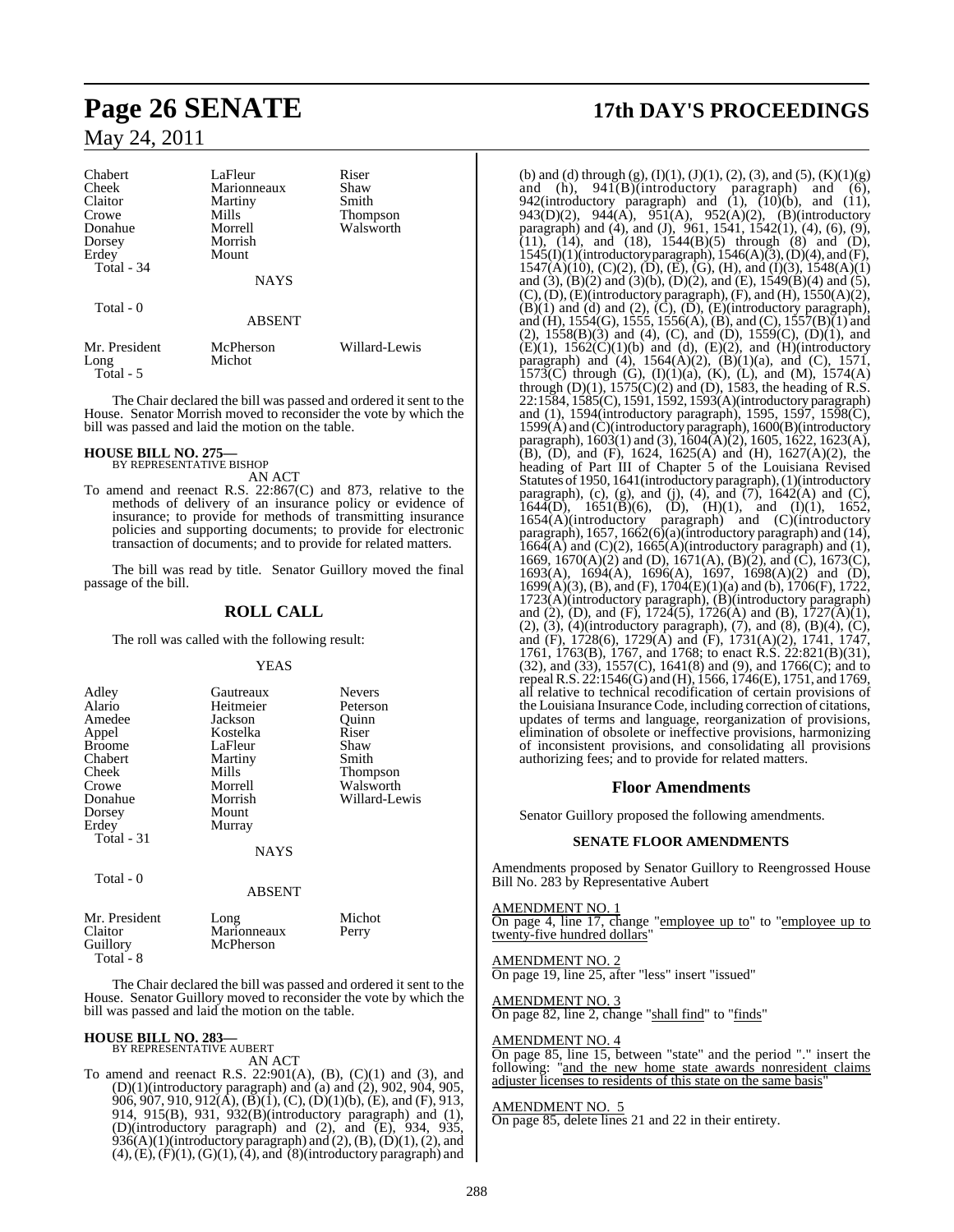# **17th DAY'S PROCEEDINGS Page 27 SENATE**

### AMENDMENT NO. 6

On page 88, line 21, between "state" and the period "." insert the following: "and the new home state awards nonresident public adjuster licenses to residents of this state on the same basis"

### AMENDMENT NO. 7

On page 88, delete lines 26 and 27 in their entirety.

On motion of Senator Guillory, the amendments were adopted.

The bill was read by title. Senator Guillory moved the final passage of the amended bill.

### **ROLL CALL**

The roll was called with the following result:

### YEAS

| Adley<br>Alario<br>Amedee<br>Appel<br><b>Broome</b><br>Chabert<br>Cheek<br>Crowe<br>Dorsey<br>Erdey<br>Gautreaux<br>Total - 31 | Guillory<br>Heitmeier<br>Jackson<br>Kostelka<br>LaFleur<br>Martiny<br>Mills<br>Morrell<br>Morrish<br>Mount<br>Murray<br><b>NAYS</b> | <b>Nevers</b><br>Peterson<br>Ouinn<br>Riser<br>Shaw<br>Smith<br>Thompson<br>Walsworth<br>Willard-Lewis |
|--------------------------------------------------------------------------------------------------------------------------------|-------------------------------------------------------------------------------------------------------------------------------------|--------------------------------------------------------------------------------------------------------|
| Claitor<br>Total - 1                                                                                                           | <b>ABSENT</b>                                                                                                                       |                                                                                                        |
| Mr. President<br>Donahue<br>Long                                                                                               | Marionneaux<br>McPherson<br>Michot                                                                                                  | Perry                                                                                                  |

The Chair declared the amended bill was passed, ordered reengrossed and sent to the House. Senator Guillory moved to reconsider the vote by which the bill was passed and laid the motion on the table.

# **HOUSE BILL NO. 398—** BY REPRESENTATIVE ANDERS

Total - 7

AN ACT

To amend and reenact R.S. 22:905(A)(2), relative to life insurance policies; to provide with respect to written notice required before lapsing life policies; to require notice be sent to the insured and assignee; and to provide for related matters.

The bill was read by title. Senator Morrish moved the final passage of the bill.

### **ROLL CALL**

The roll was called with the following result:

### YEAS

| Adley         | Erdey     | Mount         |
|---------------|-----------|---------------|
| Alario        | Gautreaux | Murray        |
| Amedee        | Guillory  | <b>Nevers</b> |
| Appel         | Heitmeier | Peterson      |
| <b>Broome</b> | Jackson   | Ouinn         |
| Chabert       | Kostelka  | Riser         |
| Cheek         | LaFleur   | Shaw          |
| Claitor       | Martiny   | Smith         |

# May 24, 2011

| Crowe<br>Donahue<br>Dorsey<br><b>Total - 33</b> | Mills<br>Morrell<br>Morrish  | Thompson<br>Walsworth<br>Willard-Lewis |
|-------------------------------------------------|------------------------------|----------------------------------------|
| Total - 0                                       | <b>NAYS</b><br><b>ABSENT</b> |                                        |
| Mr. President<br>Long<br>Total - 6              | Marionneaux<br>McPherson     | Michot<br>Perry                        |

The Chair declared the bill was passed and ordered it sent to the House. Senator Morrish moved to reconsider the vote by which the bill was passed and laid the motion on the table.

# **HOUSE BILL NO. 446—** BY REPRESENTATIVES LITTLE AND ELLINGTON

AN ACT

To amend and reenact R.S. 22:885(D), relative to cancellation of an insurance policy by the insured; to provide for limited applicability of cancellation provisions; to exclude credit property and casualty insurance from cancellation requirements; and to provide for related matters.

The bill was read by title. Senator Morrish moved the final passage of the bill.

### **ROLL CALL**

The roll was called with the following result:

### YEAS

| Adley                              | Gautreaux                | <b>Nevers</b> |
|------------------------------------|--------------------------|---------------|
| Alario                             | Guillory                 | Perry         |
| Amedee                             | Heitmeier                | Peterson      |
| Appel                              | Jackson                  | Ouinn         |
| <b>Broome</b>                      | Kostelka                 | Riser         |
| Chabert                            | LaFleur                  | Shaw          |
| Cheek                              | Martiny                  | Smith         |
| Claitor                            | Mills                    | Thompson      |
| Crowe                              | Morrell                  | Walsworth     |
| Donahue                            | Morrish                  | Willard-Lewis |
| Dorsey                             | Mount                    |               |
| Erdey                              | Murray                   |               |
| Total - 34                         |                          |               |
|                                    | <b>NAYS</b>              |               |
| Total - 0                          |                          |               |
|                                    | ABSENT                   |               |
| Mr. President<br>Long<br>Total - 5 | Marionneaux<br>McPherson | Michot        |

The Chair declared the bill was passed and ordered it sent to the House. Senator Morrish moved to reconsider the vote by which the bill was passed and laid the motion on the table.

### **Rules Suspended**

Senator Mount asked for and obtained a suspension of the rules to revert to the Morning Hour.

### **Called from the Calendar**

Senator Willard-Lewis asked that Senate Concurrent Resolution No. 9 be called from the Calendar.